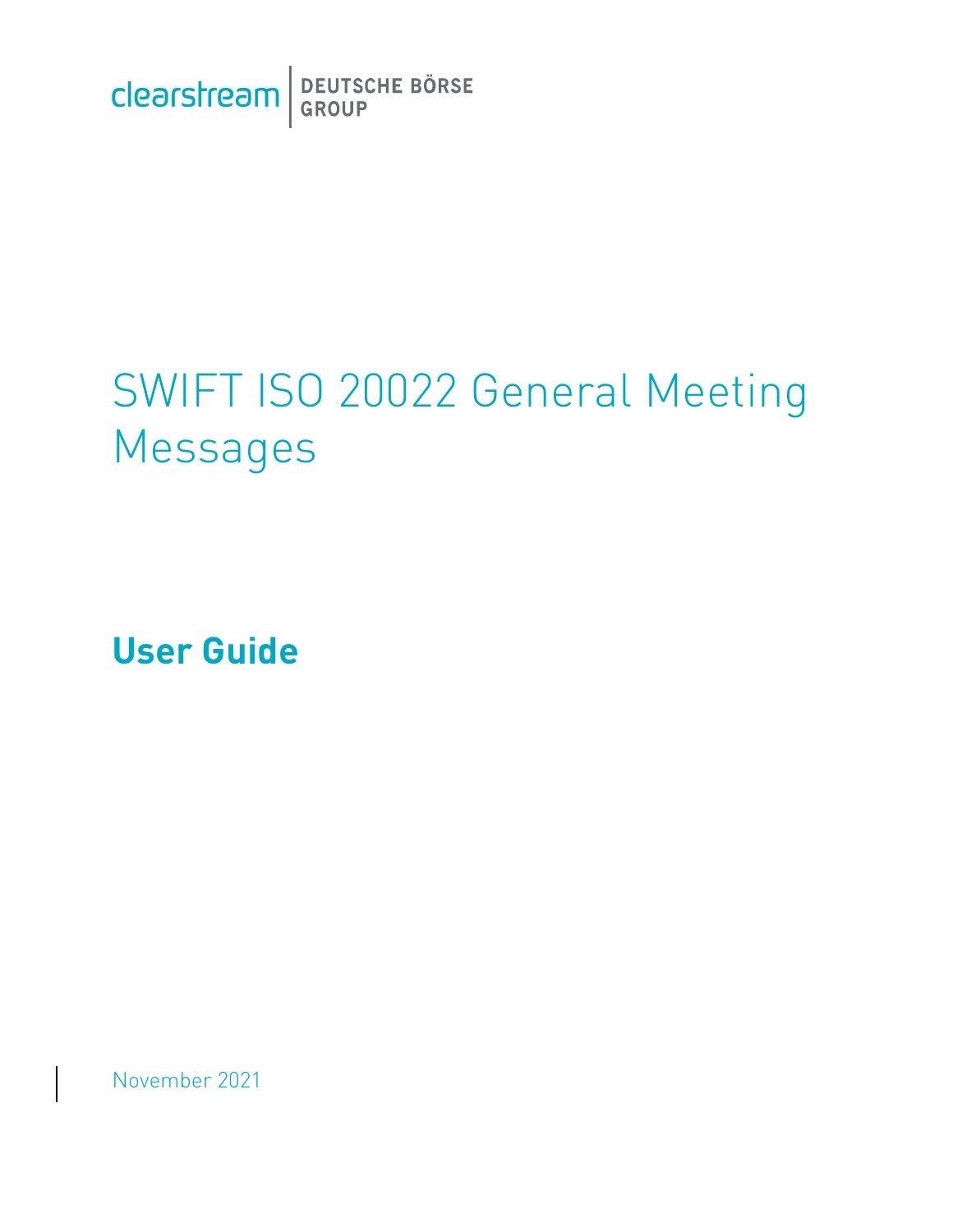November 2021

Document number: 7346

The information contained in this document is subject to change without notice and does not constitute a commitment on the part of Clearstream Banking or any other company belonging to Clearstream International, Société Anonyme. This document may not be reproduced or transmitted in whole or in part in any form including photocopying and recording for any purpose whatsoever without the prior written approval of Clearstream Banking.

Unless otherwise stated, all times are given in Central European Time (CET).

© Copyright Clearstream Banking S.A. (2021). All rights reserved. Clearstream is a registered trademark of Clearstream Services S.A. SWIFT is a registered trademark of the Society for Worldwide Interbank Financial Telecommunication. Euroclear is a registered trademark of Euroclear Bank, operator of the Euroclear system.

Clearstream Services S.A. is a Deutsche Börse Group company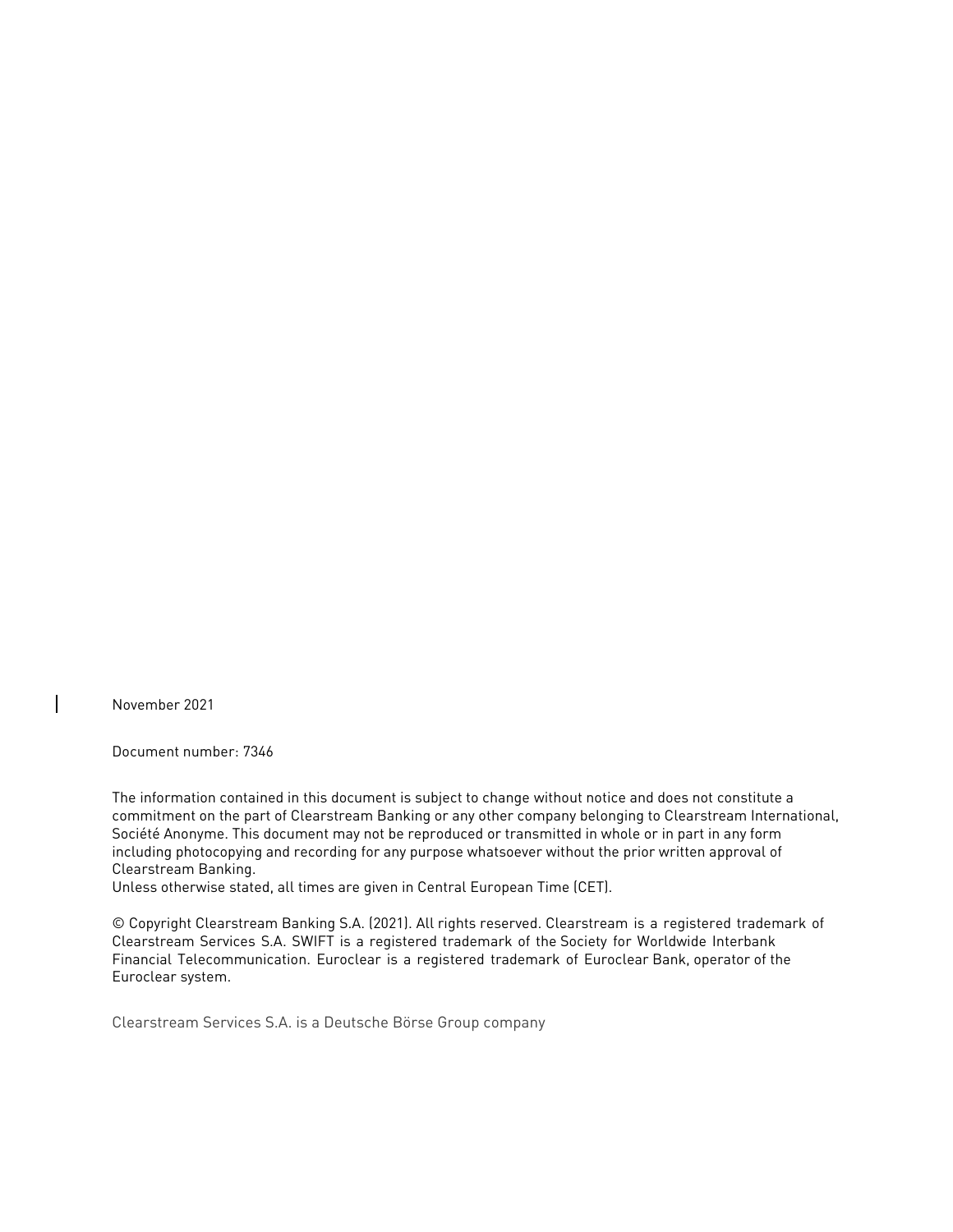# <span id="page-2-0"></span>**Foreword**

The SWIFT ISO 20022 User Guide for General Meeting provides Clearstream customers with an overview of the formats that must be adhered to when sending General Meeting messages and the report layout available through the SWIFT connectivity service.

This Guide will be updated periodically. You will also be notified from time to time of any change in communications procedures and formats through announcements on the Clearstream website. The examples, sample reports and case studies in this manual are provided for information purposes only.

For general information about Clearstream services, please see the relevant Customer Handbooks.

# <span id="page-2-1"></span>**OneClearstream**

This ISO 20022 via SWIFT User Guide contains information for all customers, whether they are Clearstream Banking S.A. (CBL), Clearstream Banking AG (CBF) or LuxCSD S.A.(LuxCSD) customers.

# <span id="page-2-2"></span>**References and further information**

Clearstream Banking and LuxCSD ensure adherence to the SMPG General Meetings message Market Practice<sup>1</sup> and the MyStandards<sup>2</sup> guidelines. Furthermore, it needs to be highlighted, that the fields for the SMPG-SRDII will be prone to changes since the final Standard for SR2021 has not yet been published by SMPG. The fields are based on SR2020 with reflected changes for SR2020 but may change with the final version of the SR2021 published.

<sup>2</sup> <https://www.swift.com/our-solutions/mystandards>

<sup>1</sup>[https://www.smpg.info/fileadmin/documents/1\\_Corporate%20Actions%20WG/I\\_Shareholder\\_Rights\\_Directive\\_II\\_MP/General\\_Me](https://www.smpg.info/fileadmin/documents/1_Corporate%20Actions%20WG/I_Shareholder_Rights_Directive_II_MP/General_Meeting_messages_SMPG_MP_Final_v1.1.pdf) [eting\\_messages\\_SMPG\\_MP\\_Final\\_v1.1.pdf](https://www.smpg.info/fileadmin/documents/1_Corporate%20Actions%20WG/I_Shareholder_Rights_Directive_II_MP/General_Meeting_messages_SMPG_MP_Final_v1.1.pdf)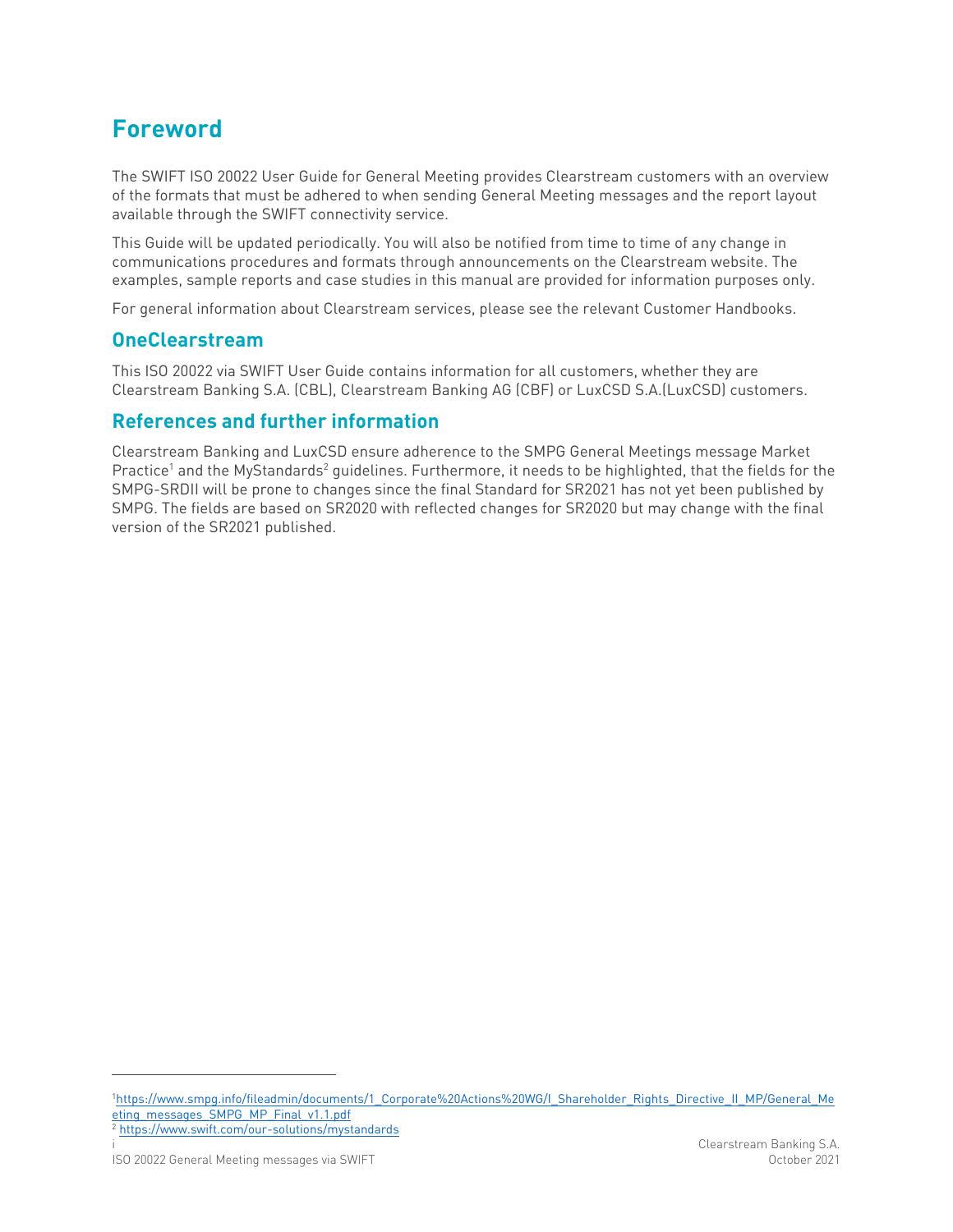# **Contents**

| Scenario 2 - Attendance of the rightsholder in person with or without registration request30 |                                           |
|----------------------------------------------------------------------------------------------|-------------------------------------------|
| Ϊİ.<br>ISO 20022 General Meeting messages via SWIFT                                          | Clearstream Banking S.A.<br>November 2021 |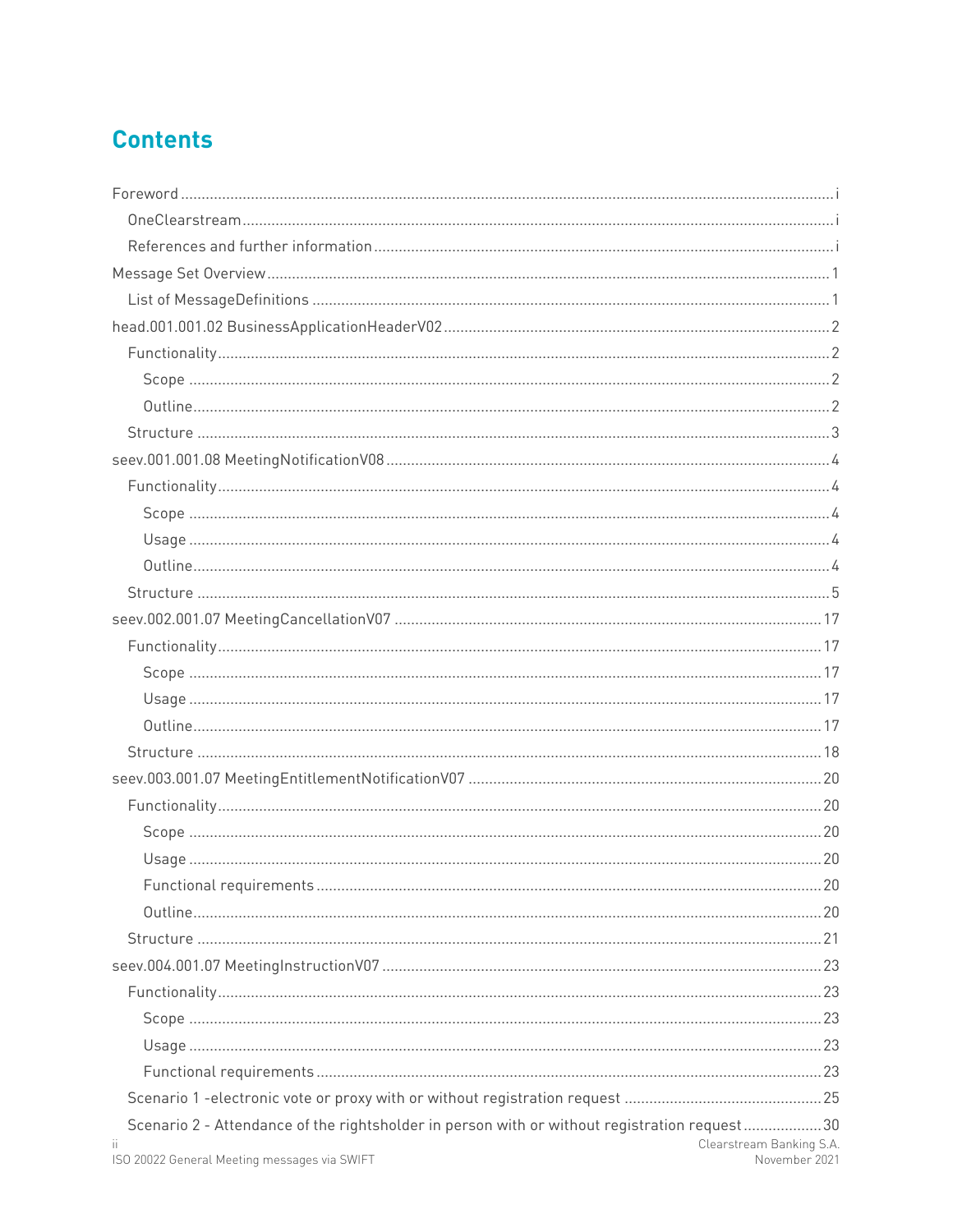| Scenario 4: Processing status is sent on Meeting Intruction Cancellation Request message 46 |  |
|---------------------------------------------------------------------------------------------|--|
| Scenario 5: Rejection status is sent on Meeting Intruction Cancellation Request message  48 |  |
|                                                                                             |  |
|                                                                                             |  |
|                                                                                             |  |
|                                                                                             |  |
|                                                                                             |  |
|                                                                                             |  |
|                                                                                             |  |
|                                                                                             |  |
|                                                                                             |  |
|                                                                                             |  |
|                                                                                             |  |
|                                                                                             |  |
|                                                                                             |  |
|                                                                                             |  |
|                                                                                             |  |
|                                                                                             |  |
|                                                                                             |  |
|                                                                                             |  |
|                                                                                             |  |
|                                                                                             |  |
|                                                                                             |  |
| Clearstream Banking S A                                                                     |  |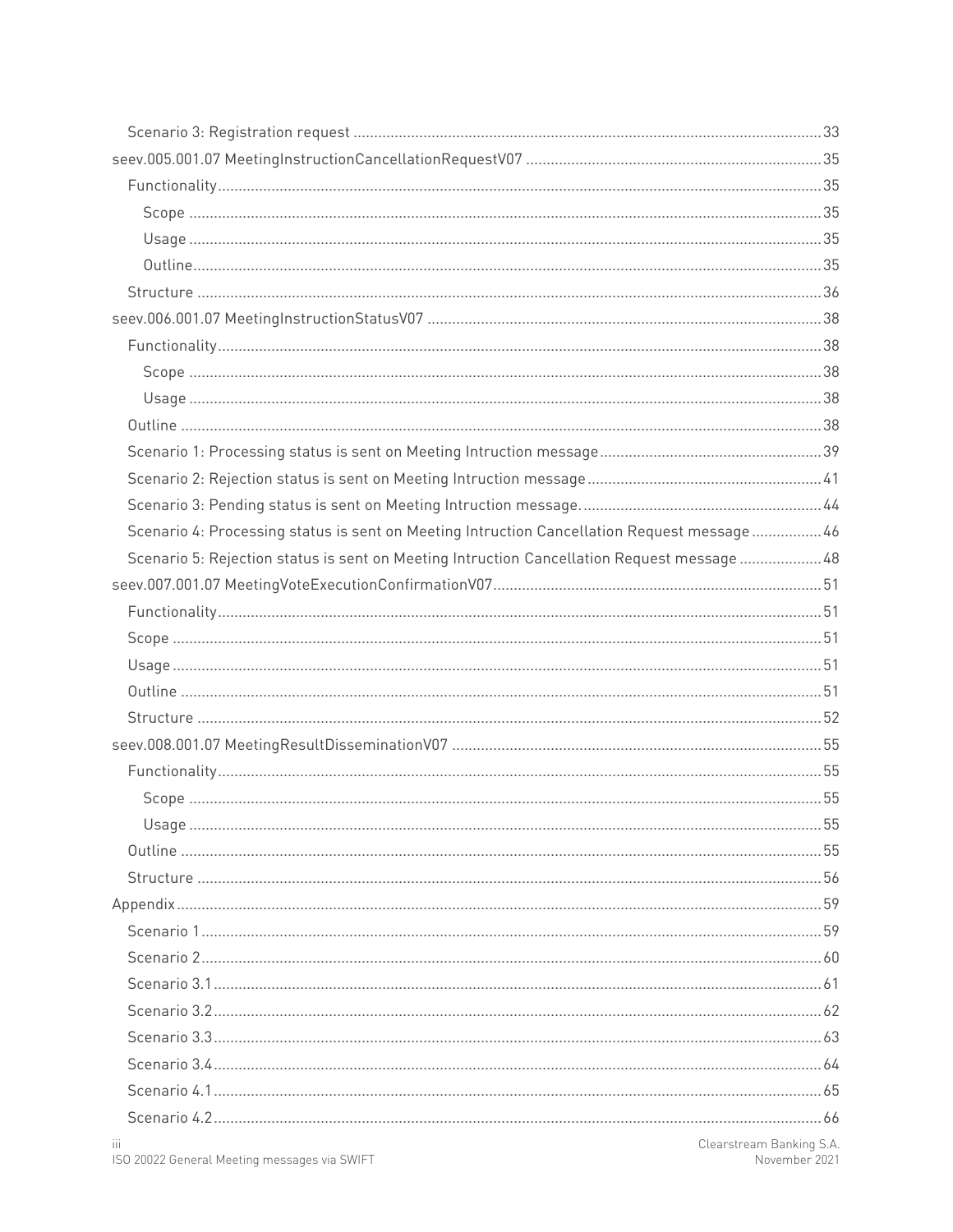| $\sim$<br>Scenario t |
|----------------------|
|----------------------|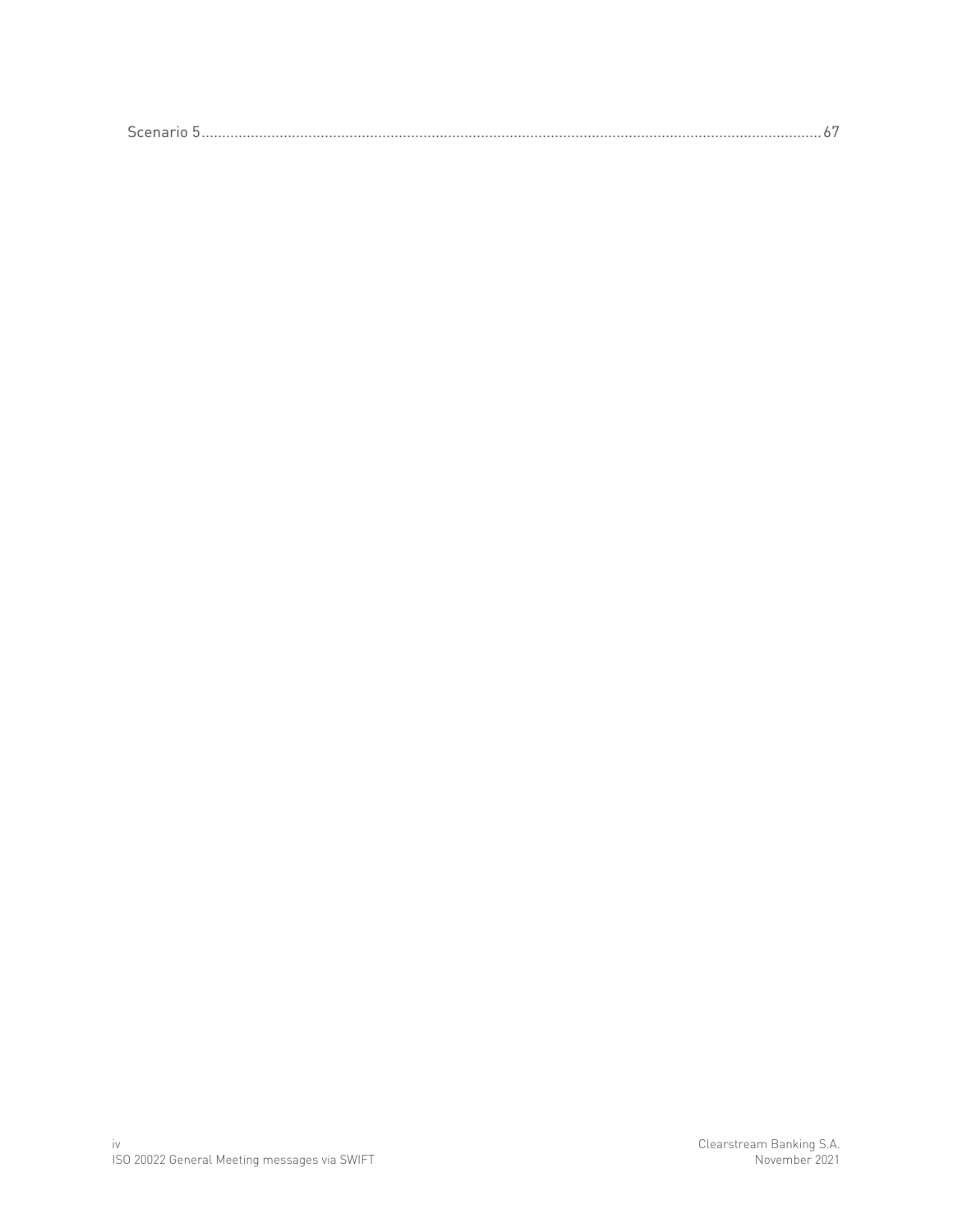# <span id="page-6-0"></span>**Message Set Overview**

# <span id="page-6-1"></span>**List of MessageDefinitions**

The following table lists all MessageDefinitions described in this User Guide.

| <b>Message Definition</b>                                   | <b>Definition</b>                                                                                                                                                                                                                                                                                                                                                 |
|-------------------------------------------------------------|-------------------------------------------------------------------------------------------------------------------------------------------------------------------------------------------------------------------------------------------------------------------------------------------------------------------------------------------------------------------|
| head.001.001.02<br>BusinessApplicationHeaderV02             | The Business Layer deals with Business Messages. The<br>behaviour of the Business Messages is fully described by<br>the Business Transaction and the structure of the<br>Business Messages is fully described by the Message<br>Definitions and related Message Rules, Rules and Market<br>Practices. All of which are registered in the ISO 20022<br>Repository. |
| seev.001.001.08<br>Meeting Notification V08                 | The MeetingNotification message is sent by Clearstream<br>Banking and LuxCSD to beneficial holders to announce a<br>meeting.                                                                                                                                                                                                                                      |
| seev.002.001.07<br>MeetingCancellationV07                   | The MeetingCancellation message is sent by<br>Clearstream Banking and LuxCSD to cancel a previously<br>announced meeting or to advise of the withdrawal of a<br>meeting.                                                                                                                                                                                          |
| seev.003.001.07<br>MeetingEntitlementNotificationV07        | The MeetingEntitlementNotification is sent by<br>Clearstream Banking and LuxCSD to account owners to<br>advise of the entitlement in relation to a meeting.                                                                                                                                                                                                       |
| seev.004.001.07<br>MeetingInstructionV07                    | The MeetingInstruction message is sent by Clearstream<br>Banking and LuxCSD customers holding the right to vote<br>to an intermediary, the issuer or its agent to request the<br>receiving party to act upon one or several instructions.                                                                                                                         |
| seev.005.001.07<br>MeetingInstructionCancellationRequestV07 | The MeetingInstructionCancellationRequest message is<br>sent by the same party that sent the MeetingInstruction<br>message. It is sent to request the cancellation of one,<br>some or all the instructions included in the original<br>MeetingInstruction message.                                                                                                |
| seev.006.001.07<br>MeetingInstructionStatusV07              | The MeetingInstructionStatus message is sent by<br>Clearstream Banking and LuxCSD in response to a<br>MeetingInstruction message.                                                                                                                                                                                                                                 |
| seev.007.001.07<br>MeetingVoteExecutionConfirmationV07      | The MeetingVoteExecutionConfirmation message is sent<br>by Clearstream Banking and LuxCSD to the Sender of the<br>MeetingInstruction message, that their vote has been<br>recorded and counted by the Issuer.                                                                                                                                                     |
| seev.008.001.07<br>MeetingResultDisseminationV07            | The MeetingResultDissemination message is sent by<br>Clearstream Banking and LuxCSD to provide information<br>about the voting results of a general meeting.                                                                                                                                                                                                      |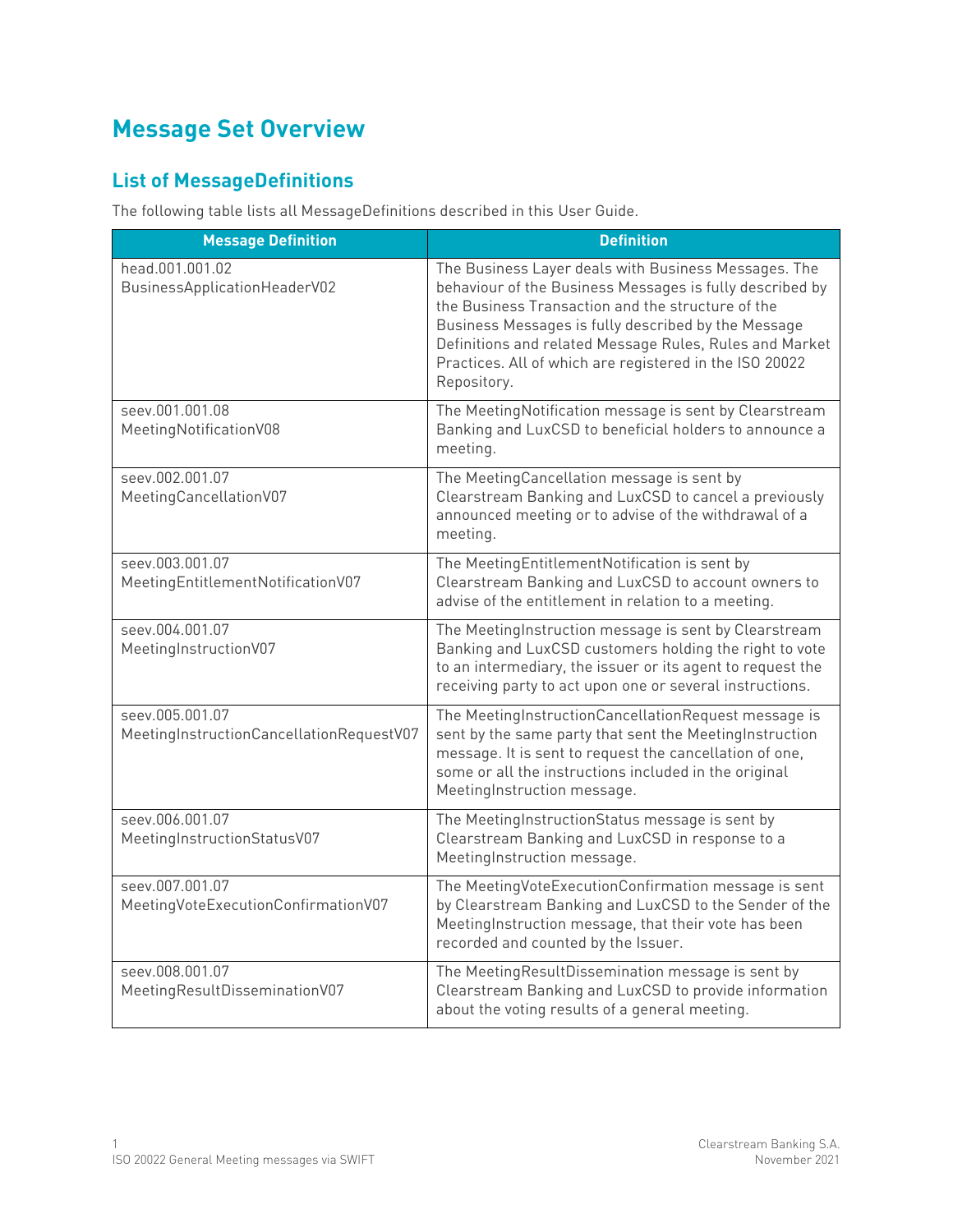# <span id="page-7-0"></span>**head.001.001.02 BusinessApplicationHeaderV02**

# <span id="page-7-1"></span>**Functionality**

# <span id="page-7-2"></span>**Scope**

The Business Layer deals with Business Messages. The behaviour of the Business Messages is fully described by the Business Transaction and the structure of the Business Messages is fully described by the Message Definitions and related Message Rules, Rules and Market Practices. All of which are registered in the ISO 20022 Repository.

## <span id="page-7-3"></span>**Outline**

The BusinessApplicationHeaderV02 MessageDefinition is composed of 5 MessageBuildingBlocks:

**A. From**

The sending MessagingEndpoint that has created this Business Message for the receiving MessagingEndpoint that will process this Business Message. Note: the sending MessagingEndpoint might be different from the sending address potentially contained in the transport header (as defined in the transport layer).

**B. To**

The MessagingEndpoint designated by the sending MessagingEndpoint to be the recipient who will ultimately process this Business Message. Note: the receiving MessagingEndpoint might be different from the receiving address potentially contained in the transport header (as defined in the transport layer).

#### **C. BusinessMessageIdentifier**

Unambiguously identifies the Business Message to the MessagingEndpoint that has created the Business Message.

# **D. MessageDefinitionIdentifier**

Contains the MessageIdentifier that defines the BusinessMessage. It must contain a MessageIdentifier published on the ISO 20022 website.

#### **E. CreationDate**

Date and time when this Business Message (header) was created.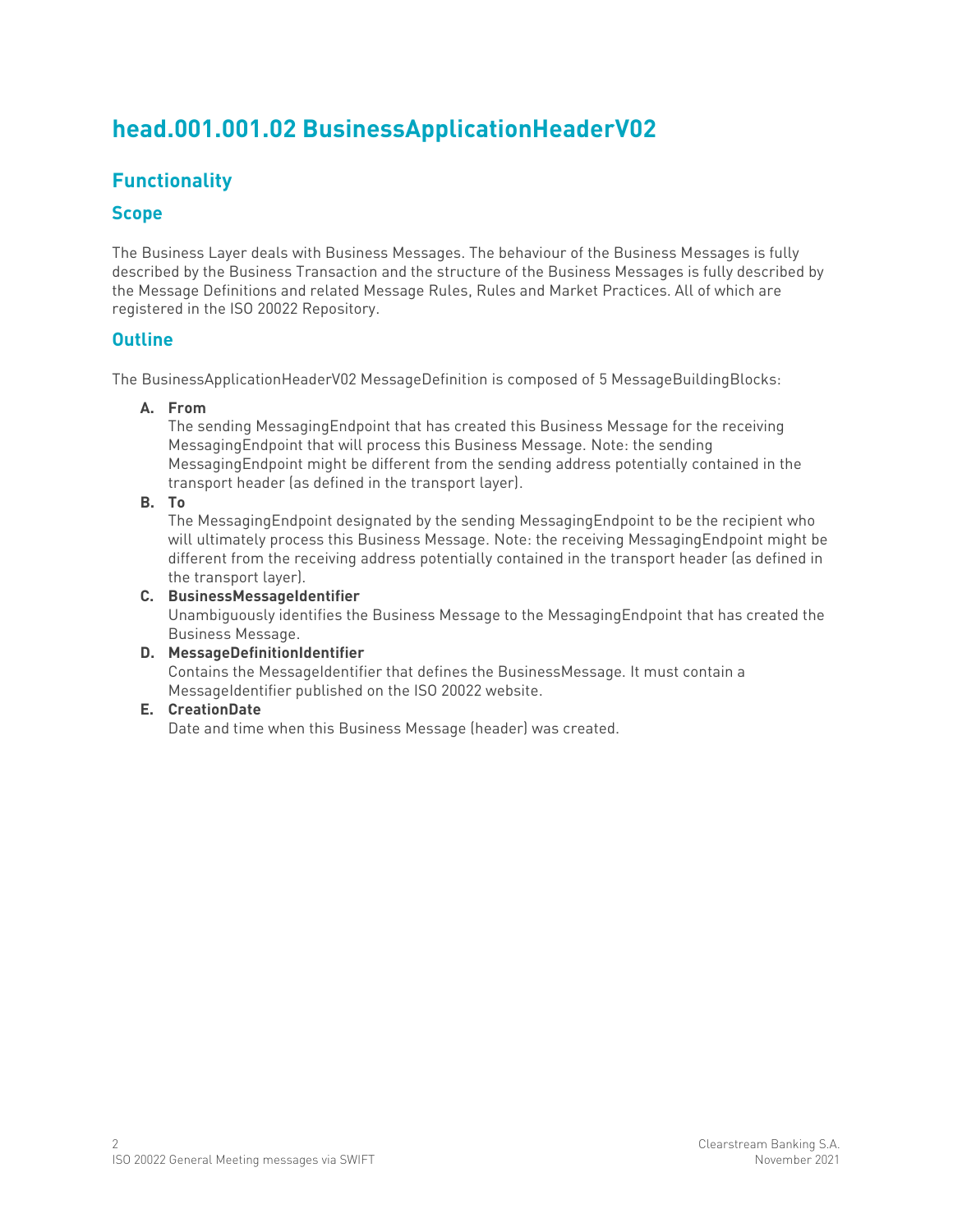The following table provides more detailled information about the usage of the building blocks. M/C/O identifies whether the business data is mandatory, conditional or optional in the ISO 20022 standards.

<span id="page-8-0"></span>

| MessageElement/BuildingBlock                         | <b>Place</b> | <b>Detailed usage</b>                                                                                                                                                   | M/C/O | <b>SRD II reference</b> |
|------------------------------------------------------|--------------|-------------------------------------------------------------------------------------------------------------------------------------------------------------------------|-------|-------------------------|
| <b>Business Application Header (BAH)</b>             |              |                                                                                                                                                                         |       |                         |
| From, $<$ Fr $>$                                     | BAH          | The sender from a business context, which<br>can be different from the actual sender in the<br>transport header (like MEOR in MT). BICFI is<br>the preferred format     | M     |                         |
| To, <to></to>                                        | <b>BAH</b>   | The receiver from a business context, which<br>can be different from the actual receiver in<br>the transport header (like MERE in MT). BICFI<br>is the preferred format | M     |                         |
| BusinessMessageIdentifier, <bizmsqidr></bizmsqidr>   | <b>BAH</b>   | The sender's unique ID/reference of the<br>message                                                                                                                      | M     |                         |
| MessageDefinitionIdentifier, <msqdefidr></msqdefidr> | BAH          | Contains the Messageldentifier that defines<br>the BusinessMessage, e.g. seev.002.001.06                                                                                | M     |                         |
| CreationDate, <credt></credt>                        | <b>BAH</b>   | Date and time, using ISONormalisedDateTime<br>format                                                                                                                    | M     |                         |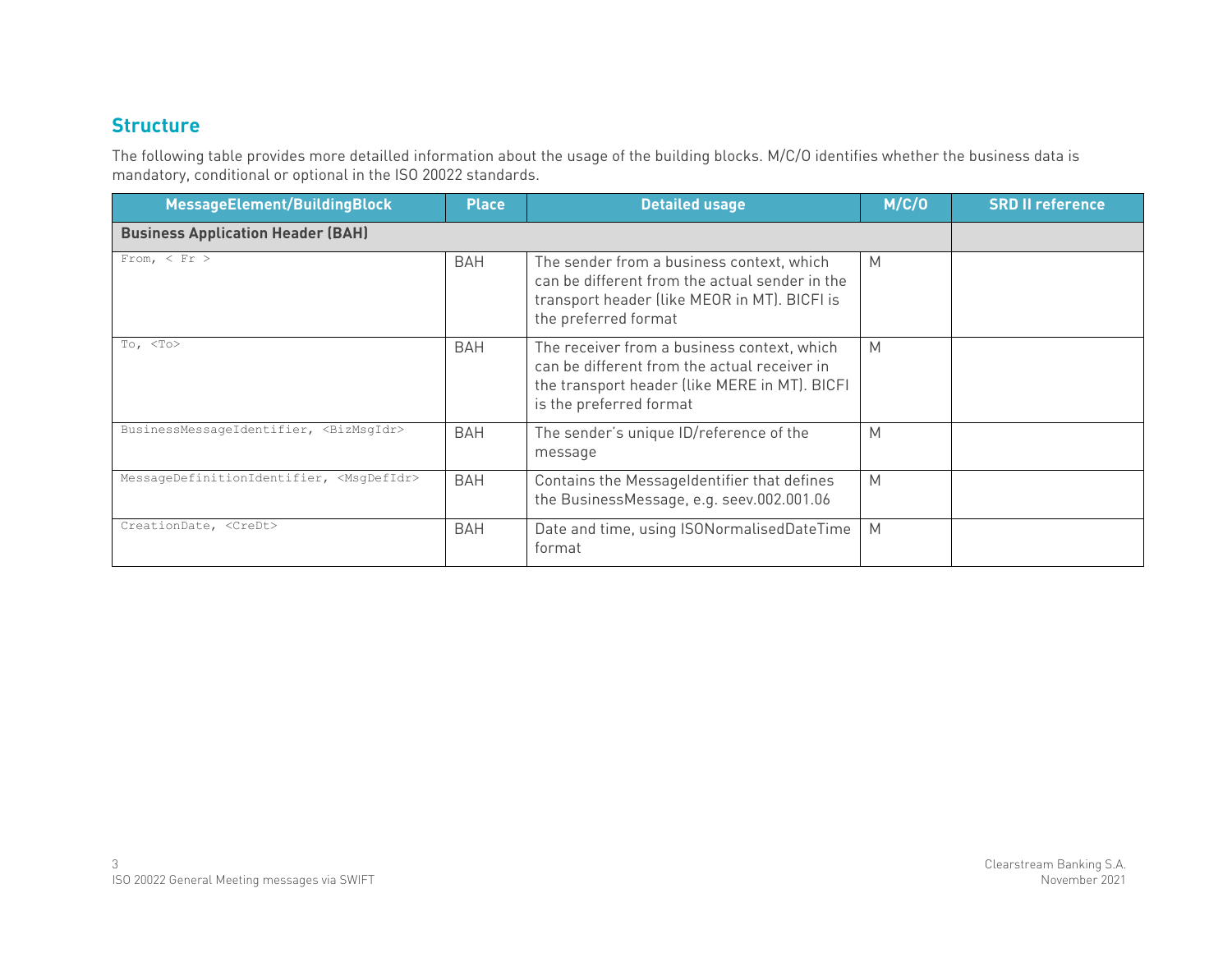# <span id="page-9-0"></span>**seev.001.001.08 MeetingNotificationV08**

# <span id="page-9-1"></span>**Functionality**

## <span id="page-9-2"></span>**Scope**

The MeetingNotification message is sent by Clearstream Banking and LuxCSD to beneficial holders to announce a meeting.

## <span id="page-9-3"></span>**Usage**

The MeetingNotification message is used to announce a meeting. It provides information about the participation details and requirements for the meeting, the vote parameters, and the resolutions. The MeetingNotification message may also be used to announce an update.

Clearsteam Banking /LuxCSD will issue separate meeting notifications per ISIN/market.

## <span id="page-9-4"></span>**Outline**

The MeetingNotificationV08 MessageDefinition is composed of 8 MessageBuildingBlocks:

#### **A. NotificationGeneralInformation**

General information about the event notification type and status.

#### **B. NotificationUpdate**

Information specific to the notification amendment as for instance the identification of a previous meeting notification.

#### **C. EventsLinkage**

Identification of another meeting event that needs to be closely linked to the processing of the event notified in this meeting notification.

#### **D. Meeting**

Specifies information about the meeting like meeting identifications, various deadlines, contact persons, electronic and postal locations for accessing information and proxy assignment parameters.

#### **E. MeetingDetails**

Dates and details of the shareholders meeting.

#### **F. Issuer**

Institution that is the issuer of the security to which the meeting applies.

#### **G. Security**

Financial instrument identification and net position of a segregated holding, in a single security, within the overall position held in a securities account.

#### **H. Resolution**

Detailed information of a resolution proposed to the vote.

#### **I. Vote**

Conditions for voting, the different voting methods and options, the voting deadlines and the parameters of the incentive premium.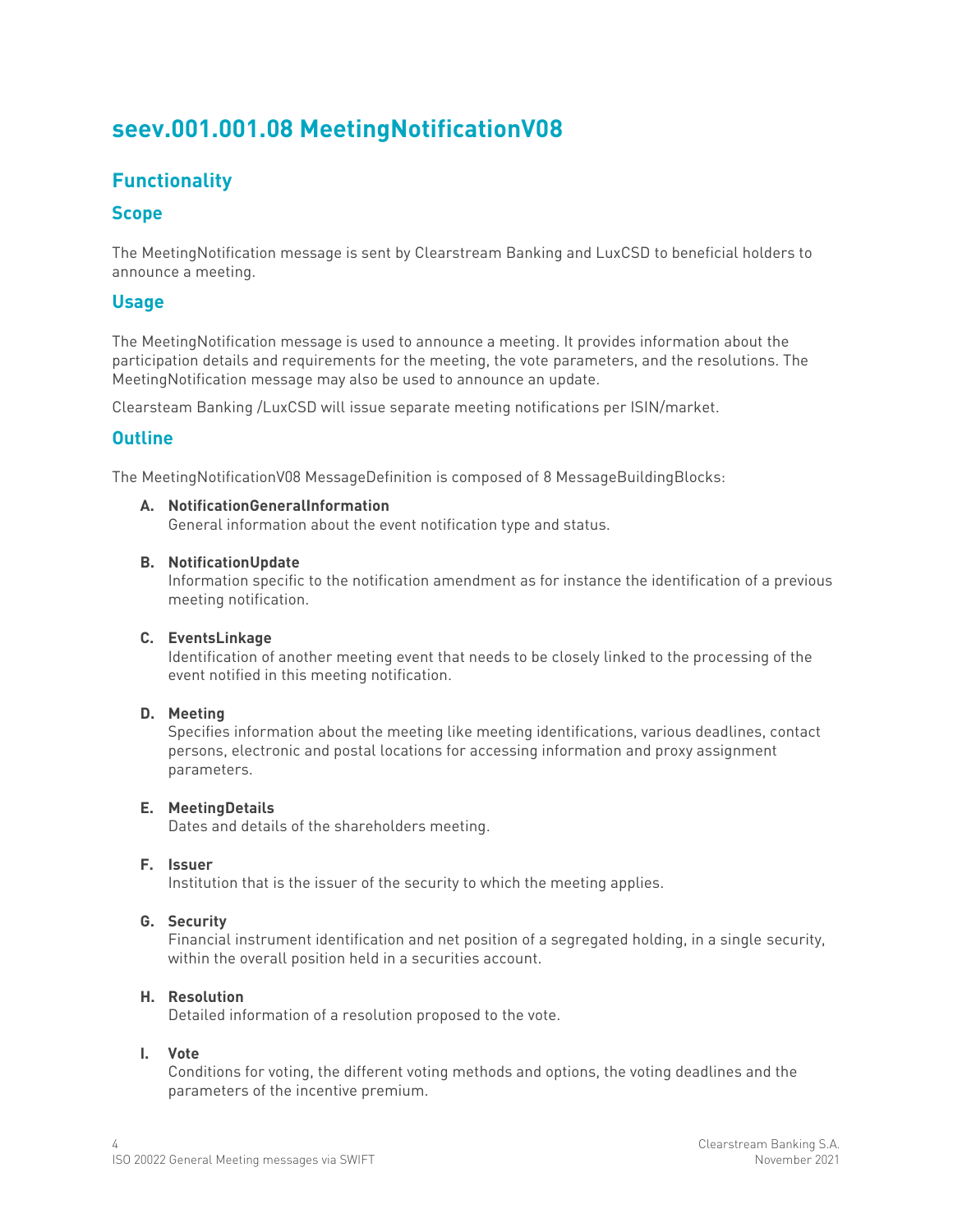The following table provides more detailled information about the usage of the building blocks. M/C/O identifies whether the business data is mandatory (M), conditional (C) or optional(O).

For SRD II eligible securities, please follow column M/C/O (SRD II eligible securities).

For Non-SRD II eligible securities, please follow the ISO 20022 guidelines as provided in the column M/C/O ISO 20022 (Non-SRD II eligible securities).

<span id="page-10-0"></span>

| MessageElement/BuildingBlock                                                                                 | <b>Place</b> | <b>Detailed usage</b>                                                                                                                                                                                                                                                                                                            | M/C/O<br><b>ISO 20022</b><br>(Non-SRD II<br>eligible<br>securities) | M/C/O<br><b>(SRDII</b><br>eligible<br><b>securities</b> | <b>SRD II</b><br>reference |
|--------------------------------------------------------------------------------------------------------------|--------------|----------------------------------------------------------------------------------------------------------------------------------------------------------------------------------------------------------------------------------------------------------------------------------------------------------------------------------|---------------------------------------------------------------------|---------------------------------------------------------|----------------------------|
| <b>Notification General Information</b>                                                                      |              |                                                                                                                                                                                                                                                                                                                                  |                                                                     |                                                         |                            |
| NotificationType <ntfctntp></ntfctntp>                                                                       | Document     | A REPL message should only be sent in case of a<br>change in the previously announced general<br>meeting notification.<br>A RMDR can be sent by an account servicer to an<br>account owner who has not responded providing<br>its participation in a general meeting. This flow is<br>optional, and usage/timing is left to SLA. | M                                                                   | M                                                       | Table 3 -<br>A2            |
| NotificationStatus <ntfctnsts> -<br/>EventCompletenessStatus<br/><evtcmpltnssts></evtcmpltnssts></ntfctnsts> | Document     | As per global market practice, a Notification<br>message may be considered complete when there<br>are sufficient details for the customer to decide.                                                                                                                                                                             | M                                                                   | M                                                       |                            |
| NotificationStatus <ntfctnsts> -<br/>EventConfirmationStatus<br/><evtconfsts></evtconfsts></ntfctnsts>       | Document     | A Notification message is considered confirmed<br>when officially announced by the issuer.                                                                                                                                                                                                                                       | M                                                                   | M                                                       |                            |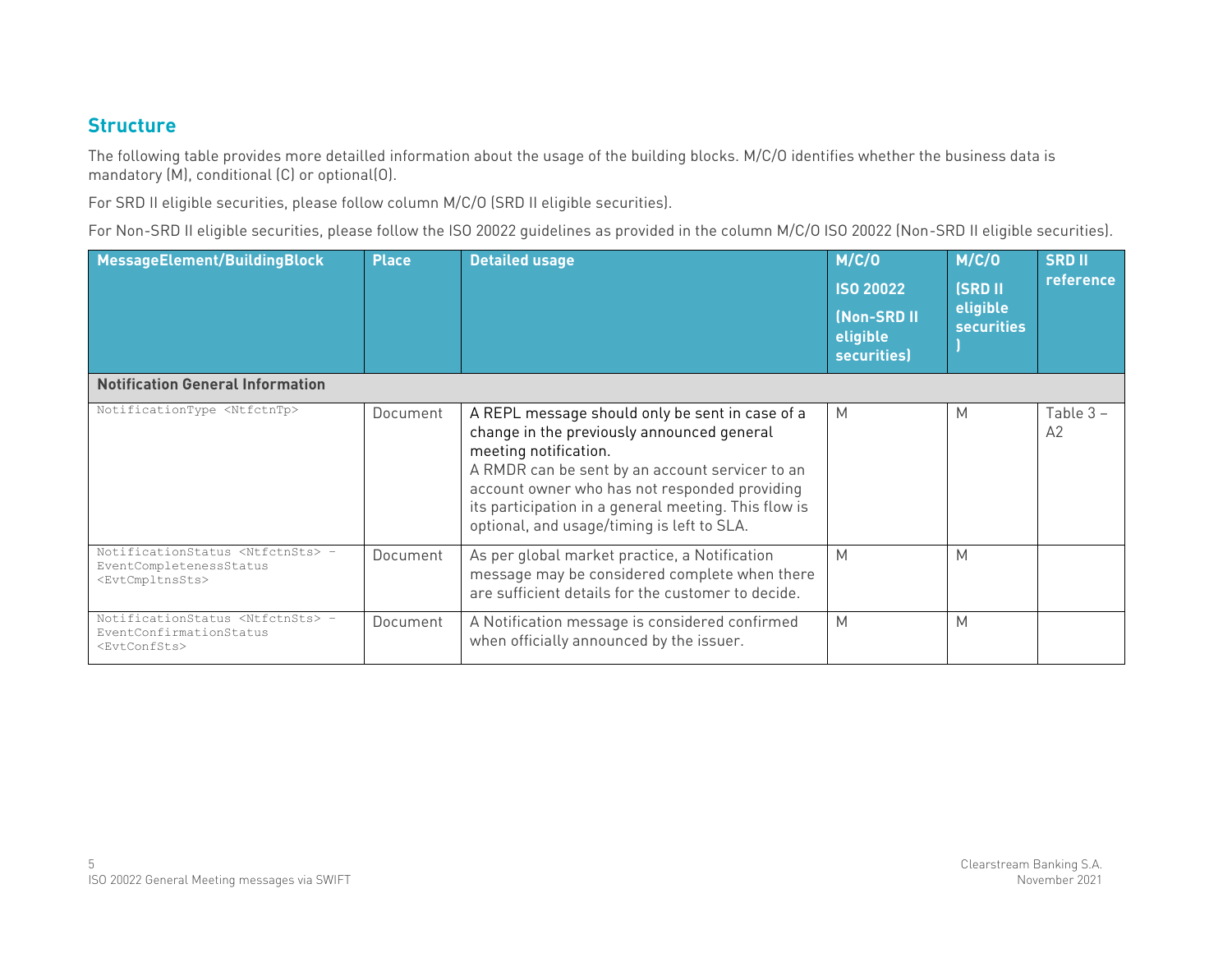| MessageElement/BuildingBlock                                                          | <b>Place</b> | <b>Detailed usage</b>                                                                                                                                                                                                                                                                                                                                                                                                                                                                                                                                                                                                                                                                                                                                                                                                                                                                                                                                                                                                                                                                                                                                          | M/C/O<br><b>ISO 20022</b><br>(Non-SRD II<br>eligible<br>securities) | M/C/O<br><b>(SRD II</b><br>eligible<br><b>securities</b> | <b>SRD II</b><br>reference |
|---------------------------------------------------------------------------------------|--------------|----------------------------------------------------------------------------------------------------------------------------------------------------------------------------------------------------------------------------------------------------------------------------------------------------------------------------------------------------------------------------------------------------------------------------------------------------------------------------------------------------------------------------------------------------------------------------------------------------------------------------------------------------------------------------------------------------------------------------------------------------------------------------------------------------------------------------------------------------------------------------------------------------------------------------------------------------------------------------------------------------------------------------------------------------------------------------------------------------------------------------------------------------------------|---------------------------------------------------------------------|----------------------------------------------------------|----------------------------|
| ShareholderRightsDirectiveIndicato<br>r <shrhldrrqhtsdrctvind></shrhldrrqhtsdrctvind> | Document     | This indicator should be set by the issuer, issuer<br>CSD or first intermediary as follows:<br>It is set to YES (value "true") only when<br>$\bullet$<br>the general meeting is in scope of SRD II<br>and the notification/event information has<br>been received from the issuer. Once the<br>indicator has been set to YES because of<br>an announcement received from the<br>issuer CSD or first intermediary, it cannot<br>be changed to NO.<br>It will be set to NO (value "false") when<br>the general meeting is to be intended as<br>in scope of SRD II, but the issuer CSD or<br>first intermediary did not receive the<br>notification/event information from the<br>issuer.<br>It will not be populated if the general<br>meeting is outside the scope of SRD II.<br>Any other intermediary in the chain should report<br>the value of this indicator as per the value<br>received from the previous intermediary.<br>However, the indicator can be set to NO by an<br>account servicer that did not receive a notification<br>with the indicator via the chain of intermediaries<br>as per SRD II but deems the event to be in scope of<br>SRD II. | 0                                                                   | M                                                        |                            |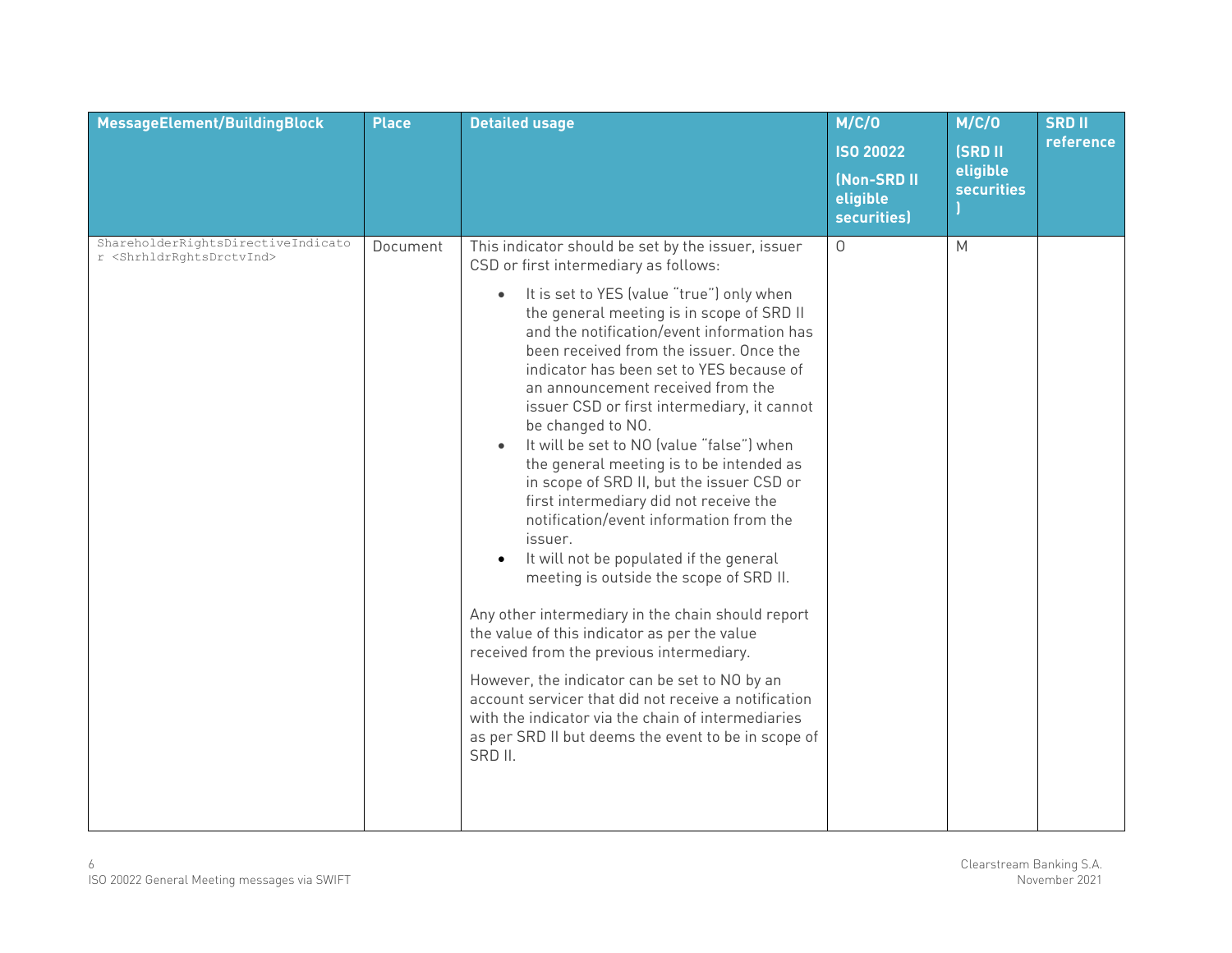| MessageElement/BuildingBlock                                        | <b>Place</b> | <b>Detailed usage</b>                                                                                                                                                                                                                                                                                                                                                                                                                                                                                                                                                                                                  | M/C/O<br><b>ISO 20022</b><br>(Non-SRD II<br>eligible<br><b>securities</b> ) | M/C/O<br><b>ISRD II</b><br>eligible<br><b>securities</b> | <b>SRD II</b><br>reference |  |
|---------------------------------------------------------------------|--------------|------------------------------------------------------------------------------------------------------------------------------------------------------------------------------------------------------------------------------------------------------------------------------------------------------------------------------------------------------------------------------------------------------------------------------------------------------------------------------------------------------------------------------------------------------------------------------------------------------------------------|-----------------------------------------------------------------------------|----------------------------------------------------------|----------------------------|--|
| <b>Notification Update</b>                                          |              |                                                                                                                                                                                                                                                                                                                                                                                                                                                                                                                                                                                                                        |                                                                             |                                                          |                            |  |
| PreviousNotificationIdentification<br><prvsntfctnid></prvsntfctnid> | Document     | Will always be present when sending a REPL or<br><b>RMDR</b>                                                                                                                                                                                                                                                                                                                                                                                                                                                                                                                                                           | C                                                                           | C                                                        |                            |  |
| ReconfirmInstructions<br><rcnfrminstrs></rcnfrminstrs>              | Document     | This indicator will be set to YES (value "true") only<br>if there are changes to the agenda and/or<br>resolutions that may affect previously received<br>meeting instructions.<br>If previously received meeting instructions can no<br>longer be processed/accepted, they will be<br>rejected (reason code OTHR should be used in<br>seev.006).<br>If any new resolution is added to the agenda, the<br>indicator will be set to NO. Rightsholders who had<br>already submitted their votes and want to vote for<br>the new resolution(s) should cancel any previously<br>submitted instruction and submit a new one. | $\Omega$                                                                    | $\Omega$                                                 |                            |  |
| <b>Events Linkage</b>                                               |              |                                                                                                                                                                                                                                                                                                                                                                                                                                                                                                                                                                                                                        |                                                                             |                                                          |                            |  |
| EventIdentification <evtid></evtid>                                 | Document     | Used to report the details of another general<br>meeting (e.g. a court meeting that will follow an<br>extraordinary general meeting).                                                                                                                                                                                                                                                                                                                                                                                                                                                                                  | $\Omega$                                                                    | $\Omega$                                                 |                            |  |
| <b>Meeting</b>                                                      |              |                                                                                                                                                                                                                                                                                                                                                                                                                                                                                                                                                                                                                        |                                                                             |                                                          |                            |  |
| MeetingIdentification <mtgid></mtgid>                               | Document     | This is the Clearstream/Lux CSD identification for<br>the general meeting. It will be used in all cases,<br>even if the issuer has provided an identification.                                                                                                                                                                                                                                                                                                                                                                                                                                                         | M                                                                           | M                                                        |                            |  |
| IssuerMeetingIdentification<br><issrmtqid></issrmtqid>              | Document     | Will always be stated if received.                                                                                                                                                                                                                                                                                                                                                                                                                                                                                                                                                                                     |                                                                             | $\Omega$                                                 | Table 3-<br>A <sub>1</sub> |  |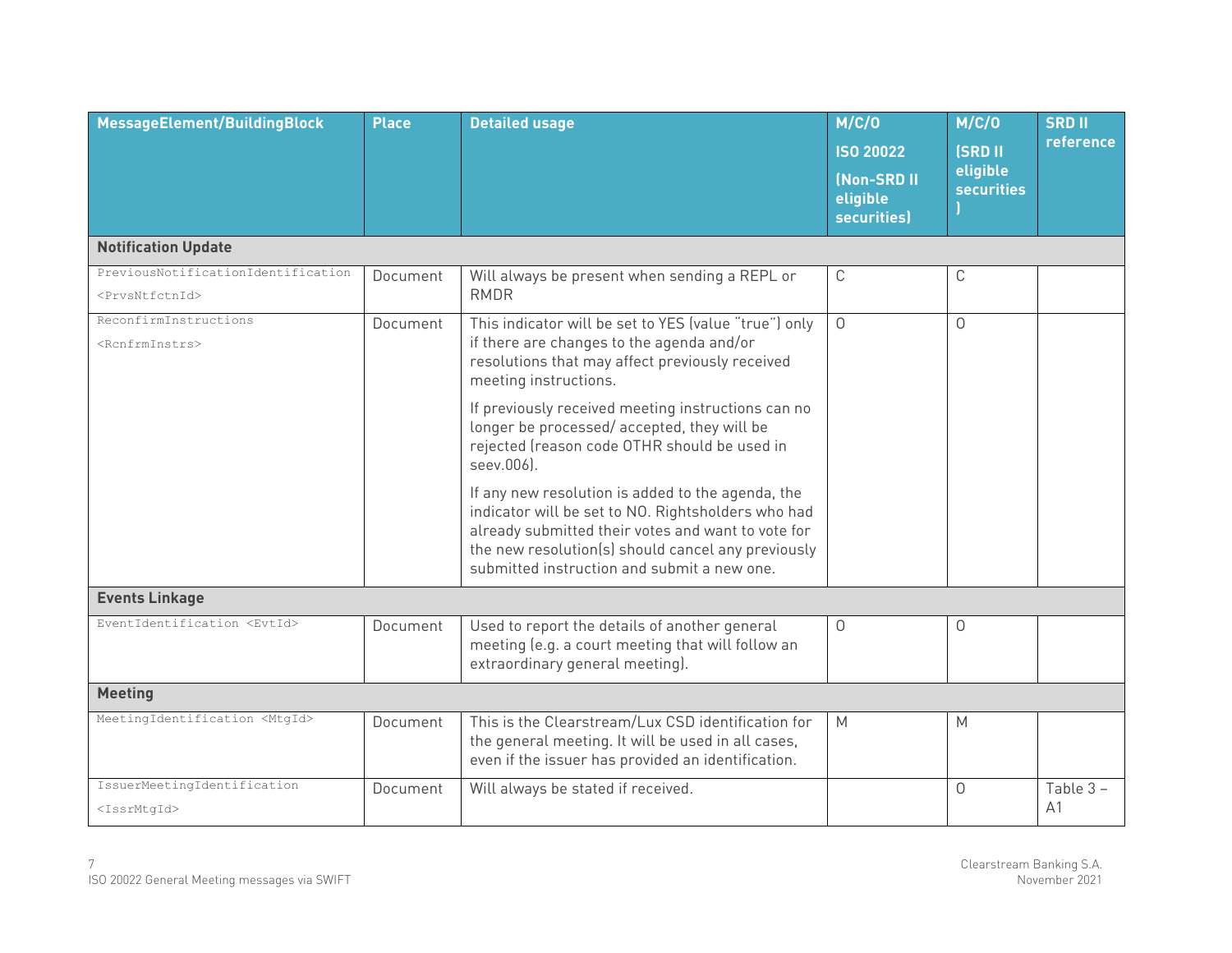| MessageElement/BuildingBlock                                                      | <b>Place</b> | <b>Detailed usage</b>                                                                                                                                                                                                                                                                   | M/C/O<br><b>ISO 20022</b><br>(Non-SRD II<br>eligible<br>securities) | M/C/O<br><b>ISRD II</b><br>eligible<br><b>securities</b> | <b>SRD II</b><br>reference |
|-----------------------------------------------------------------------------------|--------------|-----------------------------------------------------------------------------------------------------------------------------------------------------------------------------------------------------------------------------------------------------------------------------------------|---------------------------------------------------------------------|----------------------------------------------------------|----------------------------|
| Type <tp></tp>                                                                    | Document     | XMET, GMET, BMET, CMET, MIXD or SPCL as<br>announced in the seev.001.                                                                                                                                                                                                                   | M                                                                   | M                                                        | Table 3-<br>C <sub>3</sub> |
| AnnouncementDate <anncmntdt></anncmntdt>                                          | Document     | As provided by the issuer.<br>Date or DateTime format                                                                                                                                                                                                                                   | $\Omega$                                                            | $\Omega$                                                 |                            |
| Participation -<br>ParticipationMethod <prtcptnmtd></prtcptnmtd>                  | Document     | This will be used to report the participation<br>method supported by the issuer.<br>Options available include:<br><b>EVOT</b><br><b>PHYS</b><br><b>PRXY</b><br>Please refer to the table in the appendix to<br>understand how participation methods and vote<br>methods should be used. | $\overline{0}$                                                      | $\Omega$                                                 | Table 3-<br>D <sub>1</sub> |
| Participation -<br>IssuerDeadlineForVoting<br><issrddlnforvtng></issrddlnforvtng> | Document     | Populated with:<br>meeting date and time for participation<br>$\bullet$<br>methods PHYS, PHNV & VIRT<br>issuer deadline for participation methods<br>$\bullet$<br>MAIL, PRXY & EVOT<br>DateTime format<br>CBL supports UKWN date.                                                       | $\Omega$                                                            | $\overline{0}$                                           | Table 3-<br>D <sub>3</sub> |
| AdditionalDocumentationURLAddress<br><addtldcmnttnurladr></addtldcmnttnurladr>    | Document     | If and when received, carries the URL to the issuer<br>website where further information about the<br>general meeting is provided.                                                                                                                                                      | $\Omega$                                                            | $\Omega$                                                 | Table 3-<br>C <sub>6</sub> |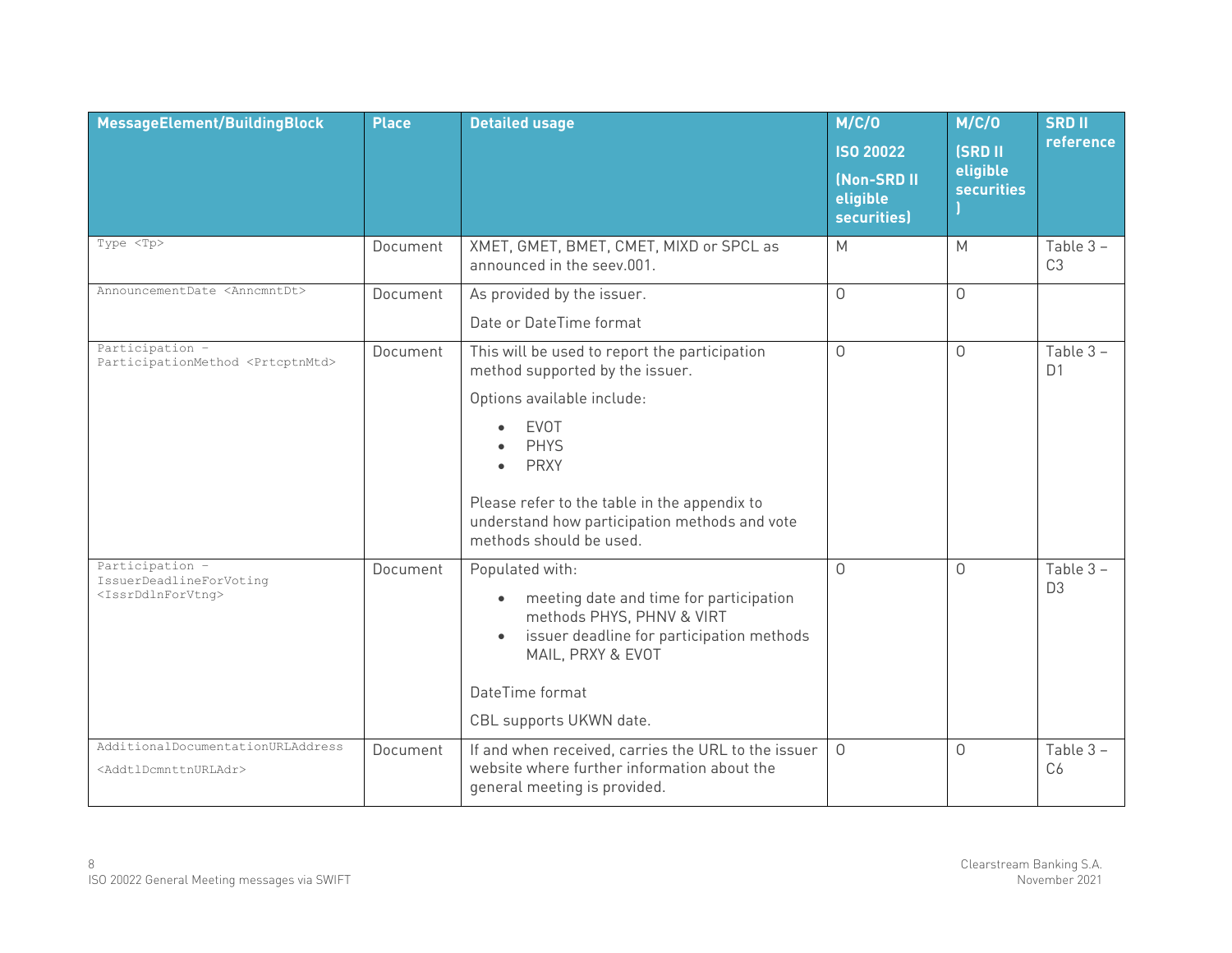| MessageElement/BuildingBlock                                    | <b>Place</b> | <b>Detailed usage</b>                                                                                                             | M/C/O<br><b>ISO 20022</b><br>(Non-SRD II<br>eligible<br>securities) | M/C/O<br><b>(SRD II</b><br>eligible<br><b>securities</b> | <b>SRD II</b><br>reference |
|-----------------------------------------------------------------|--------------|-----------------------------------------------------------------------------------------------------------------------------------|---------------------------------------------------------------------|----------------------------------------------------------|----------------------------|
| EntitlementFixingDate                                           | Document     | As provided by the issuer.                                                                                                        | 0                                                                   | M                                                        | Table 3-                   |
| <entitlmntfxqdt></entitlmntfxqdt>                               |              | Date or DateTime format                                                                                                           |                                                                     |                                                          | C <sub>5</sub>             |
| Classification <clssfctn></clssfctn>                            | Document     | AMET, CLAS, ISSU, OMET or VRHI as provided by<br>the issuer.                                                                      | $\Omega$                                                            | $\Omega$                                                 |                            |
| Attendance - AdmissionConditions<br><admssnconds></admssnconds> | Document     | Will only be used if the method of participation is<br>PHYS, PHNV or VIRT.                                                        | $\overline{0}$                                                      | $\Omega$                                                 |                            |
| Attendance -<br>ConfirmationInformation                         | Document     | Used to specify how the rightsholder should order<br>the attendance card or give notice of attendance.                            | $\Omega$                                                            | $\Omega$                                                 |                            |
| <confinf></confinf>                                             |              | Will only be used if the method of participation is<br>PHYS, PHNV or VIRT.                                                        |                                                                     |                                                          |                            |
| Attendance - ConfirmationDeadline<br><confddln></confddln>      | Document     | Indicates the Clearstream/LuxCSD deadline to<br>request attendance.                                                               | $\Omega$                                                            | $\Omega$                                                 |                            |
|                                                                 |              | DateTime format                                                                                                                   |                                                                     |                                                          |                            |
|                                                                 |              | It will only be used if the method of participation is<br>PHYS, PHNV or VIRT.                                                     |                                                                     |                                                          |                            |
| Attendance -<br>ConfirmationMarketDeadline                      | Document     | Indicates the issuer deadline to request<br>attendance.                                                                           | 0                                                                   | $\Omega$                                                 |                            |
| <confmktddln></confmktddln>                                     |              | DateTime format.                                                                                                                  |                                                                     |                                                          |                            |
|                                                                 |              | Will only be used if the method of participation is<br>PHYS, PHNV or VIRT.                                                        |                                                                     |                                                          |                            |
| AdditionalProcedureDetails -<br>AdditionalRight                 | Document     | Additional procedural information in case of<br>additional rights that can be exercised at the<br>meeting.<br>AIPS, RSPS or WQPS. | $\Omega$                                                            | $\Omega$                                                 | Table $3 -$<br>F1&2        |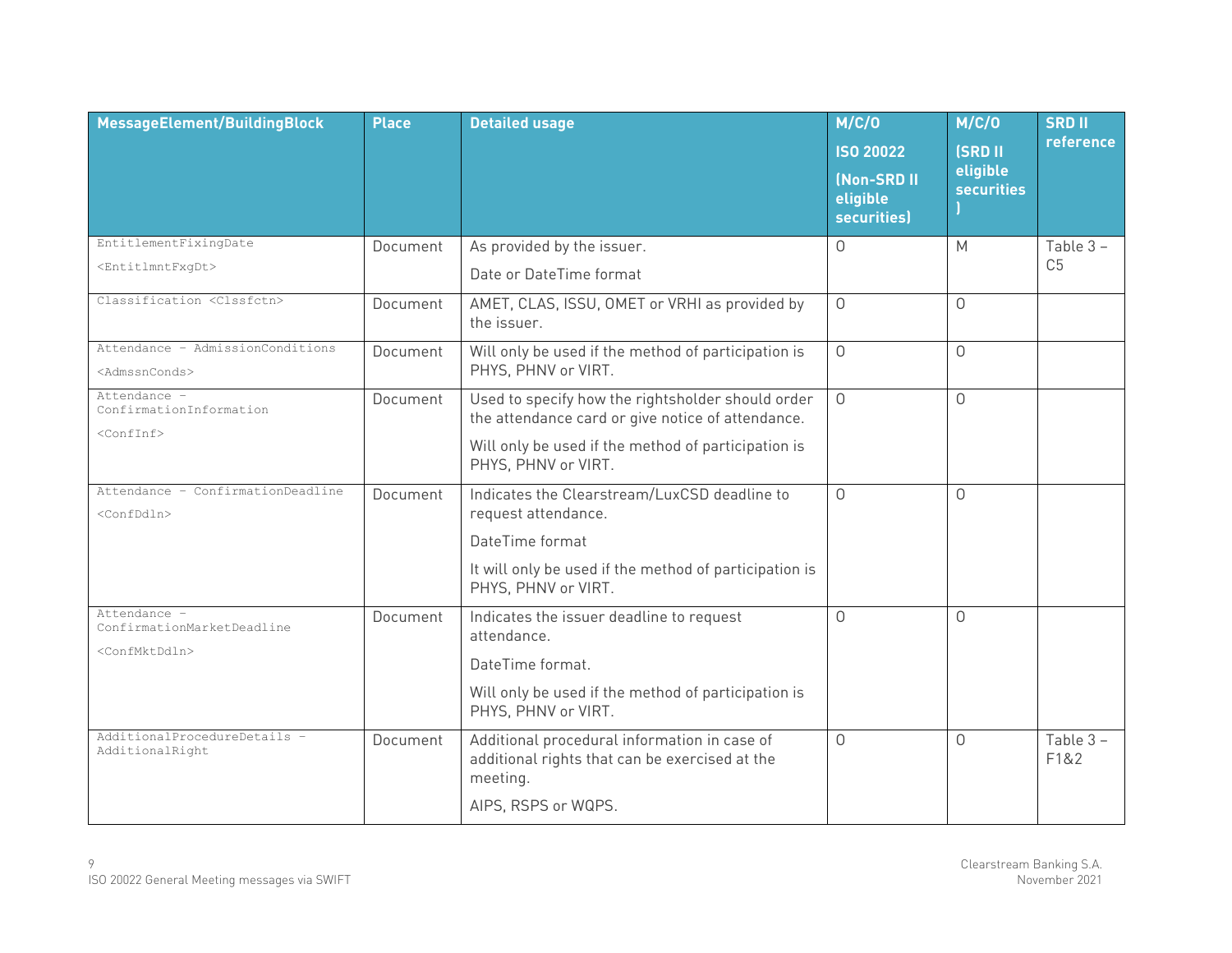| MessageElement/BuildingBlock                                      | <b>Place</b> | <b>Detailed usage</b>                                                                                                                                                                                                             | M/C/O<br><b>ISO 20022</b><br>(Non-SRD II<br>eligible<br><b>securities)</b> | M/C/O<br><b>(SRD II</b><br>eligible<br><b>securities</b> | <b>SRD II</b><br>reference |
|-------------------------------------------------------------------|--------------|-----------------------------------------------------------------------------------------------------------------------------------------------------------------------------------------------------------------------------------|----------------------------------------------------------------------------|----------------------------------------------------------|----------------------------|
| AdditionalRightDeadline<br><addtlrghtddln></addtlrghtddln>        | Document     | Date or DateTime or Unknown.<br>DateTime format.                                                                                                                                                                                  |                                                                            |                                                          |                            |
| AdditionalRightMarketDeadline <addt<br>lRghtMktDdln&gt;</addt<br> | Document     | Date or DateTime or Unknown.<br>DateTime format.                                                                                                                                                                                  |                                                                            |                                                          |                            |
| Proxy Choice -<br>ProxyRegistrationMethod <regnmtd></regnmtd>     | Document     | Specifies how to register the proxy.                                                                                                                                                                                              | $\Omega$                                                                   | $\Omega$                                                 |                            |
| ProxyChoice - Proxy - Deadline                                    | Document     | Reports the Clearstream/LuxCSD deadline by<br>which the rightsholder needs to appoint a proxy.                                                                                                                                    | $\Omega$                                                                   | $\Omega$                                                 |                            |
|                                                                   |              | DateTime format.                                                                                                                                                                                                                  |                                                                            |                                                          |                            |
| ProxyChoice - Proxy - Market<br>Deadline                          | Document     | Reports the issuer deadline by which the<br>rightsholder needs to appoint a proxy.                                                                                                                                                | $\Omega$                                                                   | $\Omega$                                                 |                            |
|                                                                   |              | DateTime format.                                                                                                                                                                                                                  |                                                                            |                                                          |                            |
| ProxyChoice - Proxy -<br>AuthorisedProxy                          | Document     | As announced by the issuer. Options available<br>include:                                                                                                                                                                         | 0                                                                          | $\Omega$                                                 |                            |
|                                                                   |              | CHRM - chairman:<br>DISC - discretionary - to be used when the issuer<br>allows the rightsholder to appoint any third party<br>as a proxy;<br>HLDR - security holder- to be used when the<br>proxy can/must be a security holder. |                                                                            |                                                          |                            |
| ProxyChoice - ProxyNotAllowed                                     | Document     | Only used if proxy is not allowed.                                                                                                                                                                                                | 0                                                                          | $\overline{0}$                                           |                            |
| ResultPublicationDate<br><rsltpblctndt></rsltpblctndt>            | Document     | As announced by the issuer.<br>Date or DateTime format.                                                                                                                                                                           | $\Omega$                                                                   | $\Omega$                                                 |                            |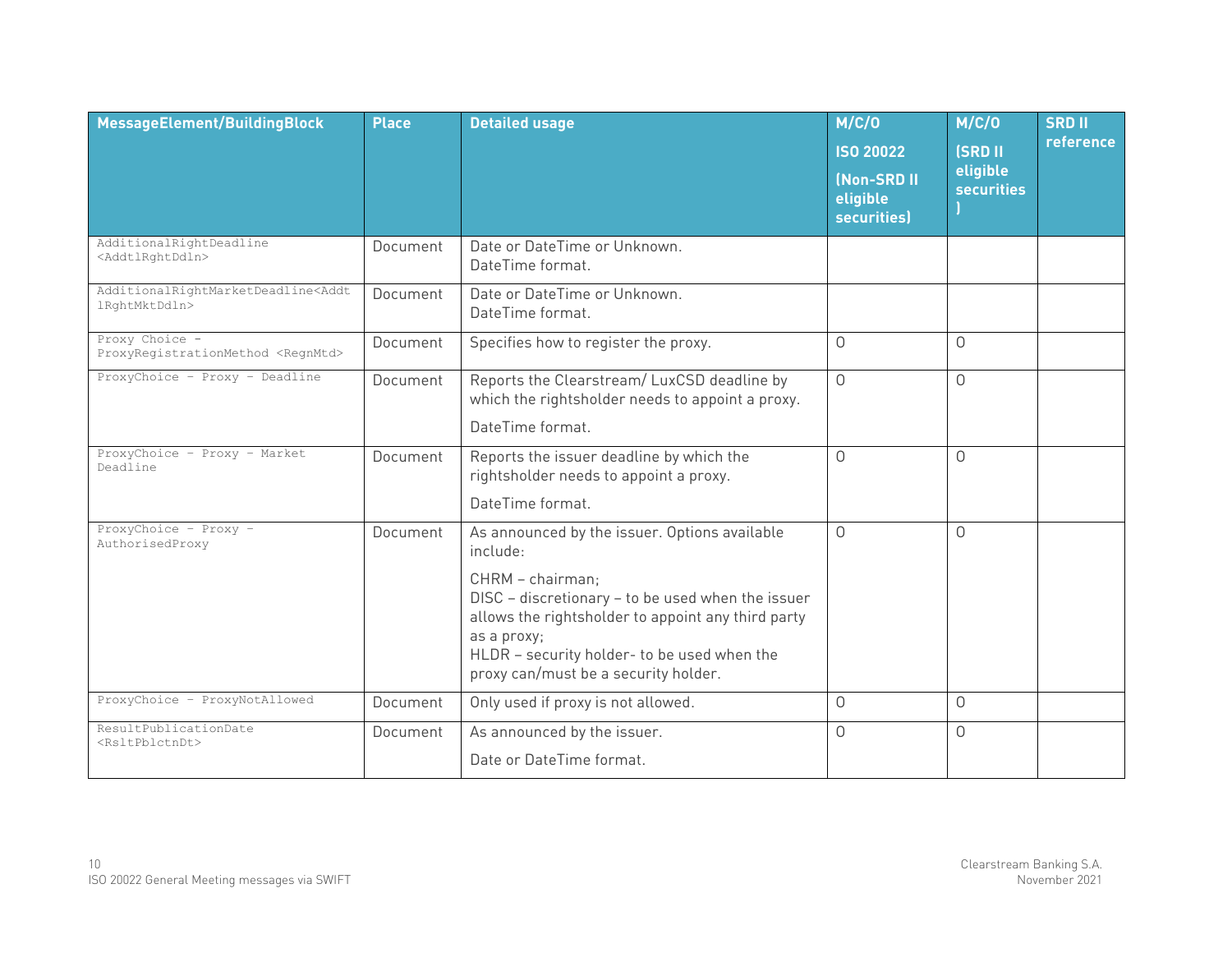| MessageElement/BuildingBlock                                                   | <b>Place</b> | <b>Detailed usage</b>                                                                                                           | M/C/O<br><b>ISO 20022</b><br>(Non-SRD II<br>eligible<br>securities) | M/C/O<br><b>(SRD II</b><br>eligible<br><b>securities</b> | <b>SRD II</b><br>reference    |
|--------------------------------------------------------------------------------|--------------|---------------------------------------------------------------------------------------------------------------------------------|---------------------------------------------------------------------|----------------------------------------------------------|-------------------------------|
| SecuritiesBlockingPeriodEndDate<br><sctiesblckgprdenddt></sctiesblckgprdenddt> | Document     | As provided by the issuer.                                                                                                      | $\mathsf{O}$                                                        | $\Omega$                                                 |                               |
|                                                                                |              | No assignment if it is an event with<br>Record/Entitlement date.                                                                |                                                                     |                                                          |                               |
| RegistrationSecuritiesDeadline<br><regnsctiesddln></regnsctiesddln>            | Document     | Used for those markets where shares need to be<br>re-registered to vote/attend.                                                 | $\Omega$                                                            | $\Omega$                                                 |                               |
|                                                                                |              | DateTime format.                                                                                                                |                                                                     |                                                          |                               |
|                                                                                |              | CBL supports UKWN date for SRD II markets.                                                                                      |                                                                     |                                                          |                               |
| RegistrationSecuritiesMarketDeadli<br>ne                                       | Document     | Used for those markets where shares need to be<br>re-registered to vote/attend.                                                 | $\Omega$                                                            | $\Omega$                                                 |                               |
| <regnsctiesmktddln></regnsctiesmktddln>                                        |              | DateTime format.                                                                                                                |                                                                     |                                                          |                               |
|                                                                                |              | CBL supports UKWN date for SRD II markets.                                                                                      |                                                                     |                                                          |                               |
| <b>Meeting Details</b>                                                         |              |                                                                                                                                 |                                                                     |                                                          |                               |
| DateAndTime <dtandtm></dtandtm>                                                | Document     | DateTime format.                                                                                                                | M                                                                   | M                                                        | Table 3-                      |
|                                                                                |              | CBL supports UKWN date for SRD II markets.                                                                                      |                                                                     |                                                          | C1&2                          |
| QuorumRequired <qrmreqrd></qrmreqrd>                                           | Document     | This indicator will be set to YES (value "true") only<br>if a quorum is required by the issuer or the<br>relevant national law. | $\Omega$                                                            | $\Omega$                                                 |                               |
| Location <lctn></lctn>                                                         | Document     | Location where the meeting is held.                                                                                             | M                                                                   | M                                                        | Table $3 -$<br>C <sub>4</sub> |
| QuorumQuantity <qrmqty></qrmqty>                                               | Document     | Quantity of Quorum, reported if QuorumRequired<br>is set to YES                                                                 | $\Omega$                                                            | $\Omega$                                                 |                               |
| Issuer <issr></issr>                                                           | Document     | NameAndAddress.                                                                                                                 | M                                                                   | M                                                        | Table 3-<br>B <sub>2</sub>    |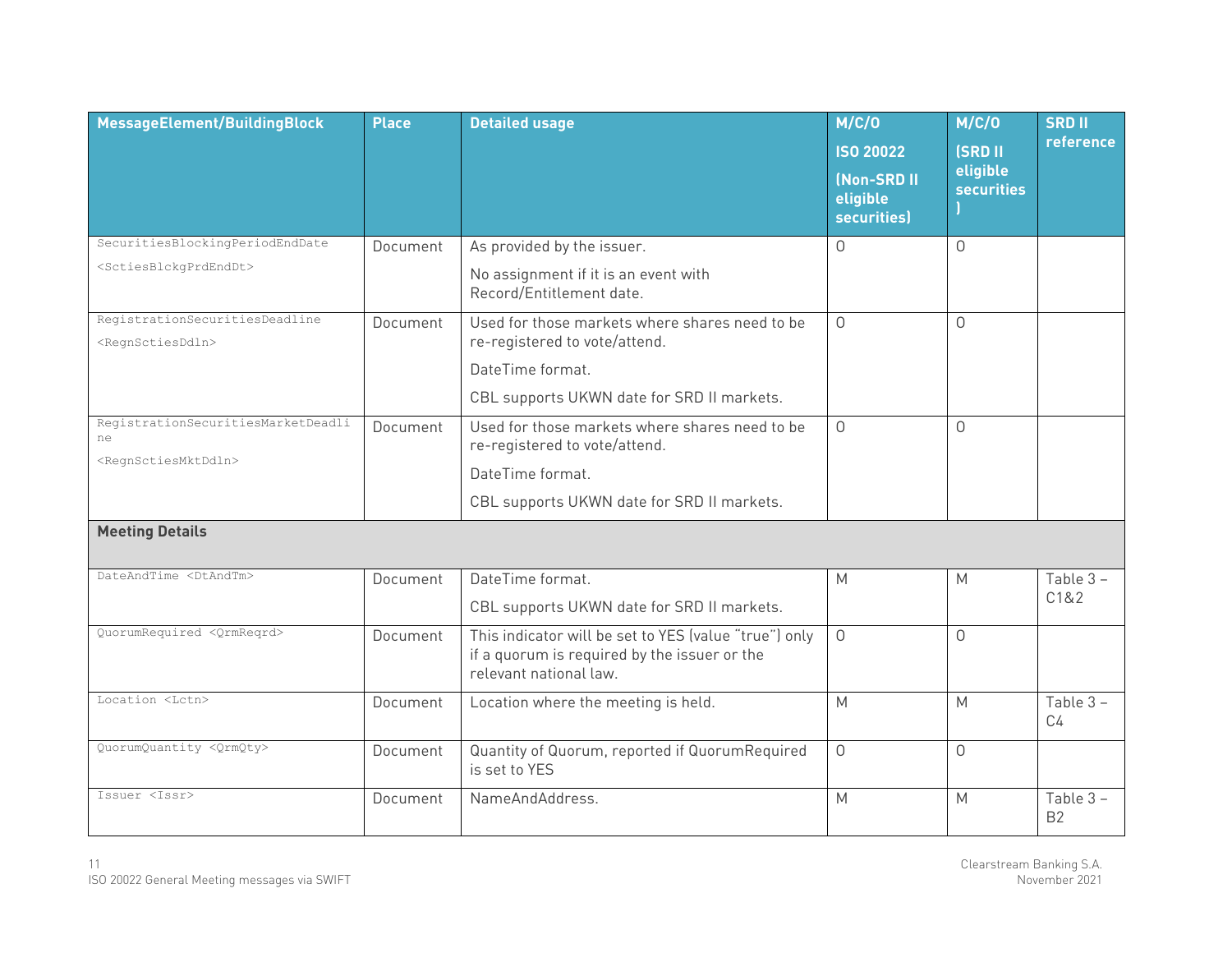| MessageElement/BuildingBlock                                     | <b>Place</b> | <b>Detailed usage</b>                                                                                                                                                                                                                                                         | M/C/O<br><b>ISO 20022</b><br>(Non-SRD II<br>eligible<br>securities) | M/C/O<br><b>ISRD II</b><br>eligible<br><b>securities</b> | <b>SRD II</b><br>reference |
|------------------------------------------------------------------|--------------|-------------------------------------------------------------------------------------------------------------------------------------------------------------------------------------------------------------------------------------------------------------------------------|---------------------------------------------------------------------|----------------------------------------------------------|----------------------------|
| DateStatus <dtsts></dtsts>                                       | Document     | Either confirmed (CNFR) or tentative (TNTA); not<br>used when meeting date is UKWN                                                                                                                                                                                            | 0                                                                   | $\Omega$                                                 |                            |
| <b>Security</b>                                                  |              |                                                                                                                                                                                                                                                                               |                                                                     |                                                          |                            |
| FinancialInstrumentIdentification<br><fininstrmid></fininstrmid> | Document     | ISIN.<br>Clearsteam Banking /LuxCSD will issue separate<br>meeting notifications per ISIN/market.                                                                                                                                                                             | M                                                                   | M                                                        | Table 3-<br><b>B1</b>      |
| Position -<br>AccountIdentification <acctid></acctid>            | Document     | Clearstream Banking and LuxCSD will report one<br>message per safekeeping account.                                                                                                                                                                                            | $\Omega$                                                            | $\Omega$                                                 |                            |
| HoldingBalance <hldgbal></hldgbal>                               | Document     | For messages sent before Entitlement Fixing<br>Date, Clearstream Banking and LuxCSD will<br>report all applicable balance types including ELIG.<br>The final entitlement will be determined at the<br>Entitlement Fixing Date end-of-day and reported<br>in the ELIG balance. | $\Omega$                                                            | $\Omega$                                                 |                            |
| Holding Balance - Safekeeping<br>Place <sfkpqplc></sfkpqplc>     | Document     | ICSD or NCSD plus BIC.                                                                                                                                                                                                                                                        | 0                                                                   | $\Omega$                                                 |                            |
| <b>Resolution</b>                                                |              |                                                                                                                                                                                                                                                                               |                                                                     |                                                          |                            |
| IssuerLabel <issrlabl></issrlabl>                                | Document     | Resolution numbering as provided by the issuer.                                                                                                                                                                                                                               | M                                                                   | M                                                        | Table 3-<br>E <sub>1</sub> |
| Language                                                         | Document     | ISO 639-1 language code standard ('en' as<br>default).                                                                                                                                                                                                                        | M                                                                   | M                                                        |                            |
| Title                                                            | Document     | Resolution header as determined by the issuer.                                                                                                                                                                                                                                | $\Omega$                                                            | $\Omega$                                                 |                            |
| Description <desc></desc>                                        | Document     | Detailed description of the resolution.                                                                                                                                                                                                                                       | $\overline{0}$                                                      | $\Omega$                                                 |                            |
| ForInformationOnly <forinfonly></forinfonly>                     | Document     | Yes/No                                                                                                                                                                                                                                                                        | M                                                                   | M                                                        |                            |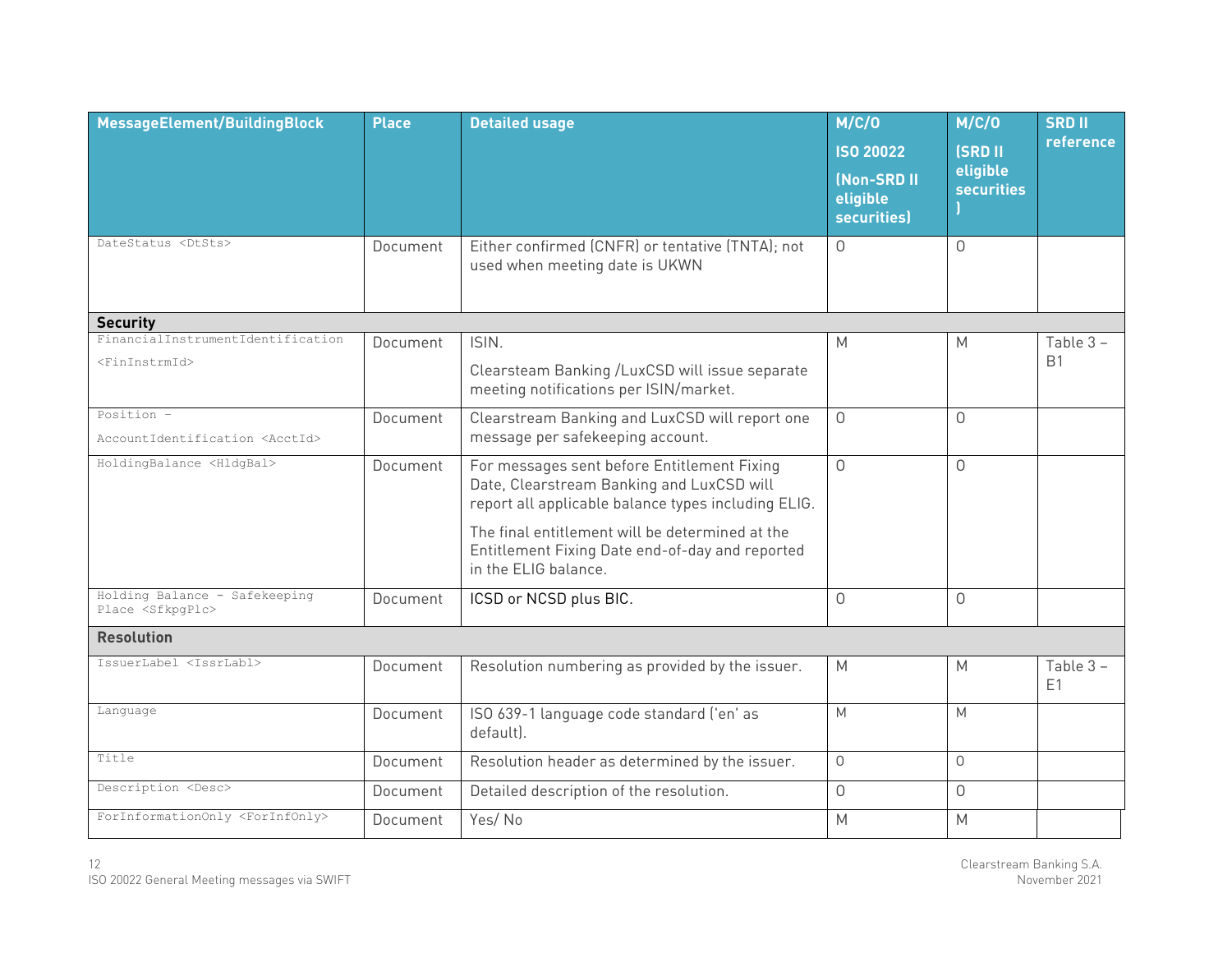| MessageElement/BuildingBlock                                                                | <b>Place</b> | <b>Detailed usage</b>                                                                                                                                            | M/C/O<br><b>ISO 20022</b><br><b>(Non-SRD II</b><br>eligible<br>securities) | M/C/O<br><b>ISRD II</b><br>eligible<br><b>securities</b> | <b>SRD II</b><br>reference    |
|---------------------------------------------------------------------------------------------|--------------|------------------------------------------------------------------------------------------------------------------------------------------------------------------|----------------------------------------------------------------------------|----------------------------------------------------------|-------------------------------|
| VoteType <votetp></votetp>                                                                  | Document     | Impact of vote results on an agenda resolution:<br>ADVIsory or BNDG (binding).                                                                                   | $\overline{0}$                                                             | $\Omega$                                                 | Table $3 -$<br>E4             |
| Status <sts></sts>                                                                          | Document     | Status of the resolution item, either ACTV (active)<br>or WDRA (withdrawn).                                                                                      | M                                                                          | M                                                        |                               |
| SubmittedBySecurityHolder<br><submittdbysctyhldr></submittdbysctyhldr>                      | Document     | Only used if set to YES.                                                                                                                                         | $\mathsf{O}$                                                               | $\Omega$                                                 |                               |
| VoteInstructionType <voteinstrtp></voteinstrtp>                                             | Document     | If announced by the Issuer, Clearstream Banking<br>and LuxCSD will provide the following vote<br>instruction types: ABST, CAGS, CFOR, NOAC and<br>WTHH.          | $\Omega$                                                                   | $\Omega$                                                 | Table $3 -$<br>E <sub>5</sub> |
| ManagementRecommendation<br><mgmtrcmmndtn></mgmtrcmmndtn>                                   | Document     | Only used for resolutions submitted by<br>rightsholders or any other party that is not the<br>management.                                                        | $\Omega$                                                                   | $\Omega$                                                 |                               |
|                                                                                             |              | If announced by the Issuer, Clearstream Banking<br>and LuxCSD will provide the following<br>management recommendation types: ABST,<br>CAGS, CFOR, NOAC and WTHH. |                                                                            |                                                          |                               |
| VotingRightsThresholdForApproval<br><vtngrghtsthrshldforapprvl></vtngrghtsthrshldforapprvl> | Document     | Used to report a threshold.                                                                                                                                      | $\overline{O}$                                                             | $\Omega$                                                 |                               |
| URLAddress <urladr></urladr>                                                                | Document     | Reported only if provided by the issuer.                                                                                                                         | $\mathsf{O}$                                                               | $\mathsf{O}$                                             | Table $3 -$<br>E <sub>3</sub> |
| <b>Vote</b>                                                                                 |              |                                                                                                                                                                  |                                                                            |                                                          |                               |
| PartialVoteAllowed <prtlvoteallwd></prtlvoteallwd>                                          | Document     | Yes/No                                                                                                                                                           | M                                                                          | M                                                        |                               |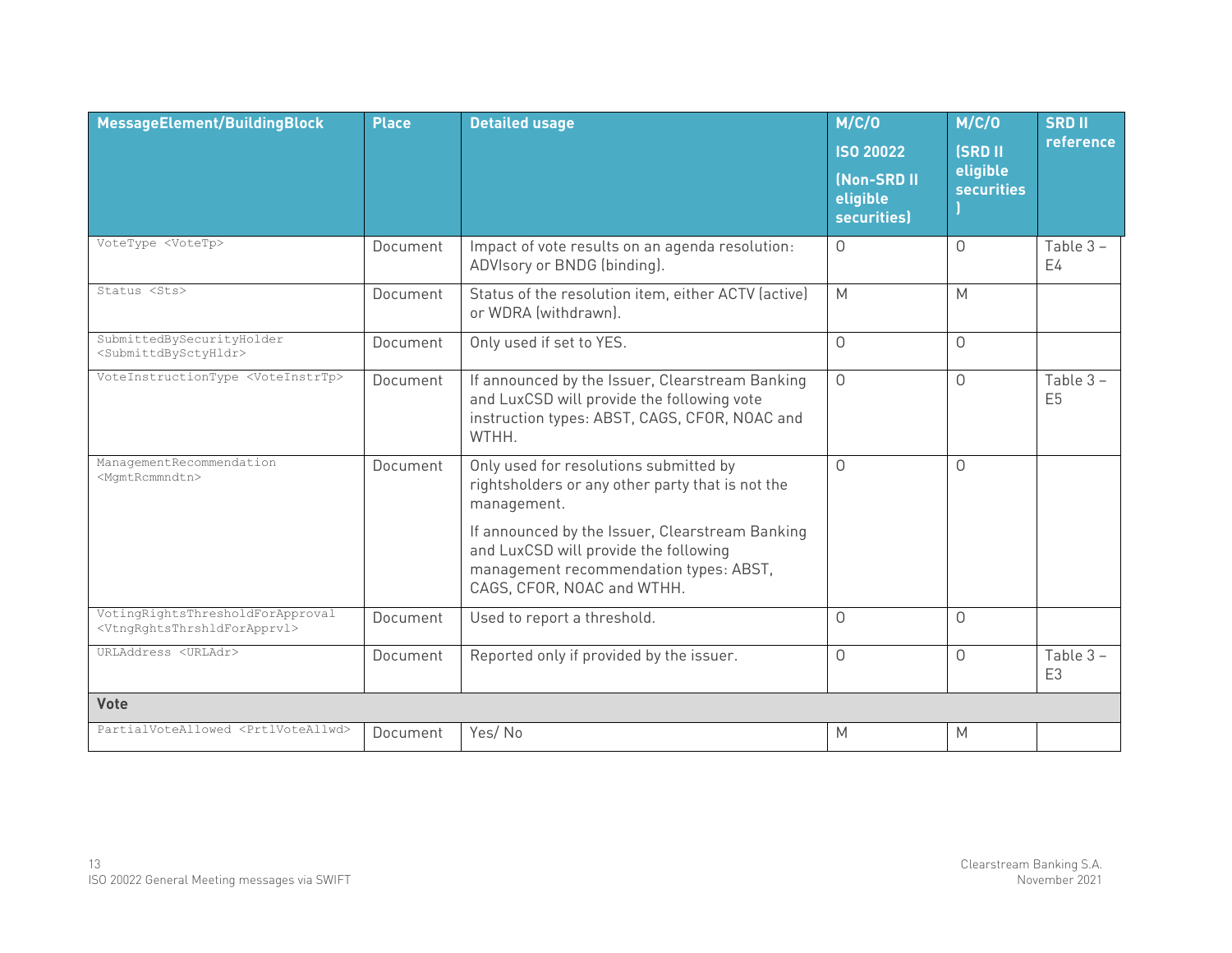| MessageElement/BuildingBlock                     | <b>Place</b> | <b>Detailed usage</b>                                                                                                                                                                                                                                                                                                                                                                                                                   | M/C/O<br><b>ISO 20022</b><br>(Non-SRD II<br>eligible<br>securities) | M/C/O<br><b>ISRD II</b><br>eligible<br><b>securities</b> | <b>SRD II</b><br>reference |
|--------------------------------------------------|--------------|-----------------------------------------------------------------------------------------------------------------------------------------------------------------------------------------------------------------------------------------------------------------------------------------------------------------------------------------------------------------------------------------------------------------------------------------|---------------------------------------------------------------------|----------------------------------------------------------|----------------------------|
| SplitVoteAllowed <spltvoteallwd></spltvoteallwd> | Document     | Yes / No<br>Meeting notifications seev.001 sent to customers<br>will always reflect "Split Vote Allowed = Yes" or<br>"No" according to the announcement received<br>from the market. Customers should be aware that<br>currently Split Voting cannot be supported by<br>Clearstream and client instructions for which Vote<br>Per Agenda Resolution - Vote Instruction is used<br>to indicate Split votes will be rejected accordingly. | M                                                                   | M                                                        |                            |
| VoteDeadline <voteddln></voteddln>               | Document     | Used to report the Clearstream deadline for vote<br>through network.<br>DateTime formatCBL supports UKWN date for<br>SRD II markets.                                                                                                                                                                                                                                                                                                    | $\Omega$                                                            | M                                                        |                            |
| VoteMarketDeadline <votemktddln></votemktddln>   | Document     | Used to report the issuer deadline for electronic<br>votes.<br>DateTime format.<br>CBL supports UKWN date for SRD II markets.                                                                                                                                                                                                                                                                                                           | $\Omega$                                                            | M                                                        |                            |
| VoteMethods <votemthds></votemthds>              | Document     | Direction/address where the vote should be sent<br>to. To be used together with the participation<br>method.                                                                                                                                                                                                                                                                                                                            | 0                                                                   | $\Omega$                                                 |                            |
| RevocabilityDeadline <rvcbltyddln></rvcbltyddln> | Document     | To report the Clearstream deadline by which the<br>instructing party can revoke, change, or withdraw<br>its voting instruction.<br>DateTime format.                                                                                                                                                                                                                                                                                     | $\Omega$                                                            | $\Omega$                                                 |                            |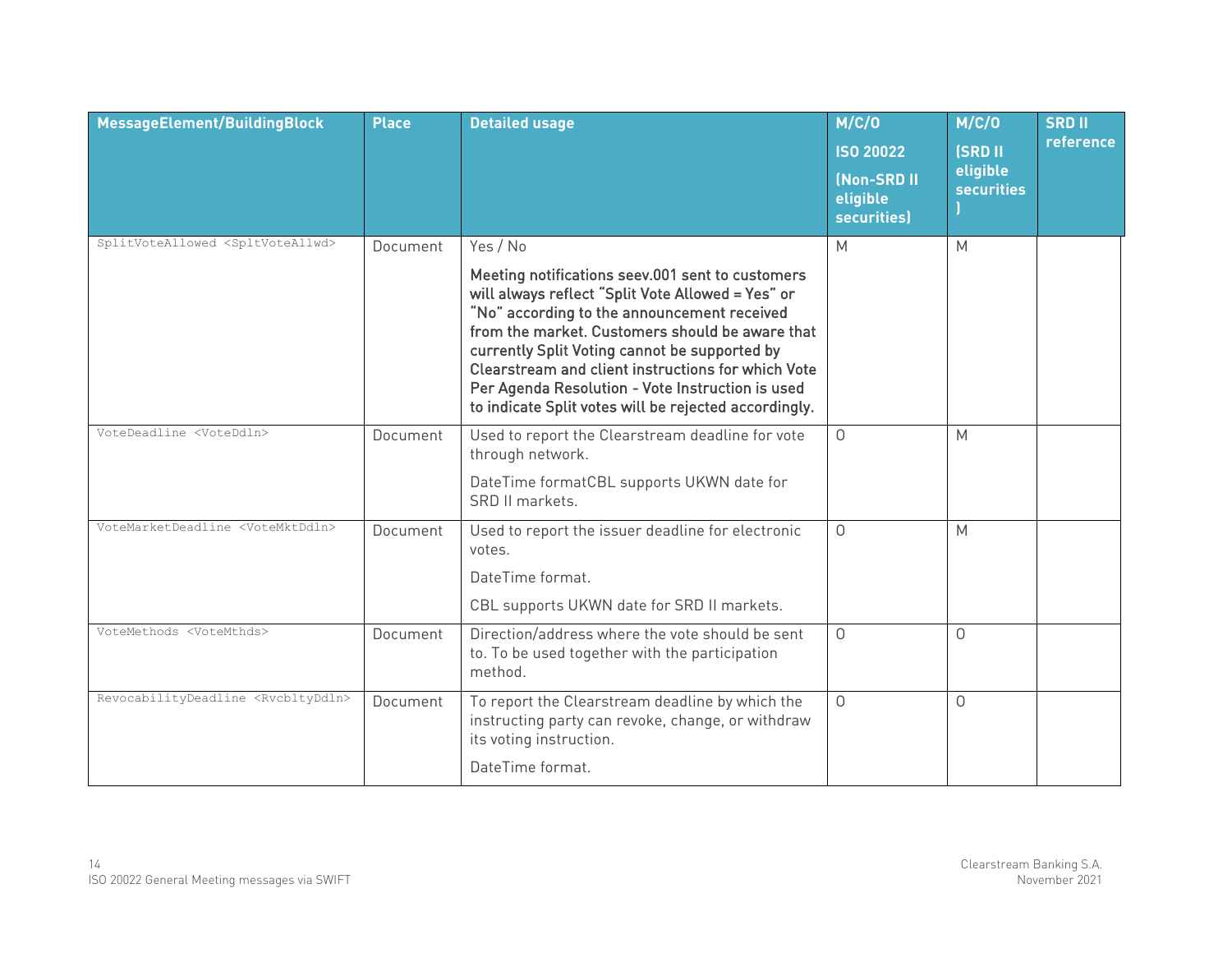| MessageElement/BuildingBlock                                        | <b>Place</b> | <b>Detailed usage</b>                                                                                                                                                          | M/C/O<br><b>ISO 20022</b><br><b>(Non-SRD II</b><br>eligible<br>securities) | M/C/O<br><b>(SRD II)</b><br>eligible<br><b>securities</b> | <b>SRD II</b><br>reference |
|---------------------------------------------------------------------|--------------|--------------------------------------------------------------------------------------------------------------------------------------------------------------------------------|----------------------------------------------------------------------------|-----------------------------------------------------------|----------------------------|
| RevocabilityMarketDeadline<br><rvcbltymktddln></rvcbltymktddln>     | Document     | To report the issuer deadline by which the<br>instructing party can revoke, change, or withdraw<br>its voting instruction.<br>DateTime format.                                 | $\Omega$                                                                   | $\Omega$                                                  |                            |
| BeneficialOwnerDisclosure<br><bnfclownrdsclsr></bnfclownrdsclsr>    | Document     | This indicator will be set to YES (value "true") if<br>beneficial owner details need to be disclosed<br>when instructing.                                                      | M                                                                          | M                                                         |                            |
| Early IncentivePremium -<br>Description<br>$\langle$ Desc $\rangle$ | Document     | Cash premium paid to the security holder when<br>voting earlier (before the early vote with a<br>premium deadline).                                                            | $\Omega$                                                                   | $\Omega$                                                  |                            |
| Early IncentivePremium - Amount<br>$<$ Amt $>$                      | Document     | Cash premium paid per security, per vote or per<br>attendee.                                                                                                                   | $\Omega$                                                                   | $\Omega$                                                  |                            |
| Early IncentivePremium - Type<br>$<$ T $p$                          | Document     | Type of incentive premium.                                                                                                                                                     | $\Omega$                                                                   | $\Omega$                                                  |                            |
| Early IncentivePremium -<br>PaymentDate<br><pmtdt></pmtdt>          | Document     | CBL supports UKWN date for SRD II markets.                                                                                                                                     | $\Omega$                                                                   | $\Omega$                                                  |                            |
| IncentivePremium - Description                                      | Document     | Description of the premium                                                                                                                                                     | $\Omega$                                                                   | 0                                                         |                            |
| IncentivePremium - Amount                                           | Document     | To record the amount of the premium.<br>According to the practice in the Spanish market,<br>this is an amount per vote, to be reported as<br>currency and amount (e.g. €1.50). | $\mathsf{O}$                                                               | $\Omega$                                                  |                            |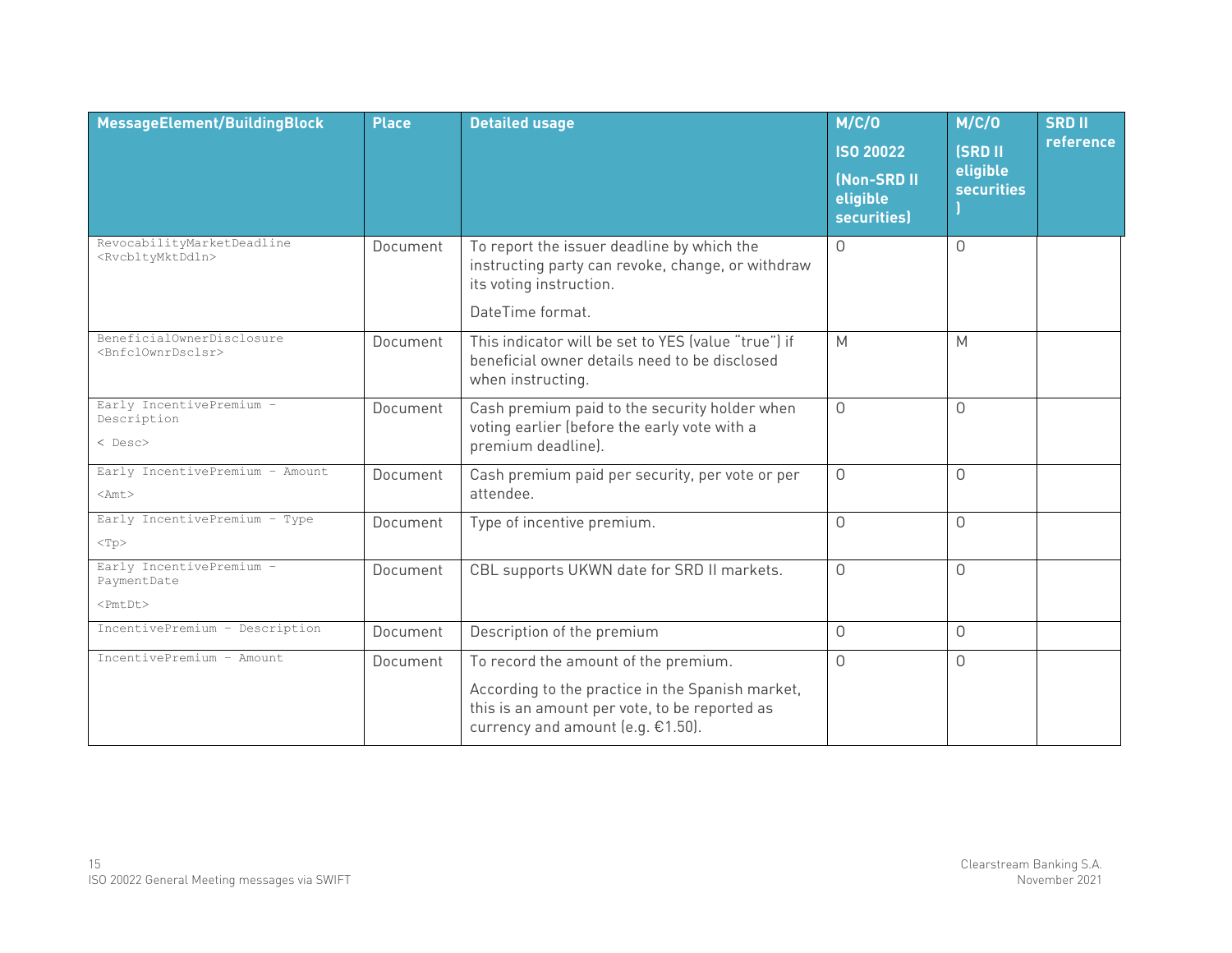| MessageElement/BuildingBlock                                                    | <b>Place</b> | <b>Detailed usage</b>                                                                                                                           | M/C/O<br><b>ISO 20022</b><br>(Non-SRD II<br>eligible<br><b>securities</b> ) | M/C/O<br><b>ISRD II</b><br>eligible<br><b>securities</b> | <b>SRD II</b><br>reference |
|---------------------------------------------------------------------------------|--------------|-------------------------------------------------------------------------------------------------------------------------------------------------|-----------------------------------------------------------------------------|----------------------------------------------------------|----------------------------|
| IncentivePremium - Type                                                         | Document     | To indicate the type of premium:<br>per security<br>$\bullet$<br>per vote<br>per attendee                                                       | $\Omega$                                                                    | $\Omega$                                                 |                            |
| IncentivePremium - PaymentDate                                                  | Document     | Unless the date is known at the time of the<br>announcement, this will be reported as DateCode<br>UKWN.                                         | $\Omega$                                                                    | $\Omega$                                                 |                            |
| Early Vote With Premium Deadline<br><earlyvotewthprmddln></earlyvotewthprmddln> | Document     | CBL supports UKWN date for SRD II markets.                                                                                                      | $\Omega$                                                                    | $\Omega$                                                 |                            |
| VoteWithPremiumDeadline<br><votewthprmddln></votewthprmddln>                    | Document     | To report the deadline by which vote instructions<br>should be submitted to Clearstream to take<br>advantage of the premium.<br>DateTime format | $\Omega$                                                                    | $\Omega$                                                 |                            |
|                                                                                 |              | CBL supports UKWN date for SRD II markets.                                                                                                      |                                                                             |                                                          |                            |
| VoteWithPremiumMarketDeadline<br><votewthprmmktddln></votewthprmmktddln>        | Document     | To report the deadline by which the vote<br>instructions should be submitted to the issuer to<br>take advantage of the premium.                 | $\Omega$                                                                    | $\Omega$                                                 |                            |
|                                                                                 |              | DateTime format.                                                                                                                                |                                                                             |                                                          |                            |
|                                                                                 |              | CBL supports UKWN date for SRD II markets.                                                                                                      |                                                                             |                                                          |                            |
| <b>Additional Information</b>                                                   |              |                                                                                                                                                 |                                                                             |                                                          |                            |
| Disclaimer<br><dsclmr></dsclmr>                                                 |              | Issuer's disclaimer notice relative to the meeting<br>announcement information provided.                                                        | $\mathbf 0$                                                                 | $\Omega$                                                 |                            |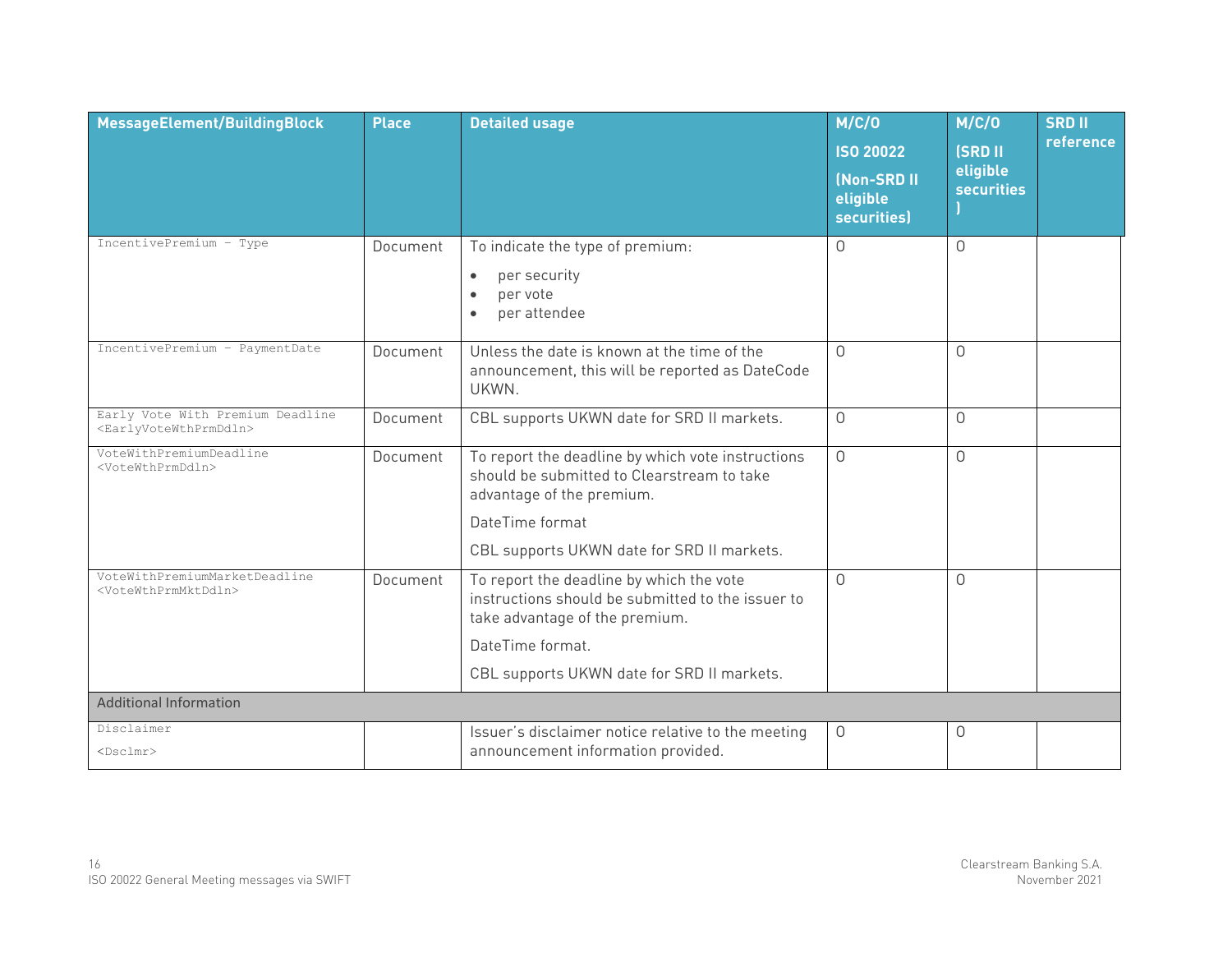# <span id="page-22-0"></span>**seev.002.001.07 MeetingCancellationV07**

# <span id="page-22-1"></span>**Functionality**

# <span id="page-22-2"></span>**Scope**

The MeetingCancellation message is sent by Clearstream Banking and LuxCSD to cancel a previously announced meeting or to advise the withdrawal of a meeting.

# <span id="page-22-3"></span>**Usage**

The MeetingCancellation message is used to advise that the meeting has been cancelled by the account servicer or withdrawn by the issuer.

Clearsteam Banking /LuxCSD will issue separate meeting cancellation notifications per ISIN/market.

# <span id="page-22-4"></span>**Outline**

The MeetingCancellationV07 MessageDefinition is composed of 3 MessageBuildingBlocks:

- **A. MeetingReference** Set of elements to allow the unambiguous identification of a meeting.
- **B. Security**

Identification of the security for which the meeting was organised.

**C. Reason** Justification for the cancellation.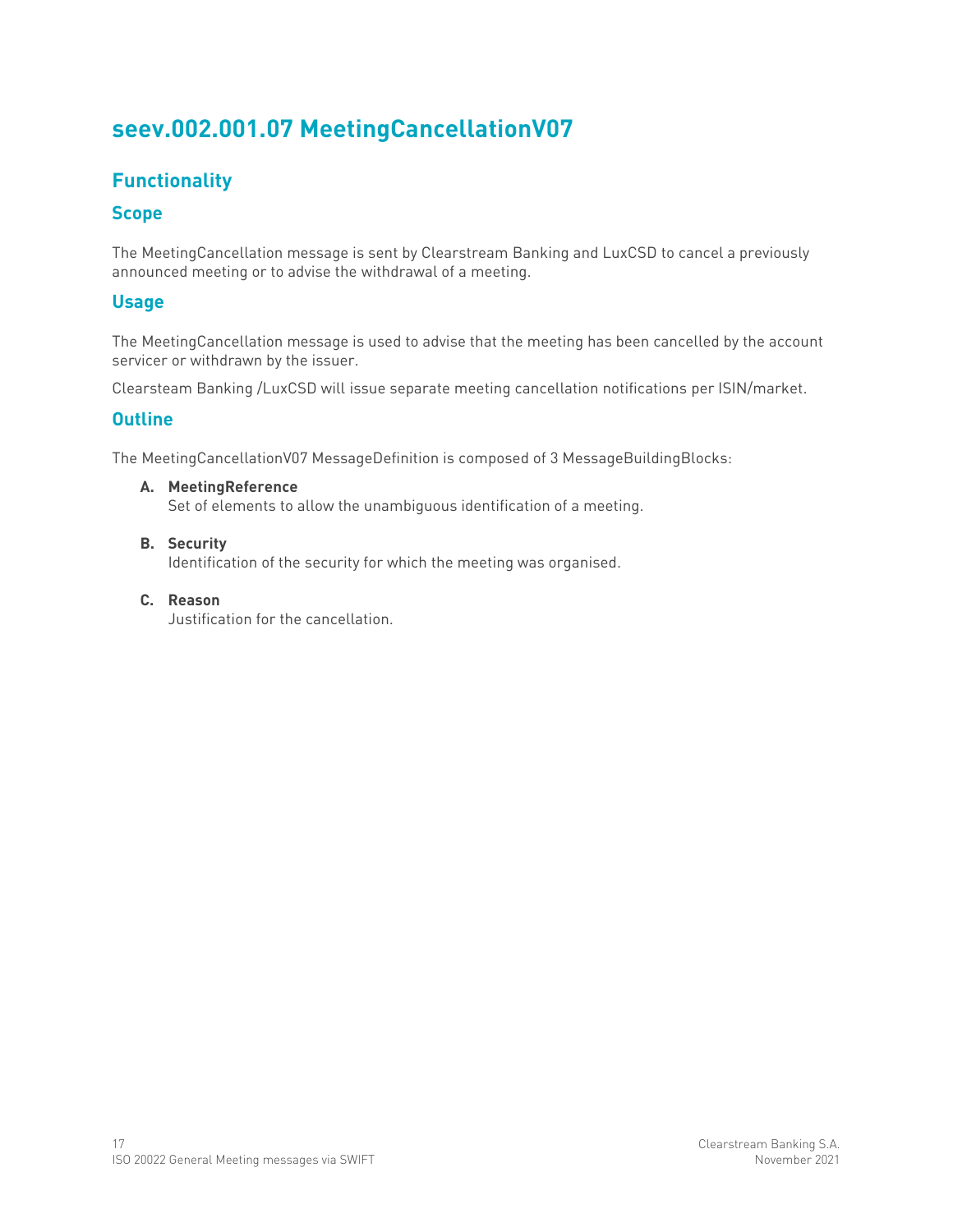The following table provides more detailled information about the usage of the building blocks. M/C/O identifies whether the business data is mandatory, conditional or optional.

<span id="page-23-0"></span>

| MessageElement/BuildingBlock                                     | <b>Place</b> | <b>Detailed usage</b>                                                                  | M/C/O    | <b>SRD II reference</b> |  |  |  |  |
|------------------------------------------------------------------|--------------|----------------------------------------------------------------------------------------|----------|-------------------------|--|--|--|--|
| <b>Meeting Reference</b>                                         |              |                                                                                        |          |                         |  |  |  |  |
| MeetingIdentification <mtgid></mtgid>                            | Document     | This is the Clearstream Banking/<br>LuxCSD identification for the<br>general meeting.  | M        |                         |  |  |  |  |
| IssuerMeetingIdentification <issrmtgid></issrmtgid>              | Document     | Will always be used if received.                                                       | $\Omega$ |                         |  |  |  |  |
| Type <tp></tp>                                                   | Document     | XMET, GMET, BMET, CMET, MIXD<br>or SPCL as announced in the<br>seev.001.               | M        |                         |  |  |  |  |
| MeetingDateAndTime <mtgdtandtm></mtgdtandtm>                     | Document     | If used, only the first meeting date<br>and time will be reported.                     | M        |                         |  |  |  |  |
| <b>Security</b>                                                  |              |                                                                                        |          |                         |  |  |  |  |
| FinancialInstrumentIdentification<br><fininstrmid></fininstrmid> | Document     | <b>ISIN</b>                                                                            | Μ        |                         |  |  |  |  |
| Position -<br>AccountIdentification <acctid></acctid>            | Document     | Clearstream Banking and LuxCSD<br>will provide one message per<br>safekeeping account. | M        |                         |  |  |  |  |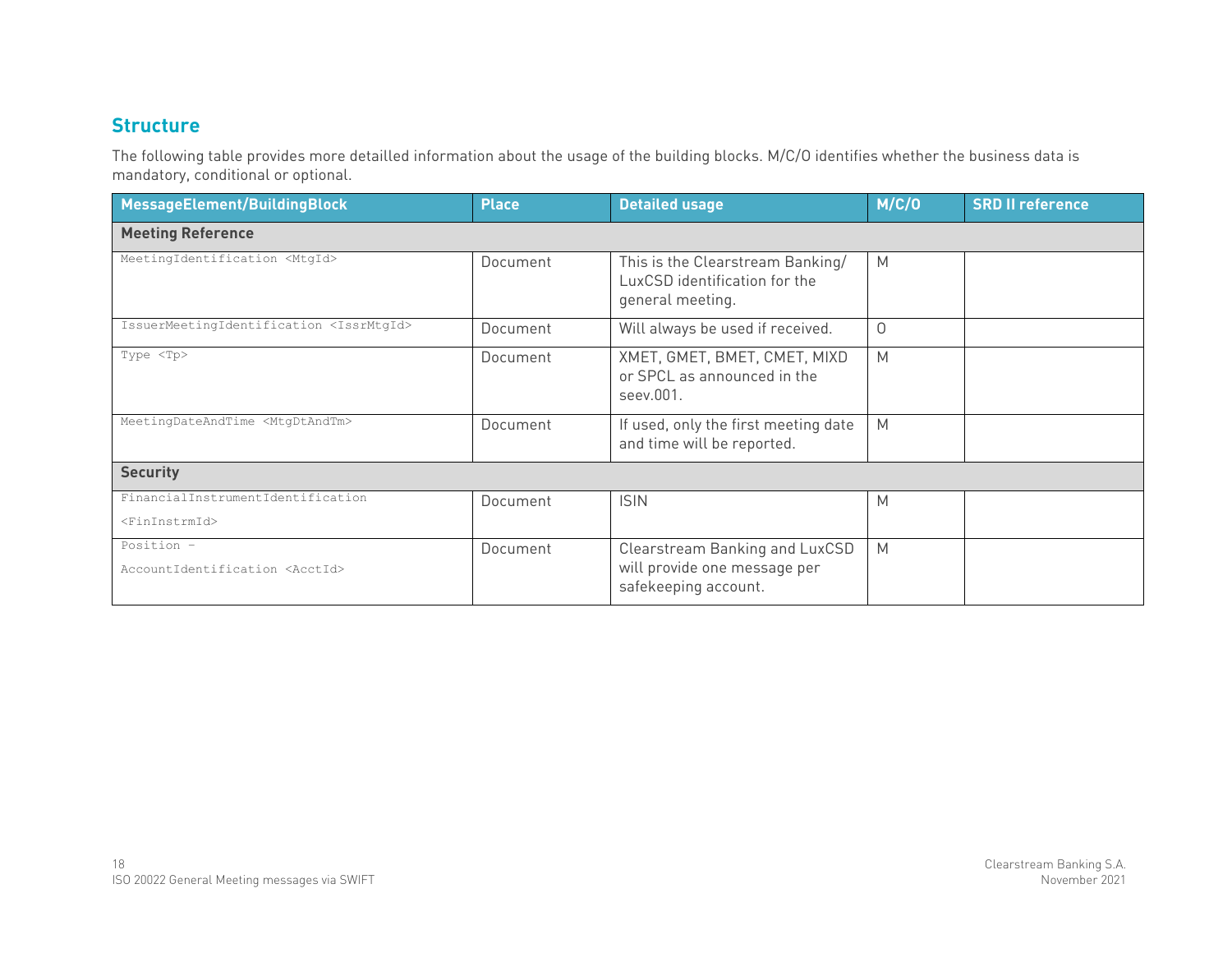| MessageElement/BuildingBlock                 | Place    | Detailed usage                                                                                                                                                                                                                                                                                                                                                                                          | M/C/O | <b>SRD II reference</b> |
|----------------------------------------------|----------|---------------------------------------------------------------------------------------------------------------------------------------------------------------------------------------------------------------------------------------------------------------------------------------------------------------------------------------------------------------------------------------------------------|-------|-------------------------|
| <b>Reason</b>                                |          |                                                                                                                                                                                                                                                                                                                                                                                                         |       |                         |
| CancellationReasonCode <cxlrsncd></cxlrsncd> | Document | WITH will be used only in case of a<br>cancellation/withdrawal triggered<br>by the issuer.<br>PROC will be used in case of a<br>processing error QORC willbe<br>used only if the meeting has not<br>been held due to insufficient<br>quorum. If the meeting has been<br>held, but no resolution approved<br>due to lack of quorum, the<br>meeting result dissemination<br>could be used to report this. | M     |                         |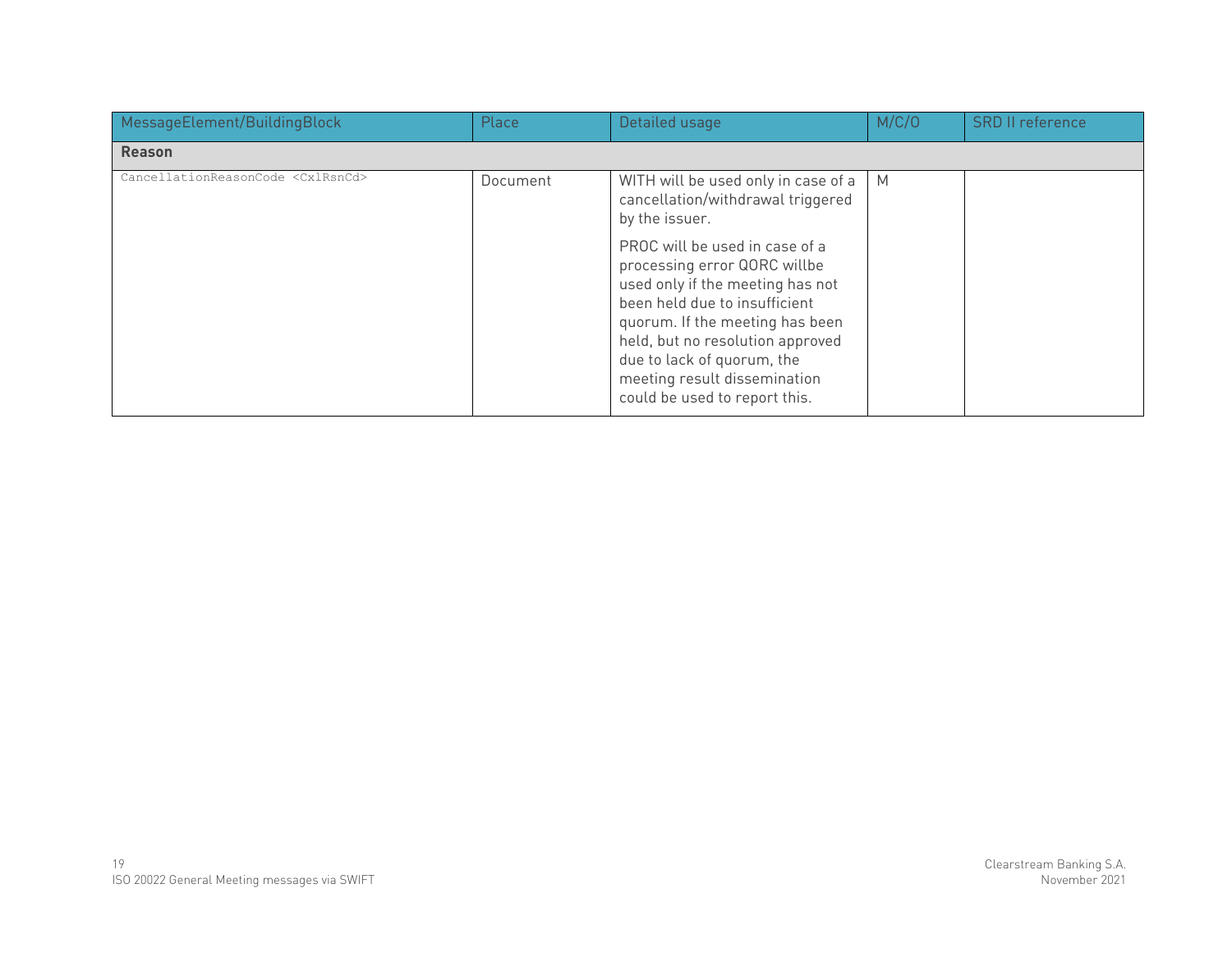# <span id="page-25-0"></span>**seev.003.001.07 MeetingEntitlementNotificationV07**

# <span id="page-25-1"></span>**Functionality**

## <span id="page-25-2"></span>**Scope**

The MeetingEntitlementNotification is sent by Clearstream Banking and LuxCSD to account owners advising them of their entitlement in relation to a meeting.

## <span id="page-25-3"></span>**Usage**

For a meeting with an Entitlement Fixing Date, a **MeetingEntitlementNotification** is issued after the Entitlement Fixing Date has been defined. For events where Entitlement Fixing Date is equal to issuer deadline it is generated on the issuer deadline.

For late events announced after the Entitlement Fixing Date, both a MeetingNotification and a MeetingEntitlementNotification will be issued with the eligible balanced confirmed in the MeetingEntitlementNotification.

Clearsteam Banking /LuxCSD will issue separate entitlement notifications per ISIN/market.

## <span id="page-25-4"></span>**Functional requirements**

#### **Processing in case meeting event is received (late) after Entitlement Fixing Date**

If the meeting event is received (late) after Entitlement Fixing Date, Clearstream sends a notification directly followed by an Entitlement message.

#### **Change of Entitlement Fixing Date**

If the Entitlement Fixing Date changes, Clearstream sends a REPL entitlement.

#### **Processing in case of Issuer Deadline but no Entitlement Fixing Date**

If there is no Entitlement Fixing Date, Clearstream uses the Issuer deadline.

## <span id="page-25-5"></span>**Outline**

The MeetingEntitlementNotificationV07 MessageDefinition is composed of six MessageBuildingBlocks:

**A. NotificationType**

Type of notification.

- **B.** Previous Entitlement Notification Identification Identification of the original meeting notification entitlement message which is amended.
- **C. MeetingReference** Set of elements that allow to identify unambiguously a meeting.

#### **D. Issuer**

Institution that is the issuer of the security to which the meeting applies.

#### **E. Security**

Security for which the meeting is organised, the safekeeping account and the positions of the security holder.

#### **F. Eligibility**

Date determining eligibility.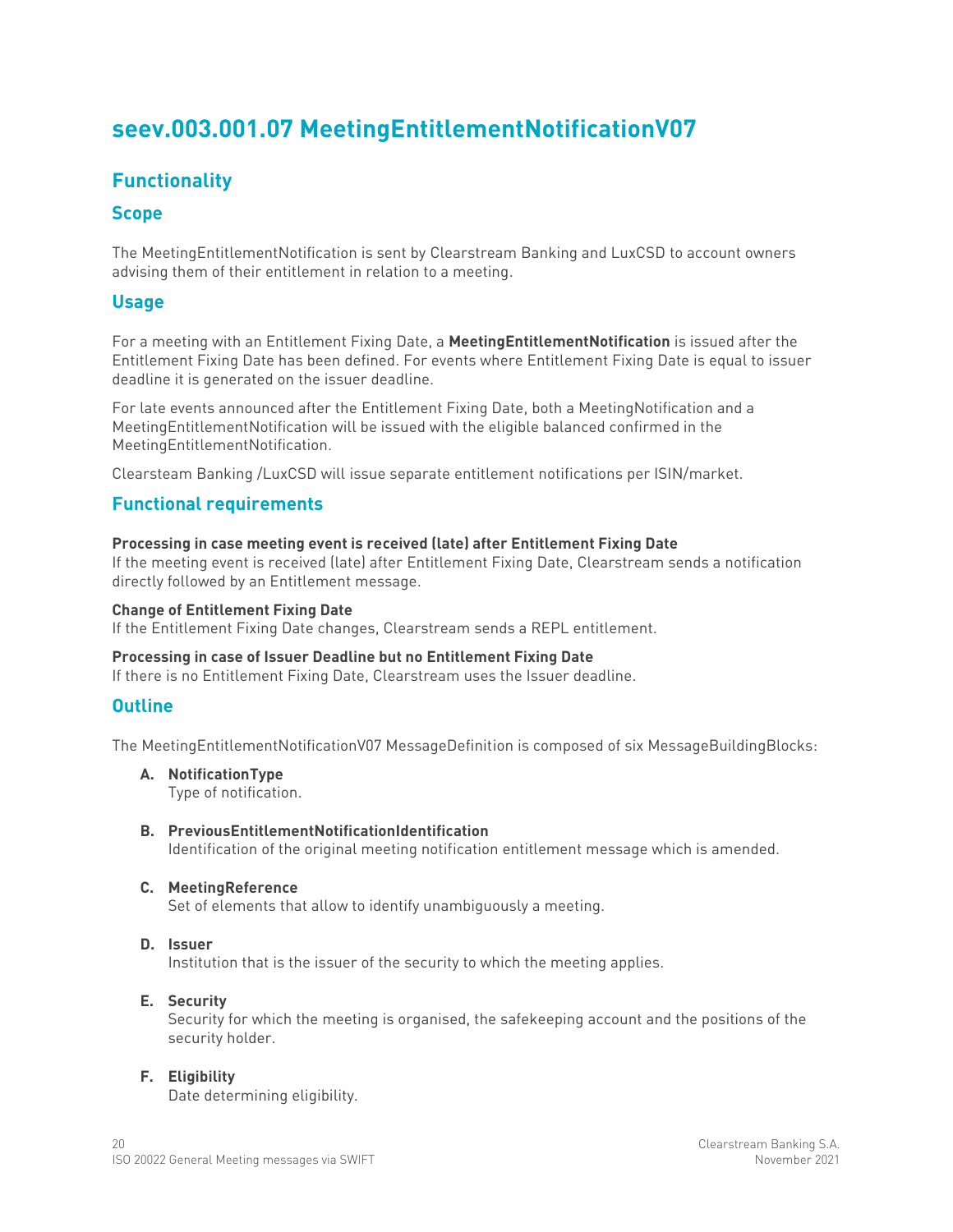The following table provides more detailled information about the usage of the building blocks. M/C/O identifies whether the business data is mandatory, conditional or optional in the ISO 20022 standards.

<span id="page-26-0"></span>

| MessageElement/BuildingBlock                                                                      | <b>Place</b> | <b>Detailed usage</b>                                                                               | M/C/O    | <b>SRD II reference</b> |  |  |  |  |
|---------------------------------------------------------------------------------------------------|--------------|-----------------------------------------------------------------------------------------------------|----------|-------------------------|--|--|--|--|
| <b>Notification Type</b>                                                                          |              |                                                                                                     |          |                         |  |  |  |  |
| NotificationType, <ntfctntp></ntfctntp>                                                           | Document     | A REPL message will only be sent in<br>case of a change in the previously<br>announced entitlement. | M        |                         |  |  |  |  |
| <b>Previous Entitlement Notification Identification</b>                                           |              |                                                                                                     |          |                         |  |  |  |  |
| PreviousEntitlementNotificationIdentification,<br><prvsentitlmntntfctnid></prvsentitlmntntfctnid> | Document     | Recommended to be used for REPL                                                                     | С        |                         |  |  |  |  |
| <b>Meeting Reference</b>                                                                          |              |                                                                                                     |          |                         |  |  |  |  |
| MeetingIdentification <mtgid></mtgid>                                                             | Document     | This is the Clearstream Banking/<br>LuxCSD identification for the general<br>meeting.               | M        |                         |  |  |  |  |
| IssuerMeetingIdentification <issrmtgid></issrmtgid>                                               | Document     | Will be used if received.                                                                           | $\Omega$ | Table $4 - A3$          |  |  |  |  |
| MeetingDateAndTime <mtgdtandtm></mtgdtandtm>                                                      | Document     | DateTime format.                                                                                    | M        |                         |  |  |  |  |
| Type <tp></tp>                                                                                    | Document     | XMET, GMET, BMET, CMET, MIXD or<br>SPCL as announced in the seev.001.                               | M        |                         |  |  |  |  |
| Classification <clssfctn></clssfctn>                                                              | Document     | As announced in the seev.001.                                                                       | $\Omega$ |                         |  |  |  |  |
| <b>Issuer</b>                                                                                     |              |                                                                                                     |          |                         |  |  |  |  |
| Tssuer <tssr></tssr>                                                                              | Document     | <b>NameAndAddress</b>                                                                               | M        | Table 4 - A2            |  |  |  |  |
| <b>Security</b>                                                                                   |              |                                                                                                     |          |                         |  |  |  |  |
| FinancialInstrumentIdentification<br><fininstrmid></fininstrmid>                                  | Document     | <b>ISIN</b>                                                                                         | M        | Table 4 - A5            |  |  |  |  |
| Position - AccountIdentification <acctid></acctid>                                                | Document     | Clearstream Banking and LuxCSD<br>will report one message per<br>safekeeping account.               | M        | Table $4 - B3$          |  |  |  |  |
| Position - HoldingBalance - Balance <bal></bal>                                                   | Document     | Position in the respective ISIN.                                                                    | M        | Table 4 - B2            |  |  |  |  |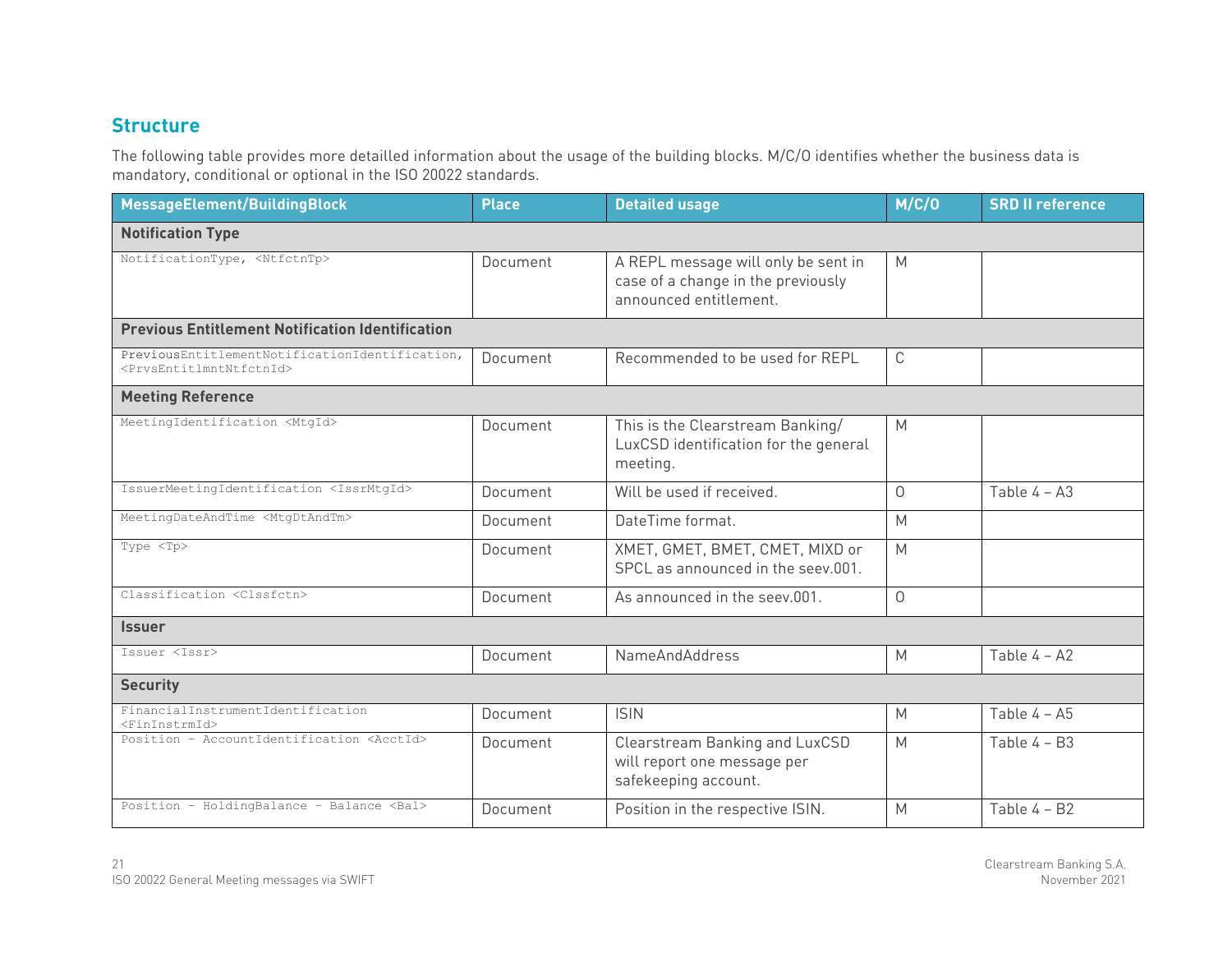| MessageElement/BuildingBlock                            | <b>Place</b> | Detailed usage               | M/C/O | <b>SRD II reference</b> |  |  |
|---------------------------------------------------------|--------------|------------------------------|-------|-------------------------|--|--|
| Position - HoldingBalance - BalanceType<br>$BalTp>$     | Document     | ELIG will always be present. | M     | Table $4 - B2$          |  |  |
| Position - Safekeeping Place                            |              | ICSD or NCSD plus BIC code   |       |                         |  |  |
| $<$ SfkpqPlc $>$                                        |              |                              |       |                         |  |  |
| <b>Eligibility</b>                                      |              |                              |       |                         |  |  |
| EntitlementFixingDate <entitlmntfxqdt></entitlmntfxqdt> |              | DateTime format              | M     | Table $4 - B1$          |  |  |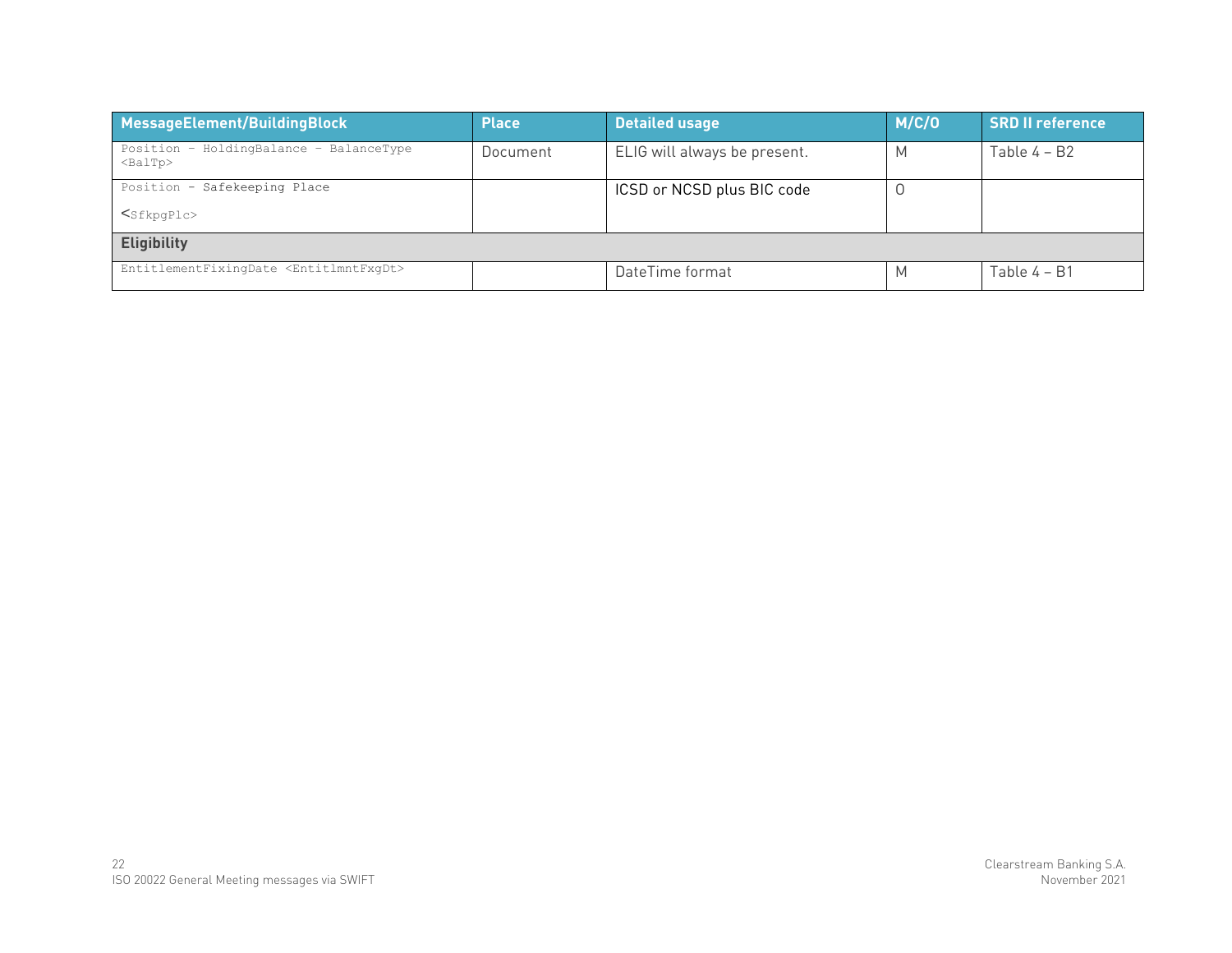# <span id="page-28-0"></span>**seev.004.001.07 MeetingInstructionV07**

# <span id="page-28-1"></span>**Functionality**

## <span id="page-28-2"></span>**Scope**

The MeetingInstruction message is sent by a party holding the right to vote to an intermediary, the issuer or its agent to request the receiving party to act upon one or several instructions.

# <span id="page-28-3"></span>**Usage**

The MeetingInstruction message is used to vote, to require attendance to a meeting, to request registration of securities or assign a proxy. One instruction or multiple instructions can be carried within the same message, however, only one account ID can be applied

Once the message is sent, it cannot be modified. It must be cancelled by a MeetingInstructionCancellationRequest. Only upon receipt of a confirmed cancelled status via the MeetingInstructionStatus message, a new MeetingInstruction message can be sent.

This message definition is intended for use with the Business Application Header (BAH).

## <span id="page-28-4"></span>**Functional requirements**

#### **Multiple instructions in one Meeting Instruction message**

It is possible for Clearstream Banking and LuxCSD account holders to send one Meeting Instruction message with multiple instructions provided all single instructions of a seev.004 message are for the same safekeeping account

Example: A customer has two safekeeping accounts A (with 5 BOs) and B (with 3 BOs). In this case we require

- Safekeeping account A with 5 BOs in one seev.004 with each BO mentioned in the Rightholder Block of a separate single instruction
- Safekeeping account B with 3 BOs in a separate seev.004 with each BO mentioned in the Rightholder Block of a separate single instruction

#### **Instruction types**

Clearstream Banking and LuxCSD will support:

- Electronic vote with or without registration request
- Proxy voting with or without registration request (other than the rightsholder in person)
- Attendance of the rightsholder with or without the registration request
- Registration request

#### **Standing vote instruction**

Clearstream Banking and LuxCSD will not support standing instruction voting options for One year (ONEY), Two years (TWOY), Three years (THRY):

ONEY: Vote in favour for one year for "say on pay" type of resolution.

TWOY: Vote in favour for two years for "say on pay" type of resolution.

THRY: Vote in favour for three years for "say on pay" type of resolution.

#### **Additional option types**

If announced by the Issuer, Clearstream Banking and LuxCSD will offer the following voting options ABST, CAGS, CFOR, NOAC and WTHH.ABST: Active vote expressed as abstain (no opinion).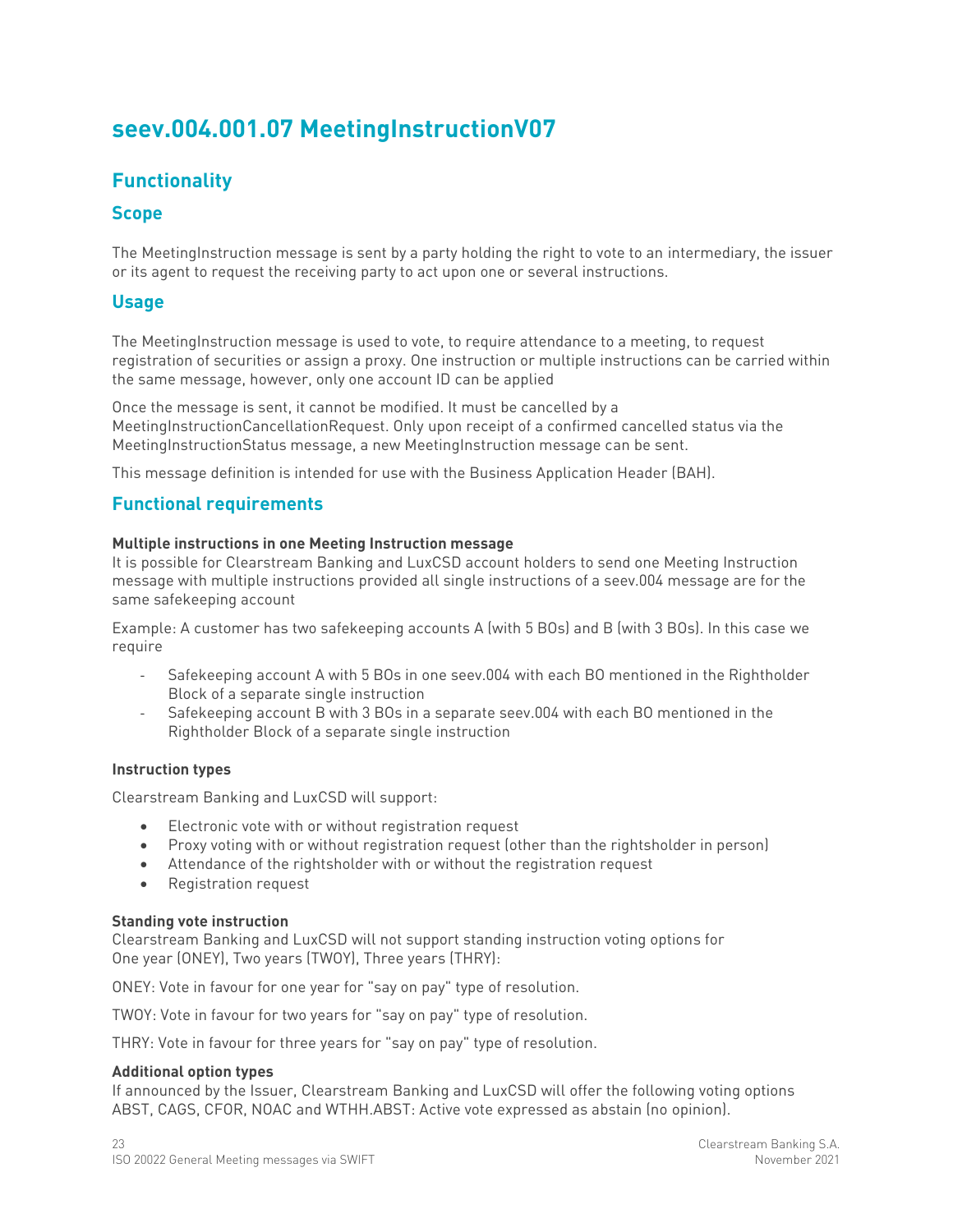CAGS: Vote against a meeting resolution.

CFOR: Vote in favour of a meeting resolution.

NOAC: Do not vote.

WTHH: Participant to a meeting withholds its vote for a meeting resolution. This action is usually taken to indicate a strong disagreement with a resolution (U.S. market).

#### **Instructed Quantity**

Instructed Quantity has to be provided either in AccountDetails - InstructedBalance - Balance <Bal> or in AccountDetails - InstructedBalance - BalanceType <BalTp>.

Any failure to provide the Instructed Quantity correctly will be subject to a rejection with the following reason:

• "Instructed balance to be provided in BalTp INBA or without BalTp in single occurrence".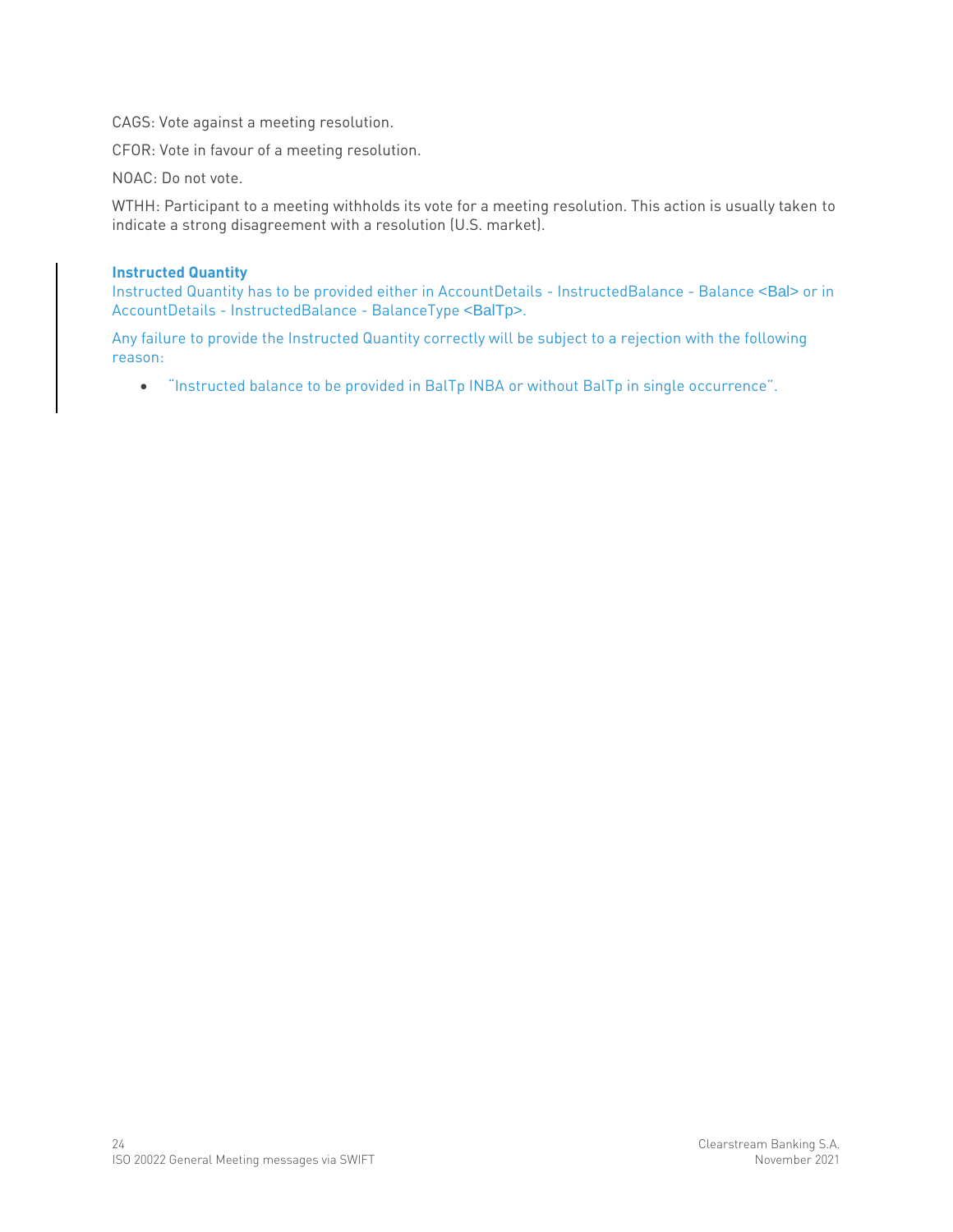The examples are not mutually exclusive and can be used in the same message if both parties agreed to have more than one instruction in the MeetingInstruction message. When a rightsholder wants to instruct multiple actions for the same meeting (e.g. pass on its votes and request attendance), we recommend to have all such elements in the same instruction, unless otherwise specified in local market practice. As a result, unless significantly different deadlines apply to each element, where an instruction has been sent for only one element (e.g. registration), a cancellation should be sent prior to send a complete instruction (registration + vote + attendance). For the above-described different communication needs, the following business data are required.

# **Scenario 1 -electronic vote or proxy with or without registration request**

The account owner can:

- a. send one instruction per message or several instructions within the same message as long as for the same safekeeping account
- b. vote for the resolutions that are part of the agenda and provide a vote indication for resolutions that may arise at the meeting
- c. when voting for the resolutions that are part of the agenda, provide vote instructions for each resolution or provide one single vote instruction to cover all agenda resolutions
- d. when providing votes for each resolution, instruct specifying the instructed quantity of voting rights per resolution or specifying a vote instruction per resolution for the entire entitlement

Scenario 1 is applicable

- for voting instructions sent for meetings with electronic voting
- for voting instructions sent for meetings with proxy voting

<span id="page-30-0"></span>If the rightsholder wants to appoint the chairman of the meeting or another party as proxy, the  $P_{T(X,Y)}$  part of the MeetingInstruction message reporting CHRM, DISC or HLDR, based on the options notified in the MENO (seev.001) should be used

For re-registration/registration markets, if securitiesRegistration <sctiesRegn> is included in the instruction and set to Yes, Clearstream Banking and LuxCSD will perform the registration. If securitiesRegistration <sctiesRegn> is not included, Clearstream Banking and LuxCSD will not perform any registration.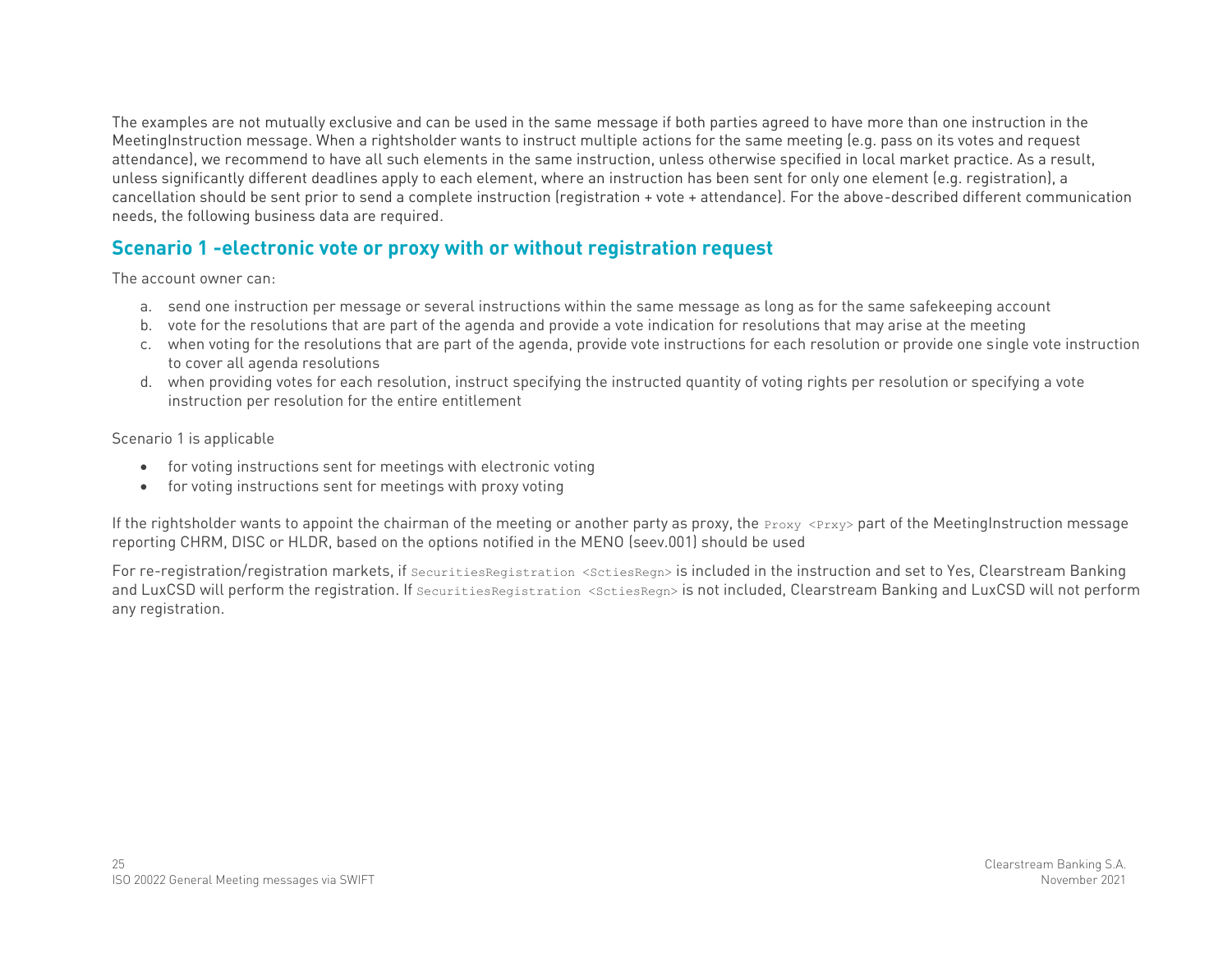The following table provides more detailled information about the usage of the building blocks. M/C/O identifies whether the business data is mandatory, conditional or optional in the ISO 20022 standards.

| MessageElement/BuildingBlock                                     | <b>Place</b> | <b>Detailed usage</b>                                                                                                                                                      | M/C/O       | <b>SRD II reference</b> |
|------------------------------------------------------------------|--------------|----------------------------------------------------------------------------------------------------------------------------------------------------------------------------|-------------|-------------------------|
|                                                                  |              |                                                                                                                                                                            |             |                         |
| <b>Meeting Reference</b>                                         |              |                                                                                                                                                                            |             |                         |
| MeetingIdentification <mtgid></mtgid>                            | Document     | This is the identification of Clearstream/LuxCSD<br>for the general meeting. It must be used in all<br>cases.                                                              | M           |                         |
| IssuerMeetingIdentification <issrmtqid></issrmtqid>              | Document     | May be used, if provided in the seev.001, in<br>addition to the MeetingIdentification.                                                                                     | $\Omega$    | Table $5 - A3$          |
| MeetingDateAndTime <mtgdtandtm></mtgdtandtm>                     | Document     | DateTime format                                                                                                                                                            | M           |                         |
| Type <tp></tp>                                                   | Document     | XMET, GMET, BMET, CMET, MIXD or SPCL as<br>announced in the seev.001.                                                                                                      | M           |                         |
| Classification <clssfctn></clssfctn>                             | Document     | As announced in the seev.001.                                                                                                                                              | $\mathbf 0$ |                         |
| <b>Financial Instrument Identification</b>                       |              |                                                                                                                                                                            |             |                         |
| FinancialInstrumentIdentification<br><fininstrmid></fininstrmid> | Document     | <b>ISIN</b>                                                                                                                                                                | M           | Table $5 - A4$          |
| <b>Other Document Identification</b>                             |              |                                                                                                                                                                            |             |                         |
| Other Document Identification<br><othrdocid></othrdocid>         | Document     | Identification of related messages/ documents<br>as well as the messages/documents number.                                                                                 | $\Omega$    |                         |
| <b>Instruction</b>                                               |              |                                                                                                                                                                            |             |                         |
| SingleInstructionIdentification<br><snqlinstrid></snqlinstrid>   | Document     | This is the account owner's reference for each<br>individual instruction that is part of the<br>MeetingInstruction message.                                                | M           | Table $5 - A1$          |
| VoteExecutionConfirmation <voteexctnconf></voteexctnconf>        | Document     | This indicator should be set to YES (value "true")<br>to have the voting instruction confirmed in a<br>VoteExecutionConfirmation message (if<br>subscription is in place). | M           |                         |
| AccountDetails - AccountIdentification<br>$<$ AcctTd>            | Document     | Safekeeping account number at Clearstream/<br>LuxCSD.                                                                                                                      | M           |                         |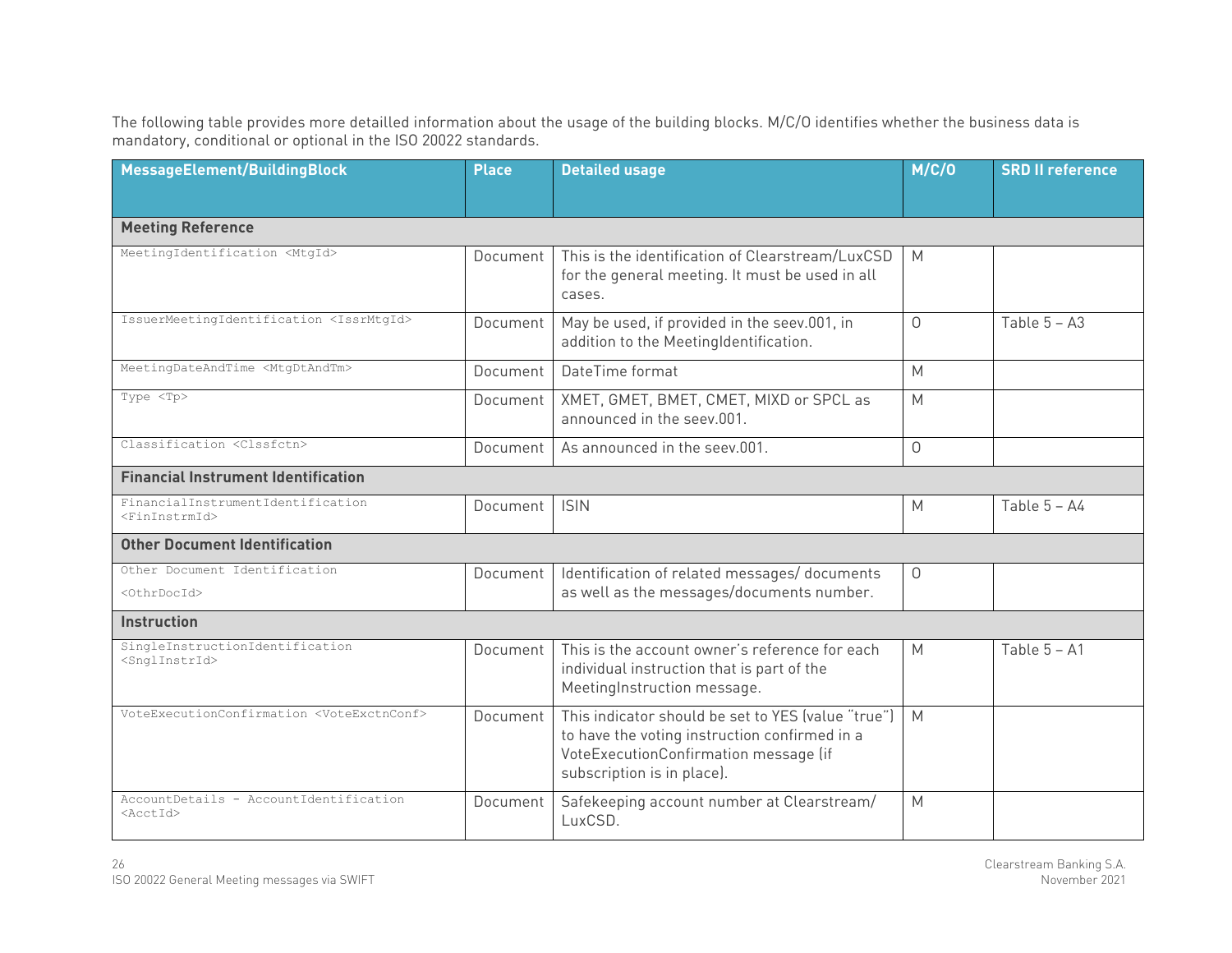| MessageElement/BuildingBlock                                                                          | <b>Place</b> | <b>Detailed usage</b>                                                                                                                                                                                                                                                                                                         |                | <b>SRD II reference</b> |
|-------------------------------------------------------------------------------------------------------|--------------|-------------------------------------------------------------------------------------------------------------------------------------------------------------------------------------------------------------------------------------------------------------------------------------------------------------------------------|----------------|-------------------------|
|                                                                                                       |              |                                                                                                                                                                                                                                                                                                                               |                |                         |
| AccountDetails - InstructedBalance - Balance<br>$<$ Bal>                                              | Document     | The instructing party must provide its Instructed<br><b>Quantity as follows:</b>                                                                                                                                                                                                                                              | M              |                         |
|                                                                                                       |              | Bal/Unit<br><b>Bal/FaceAmt</b><br>$\bullet$<br>Bal/Cd/QALL                                                                                                                                                                                                                                                                    |                |                         |
| AccountDetails - RightsHolder <rghtshldr></rghtshldr>                                                 | Document     | An instruction received on an event subject to<br>SRD II must contain the following details of the<br>rightsholder:                                                                                                                                                                                                           | 0              | Table 5 - B2&3          |
|                                                                                                       |              | Name<br>Identifier                                                                                                                                                                                                                                                                                                            |                |                         |
| AccountDetails - InstructedBalance -<br>BalanceType <baltp></baltp>                                   | Document     | If used, only the InstructedBalance with<br>BalanceType INBA will be considered as the<br>Instructed Quantity.                                                                                                                                                                                                                | 0              |                         |
| AccountDetails - InstructedBalance -<br>SafekeepingPlace <sfkpgplc></sfkpgplc>                        | Document     | ICSD or NCSD plus BIC code                                                                                                                                                                                                                                                                                                    | $\overline{0}$ |                         |
| Proxy - to be used only if the rightsholder wants to appoint a proxy (i.e. participation method PRXY) |              |                                                                                                                                                                                                                                                                                                                               |                |                         |
| ProxyType <prxytp></prxytp>                                                                           | Document     | CHRM to be used to appoint the chairman. Vote<br>instructions for the chairman are to be reported<br>under VoteDetails.                                                                                                                                                                                                       | C              |                         |
|                                                                                                       |              | If DISC or HLDR are used to appoint the<br>rightsholder's own representative, the personal<br>details of the representative are to be included<br>in this block (PersonDetails <prsndtls><br/>- PreassignedProxy <prssgndprxy>)<br/>along with the delivery method in the<br/>AttendanceCardDetails.</prssgndprxy></prsndtls> |                |                         |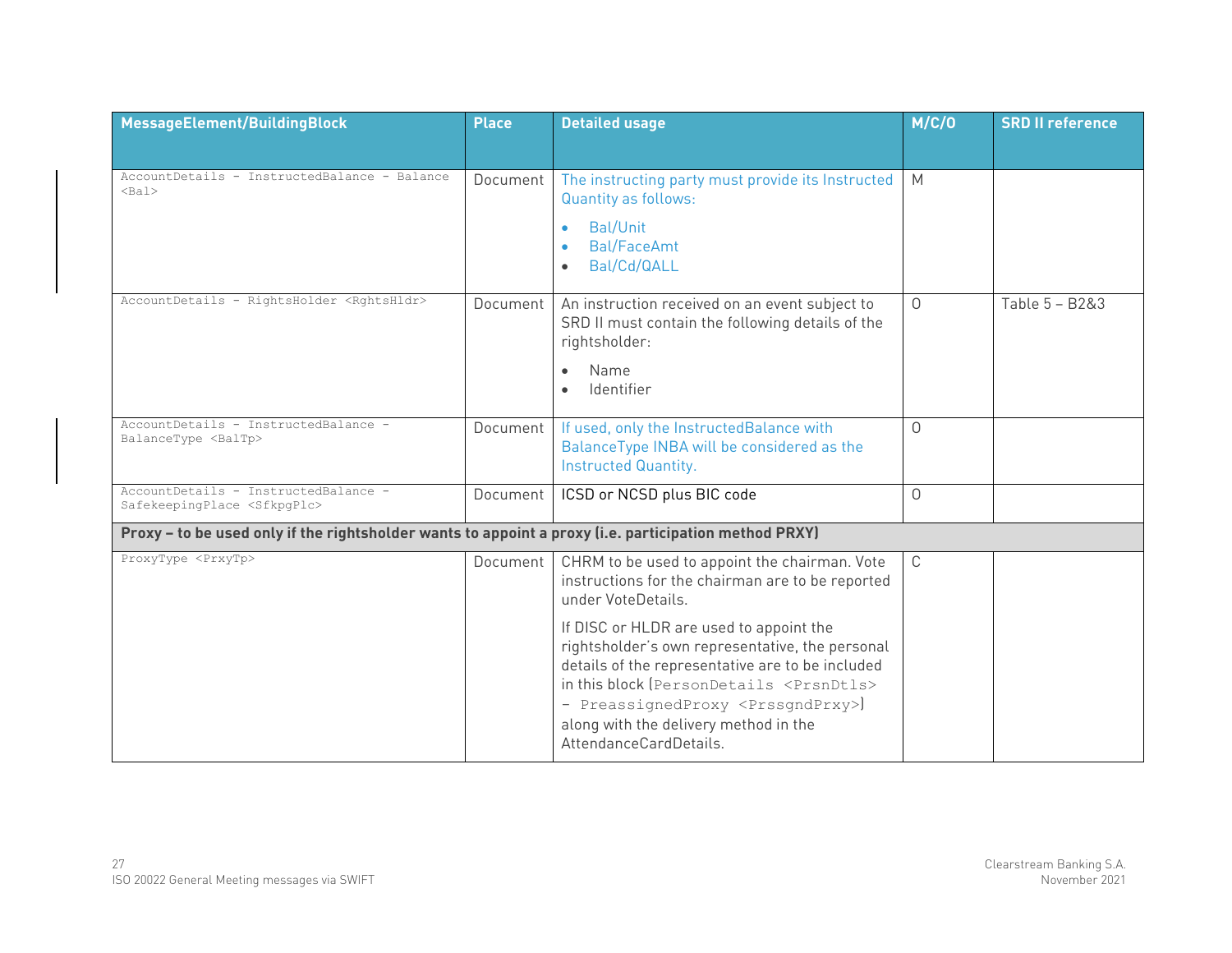| MessageElement/BuildingBlock                                                                          | <b>Place</b> | <b>Detailed usage</b>                                                                                                                                 | M/C/O | <b>SRD II reference</b> |
|-------------------------------------------------------------------------------------------------------|--------------|-------------------------------------------------------------------------------------------------------------------------------------------------------|-------|-------------------------|
|                                                                                                       |              |                                                                                                                                                       |       |                         |
| PersonDetails <prsndtls> - PreassignedProxy<br/><prssqndprxy></prssqndprxy></prsndtls>                | Document     | According to SRD II Implementation Regulation,<br>the intermediary should report the details of the<br>proxy:<br>Name<br>Identifier                   | C     | Table 5 - B4&5          |
| AttendanceCardDetails <attndnccarddtls></attndnccarddtls>                                             | Document     | As stated above, to be used for attendance card<br>details for the personal representative of the<br>rightsholder.                                    | C     |                         |
| resolutions; and (iii) vote instructions for meeting resolutions.                                     |              | Vote Details Clearstream Banking and LuxCSD will support: (i) vote per aganda resolution - global voting instruction; (ii) vote for all agenda        |       |                         |
| VoteDetails -<br>VoteInstructionForAgendaResolution                                                   | Document     | To provide vote instructions for the resolutions<br>that are announced in the meeting agenda.                                                         | 0     |                         |
|                                                                                                       |              | For a global voting instruction, the instructing<br>party must provide the issuer label (IssrLabl)<br>and the vote option (GblVoteInstr/VoteOptn/Tp). |       |                         |
|                                                                                                       |              | For all agenda resolutions, the instructing party<br>must provide VoteForAllAgndRsltns/Tp.                                                            |       |                         |
|                                                                                                       |              | Vote options CHRM (Chairman) and DISC<br>(Discretionary) are not supported.                                                                           |       |                         |
| VoteDetails -<br>VoteInstructionForMeetingResolution<br><voteinstrformtqrsltn></voteinstrformtqrsltn> | Document     | To provide vote instructions for the resolutions<br>that that may arise at the meeting but were not<br>previously provided in the agenda.             | 0     |                         |
| VoteDetails -<br>VoteInstructionForMeetingResolution -<br>VoteIndication <voteindctn></voteindctn>    | Document     | Vote recommendation for resolutions added<br>during the meeting.                                                                                      | 0     |                         |
|                                                                                                       |              | The instructing party must provide<br>VoteInstrForMtgRsltn/VoteIndctn/Tp.                                                                             |       |                         |
| <b>Specific Instruction Request</b>                                                                   |              |                                                                                                                                                       |       |                         |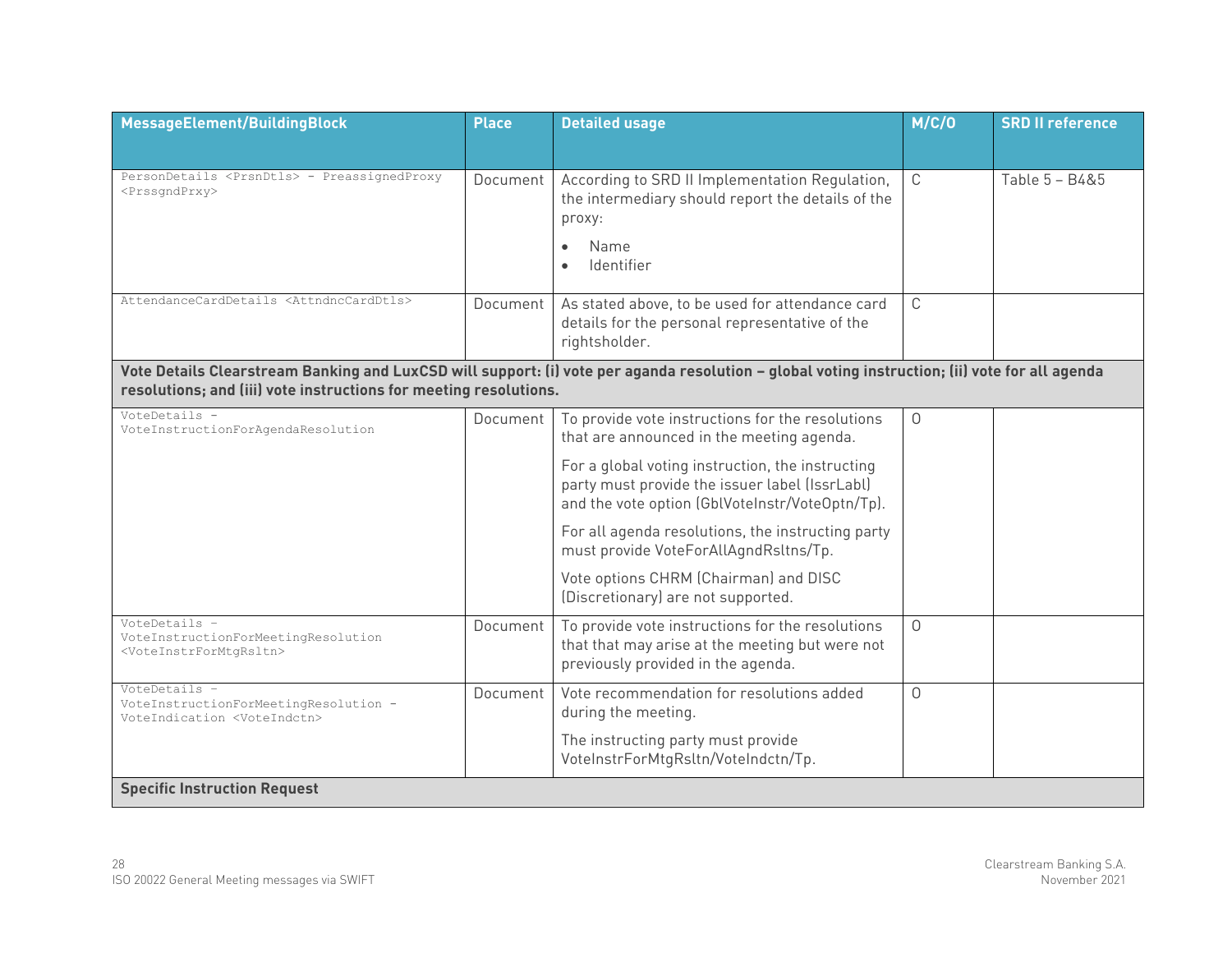| MessageElement/BuildingBlock                     | <b>Place</b> | <b>Detailed usage</b>                                                                                                                                                                                                                   | M/C/O    | <b>SRD II reference</b> |
|--------------------------------------------------|--------------|-----------------------------------------------------------------------------------------------------------------------------------------------------------------------------------------------------------------------------------------|----------|-------------------------|
| ParticipationMethod <prtcptnmtd></prtcptnmtd>    | Document     | PRXY should only be used if the rightsholder<br>wants to appoint a proxy (Chairman,<br>Discretionary or another Holder).).<br>In all other cases, for votes processed through<br>the network, the participation method must be<br>EVOT. | M        | Table $5 - B1$          |
| SecuritiesRegistration <sctiesregn></sctiesregn> | Document     | When used, should be set to YES (value True) to<br>instruct Clearstrem/LuxCSD to perform share<br>re-registration.                                                                                                                      | $\Omega$ |                         |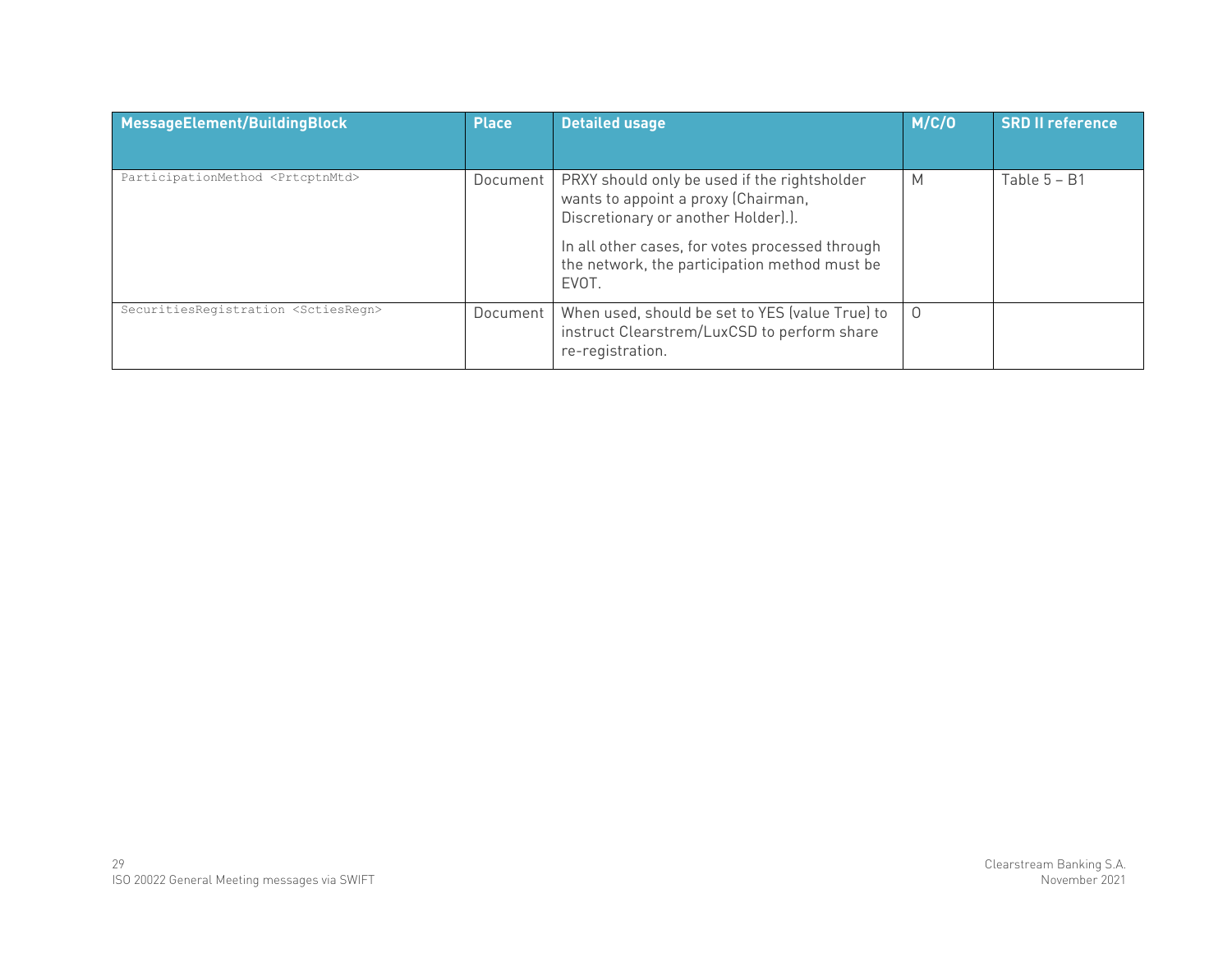# **Scenario 2 - Attendance of the rightsholder in person with or without registration request**

This scenario applies when the rightsholder will attend the general meeting

The following table provides more detailled information about the usage of the building blocks. M/C/O identifies whether the business data is mandatory, conditional or optional in the ISO 20022 standards. Registration for this scenario needs to be instructed via separate Single Instruction.

<span id="page-35-0"></span>

| MessageElement/BuildingBlock                                     | <b>Place</b> | <b>Detailed usage</b>                                                                                                                                            | M/C/O    | <b>SRD II reference</b> |
|------------------------------------------------------------------|--------------|------------------------------------------------------------------------------------------------------------------------------------------------------------------|----------|-------------------------|
|                                                                  |              |                                                                                                                                                                  |          |                         |
| <b>Meeting Reference</b>                                         |              |                                                                                                                                                                  |          |                         |
| MeetingIdentification <mtgid></mtgid>                            | Document     | This is the Clearstream/LxuCSD<br>identification for the general meeting. It<br>must be used in all cases, even if the issuer<br>has provided an identification. | M        |                         |
| IssuerMeetingIdentification <issrmtgid></issrmtgid>              | Document     | May be used, if provided in the seev.001, in<br>addition to the MeetingIdentification.                                                                           | $\Omega$ | Table $5 - A3$          |
| MeetingDateAndTime <mtgdtandtm></mtgdtandtm>                     | Document     | DateTime format                                                                                                                                                  | M        |                         |
| Type <tp></tp>                                                   | Document     | XMET, GMET, BMET, CMET, MIXD or SPCL<br>as announced in the seev.001.                                                                                            | M        |                         |
| Classification <clssfctn></clssfctn>                             | Document     | As announced in the seev.001.                                                                                                                                    | $\Omega$ |                         |
| <b>Financial Instrument Identification</b>                       |              |                                                                                                                                                                  |          |                         |
| FinancialInstrumentIdentification<br><fininstrmid></fininstrmid> | Document     | <b>ISIN</b>                                                                                                                                                      | M        | Table 5 - A4            |
| <b>Other Document Identification</b>                             |              |                                                                                                                                                                  |          |                         |
| OtherDocumentIdentification <othrdocid></othrdocid>              | Document     | Identification of related messages/<br>documents as well as the messages/<br>documents number                                                                    | $\Omega$ |                         |
| <b>Instruction</b>                                               |              |                                                                                                                                                                  |          |                         |
| SingleInstructionIdentification<br><snqlinstrid></snqlinstrid>   | Document     | This is the account owner's reference for<br>each individual instruction that is part of<br>the MeetingInstruction message.                                      | M        | Table $5 - A1$          |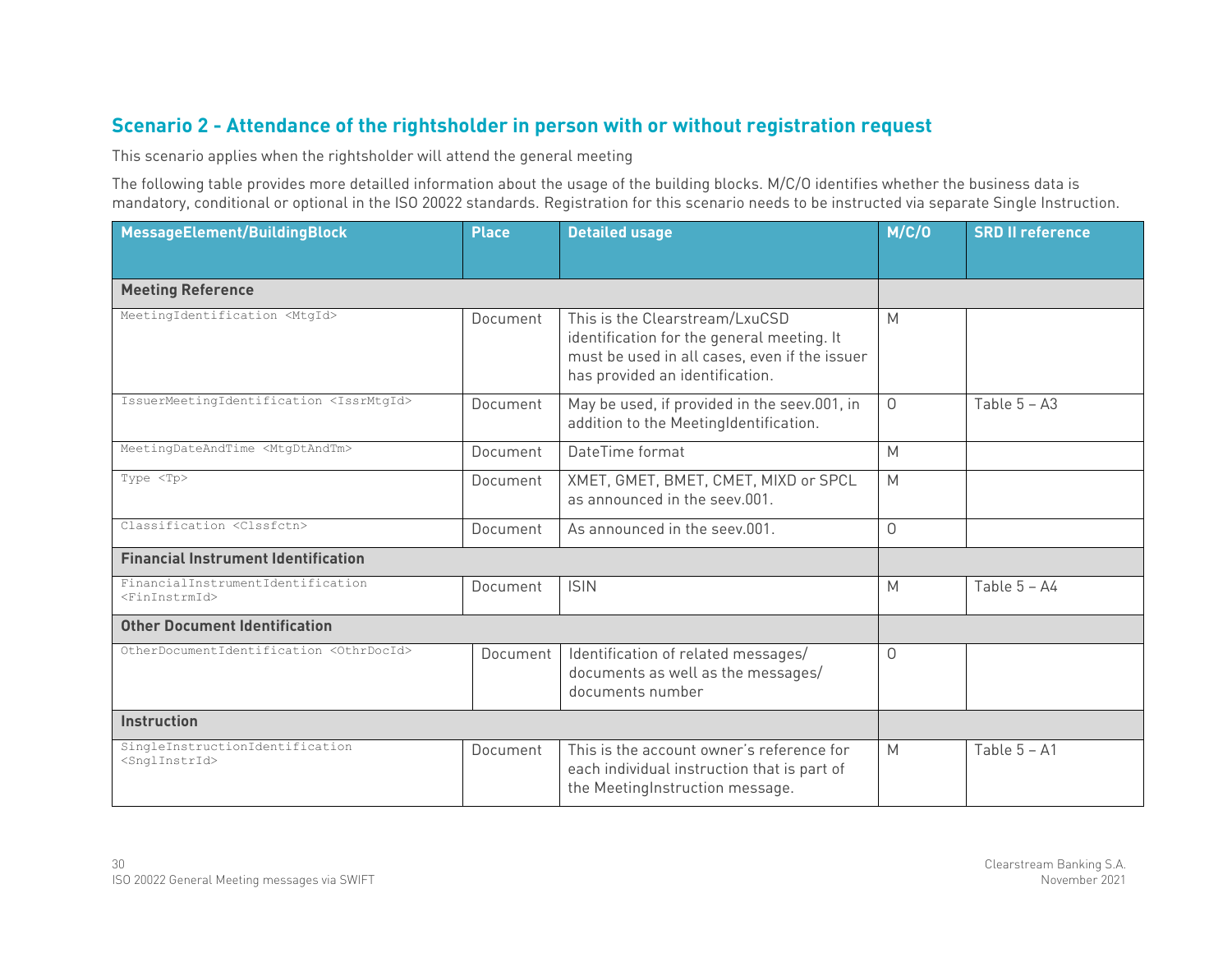| MessageElement/BuildingBlock                                        | <b>Place</b> | <b>Detailed usage</b>                                                                                                                                                                                                                                                    | M/C/O    | <b>SRD II reference</b> |
|---------------------------------------------------------------------|--------------|--------------------------------------------------------------------------------------------------------------------------------------------------------------------------------------------------------------------------------------------------------------------------|----------|-------------------------|
|                                                                     |              |                                                                                                                                                                                                                                                                          |          |                         |
| VoteExecutionConfirmation <voteexctnconf></voteexctnconf>           | Document     | VoteExecutionConfirmation for<br>AttendanceCard scenarion must be set to<br>NO (value "false")                                                                                                                                                                           | M        |                         |
| AccountDetails - AccountIdentification<br><acctid></acctid>         | Document     | Safekeeping account number at<br>Clearstream/LuxCSD                                                                                                                                                                                                                      | M        |                         |
| AccountDetails - InstructedBalance - Balance<br>$<$ Bal>            | Document     | The instructing party must provide its<br>Instructed Quantity as follows:<br>Bal/Unit<br>$\bullet$<br><b>Bal/FaceAmt</b><br>$\bullet$<br>Bal/Cd/QALL<br>$\bullet$                                                                                                        | M        |                         |
| AccountDetails - RightsHolder <rghtshldr></rghtshldr>               | Document     | An instruction received on an event subject<br>to SRDII must contain the following details<br>of the rightsholder:<br>Name<br>$\bullet$<br>Identifier<br>$\bullet$<br>The last intermediary may provide the<br>details of the rightsholders based on SLA<br>arrangement. | $\Omega$ | Table 5 - B2&3          |
| AccountDetails - InstructedBalance -<br>BalanceType <baltp></baltp> | Document     | If used, only the InstructedBalance with<br>BalanceType INBA will be considered as<br>the Instructed Quantity.                                                                                                                                                           | $\Omega$ |                         |
| Vote Details <votedtls>.</votedtls>                                 | Document     | Detailed voting instructions if vote<br>disclosure is required.<br>For further details please refer to scenario<br>1 Vote Details block.                                                                                                                                 | $\Omega$ |                         |
| <b>Meeting Attendee</b>                                             |              |                                                                                                                                                                                                                                                                          |          |                         |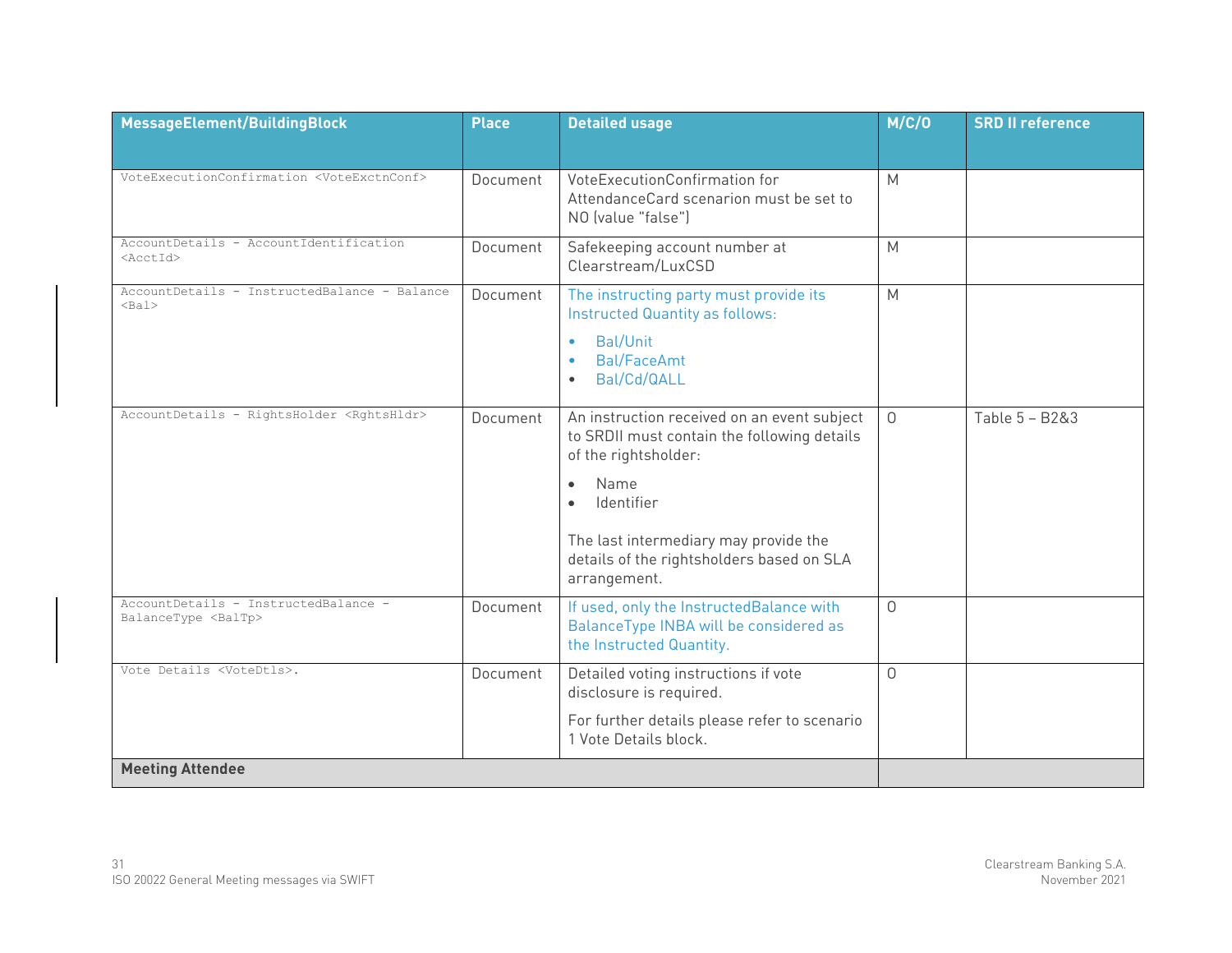| MessageElement/BuildingBlock                                                                                                                         | <b>Place</b> | <b>Detailed usage</b>                                                                                                                                                      | M/C/O    | <b>SRD II reference</b> |
|------------------------------------------------------------------------------------------------------------------------------------------------------|--------------|----------------------------------------------------------------------------------------------------------------------------------------------------------------------------|----------|-------------------------|
| MeetingAttendee <mtgattndee> -<br/>Identification <id></id></mtgattndee>                                                                             | Document     | Only used to record the details of the<br>rightsholder. The instructing party must<br>report the following details:<br>Name<br>$\bullet$<br><b>Identifier</b><br>$\bullet$ | $\Omega$ |                         |
| MeetingAttendee <mtgattndee> - Participation<br/>Method<prtcptnmtd></prtcptnmtd></mtgattndee>                                                        | Document     | If the rightsholder wants to attend but not<br>vote, the instructing party must state<br>PHNV.                                                                             | $\Omega$ |                         |
| MeetingAttendee <mtgattndee> -<br/>AttendanceCardDetails <attndnccarddtls> -<br/>DeliveryMethod <dlvrymtd></dlvrymtd></attndnccarddtls></mtgattndee> | Document     | Specifies where the attendance card must<br>be delivered                                                                                                                   | M        |                         |
| <b>Specific Instruction Request</b>                                                                                                                  |              |                                                                                                                                                                            |          |                         |
| ParticipationMethod <prtcptnmtd></prtcptnmtd>                                                                                                        | Document     | The instructing party must state PHYS.                                                                                                                                     | M        | Table $5 - B1$          |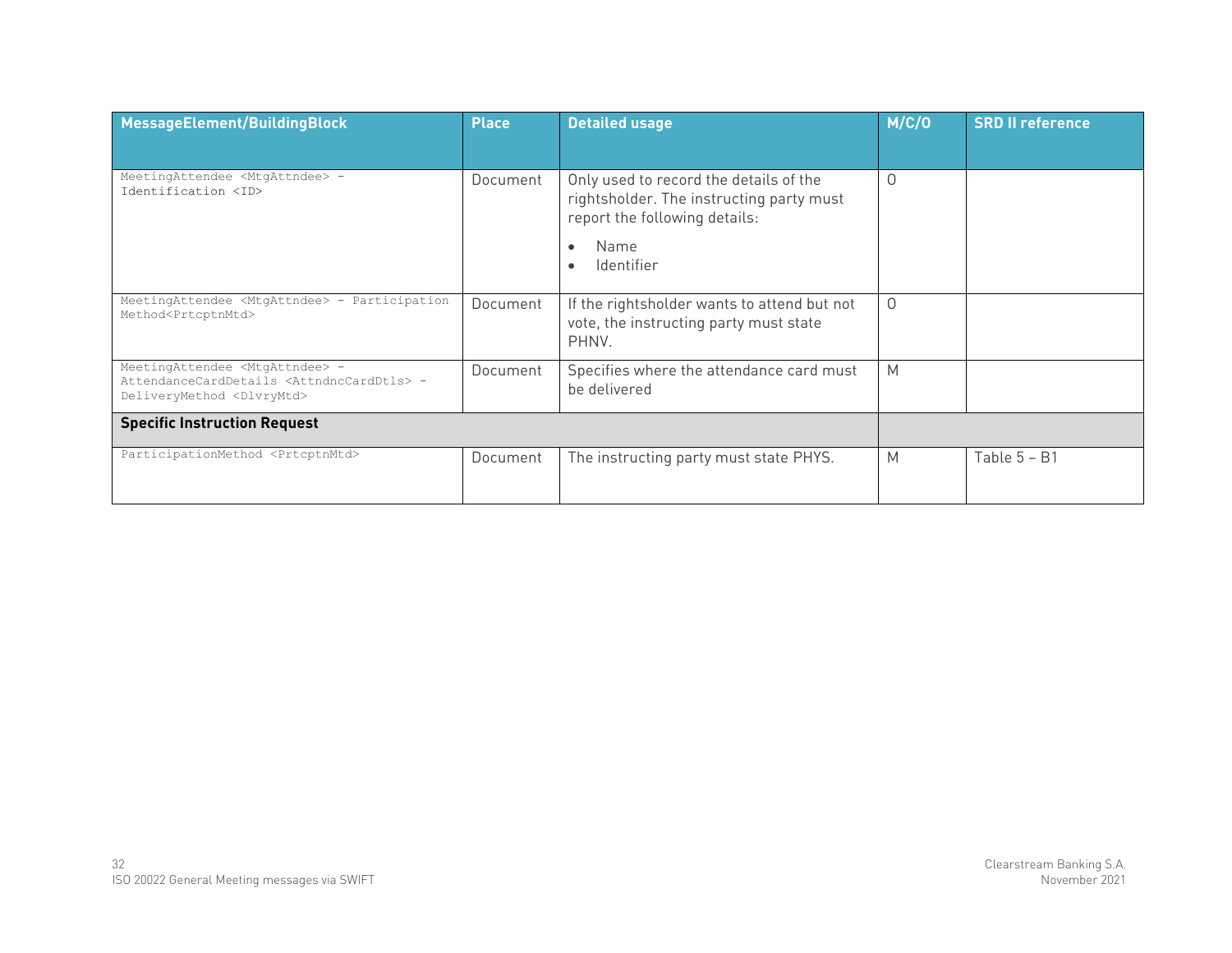# **Scenario 3: Registration request**

This scenario should be used for requesting share re-registration/voting rights registration prior to any instruction (scenario 1 and 2).

| MessageElement/BuildingBlock                                     | <b>Place</b> | <b>Detailed usage</b>                                                                                                                                            | M/C/O          | <b>SRD II reference</b> |
|------------------------------------------------------------------|--------------|------------------------------------------------------------------------------------------------------------------------------------------------------------------|----------------|-------------------------|
| <b>Meeting Reference</b>                                         |              |                                                                                                                                                                  |                |                         |
| MeetingIdentification <mtgid></mtgid>                            | Document     | This is the Clearstream/LxuCSD<br>identification for the general meeting. It<br>must be used in all cases, even if the<br>issuer has provided an identification. | M              |                         |
| IssuerMeetingIdentification<br><issrmtqid></issrmtqid>           | Document     | May be used, if provided in the seev.001, in<br>addition to the MeetingIdentification.                                                                           | $\overline{O}$ |                         |
| MeetingDateAndTime <mtgdtandtm></mtgdtandtm>                     | Document     | DateTime format                                                                                                                                                  | M              |                         |
| Type <tp></tp>                                                   | Document     | XMET, GMET, BMET, CMET, MIXD or SPCL<br>as announced in the seev.001.                                                                                            | M              |                         |
| Classification <clssfctn></clssfctn>                             | Document     | As announced in the seev.001.                                                                                                                                    | 0              |                         |
| <b>Financial Instrument Identification</b>                       |              |                                                                                                                                                                  |                |                         |
| FinancialInstrumentIdentification<br><fininstrmid></fininstrmid> | Document     | <b>ISIN</b>                                                                                                                                                      | M              | Table $5 - A4$          |
| <b>Other Document Identification</b>                             |              |                                                                                                                                                                  |                |                         |
| Other Document Identification<br><0thrDocId>                     | Document     | Identification of other<br>messages/documents as well as the<br>messages/documents number.                                                                       | 0              |                         |
| Instruction                                                      |              |                                                                                                                                                                  |                |                         |
| SingleInstructionIdentification<br><snglinstrid></snglinstrid>   | Document     | This is the account owner's reference for<br>each individual instruction that is part of<br>the MeetingInstruction message.                                      | M              |                         |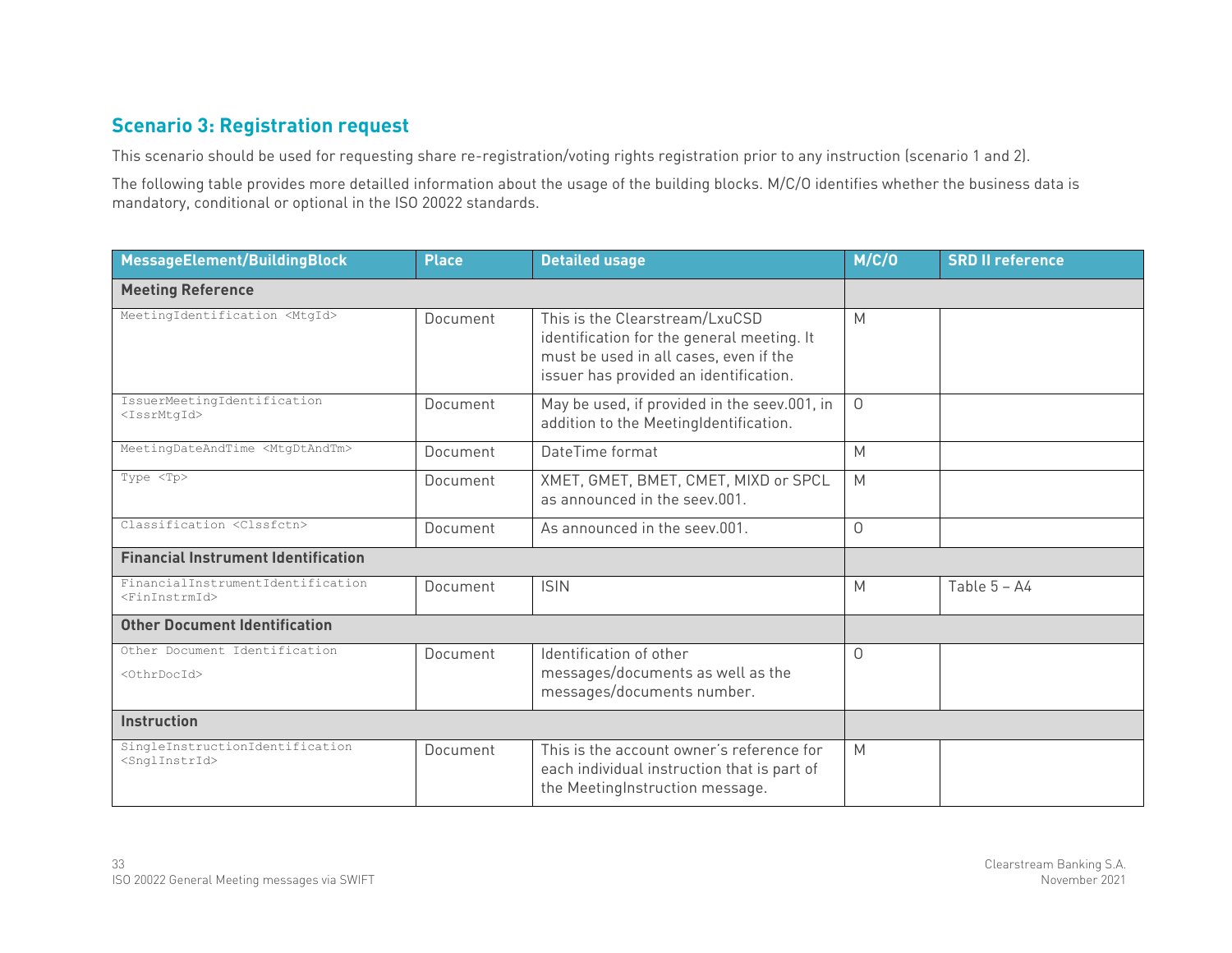| MessageElement/BuildingBlock                                        | <b>Place</b> | <b>Detailed usage</b>                                                                                                                                                                                                                                                    | M/C/O    | <b>SRD II reference</b> |
|---------------------------------------------------------------------|--------------|--------------------------------------------------------------------------------------------------------------------------------------------------------------------------------------------------------------------------------------------------------------------------|----------|-------------------------|
| VoteExecutionConfirmation<br><voteexctnconf></voteexctnconf>        | Document     | VoteExecutionConfirmation for<br>ReRegistration scenario must be set to NO<br>(value "false").                                                                                                                                                                           | M        |                         |
| AccountDetails - AccountIdentification<br><acctid></acctid>         | Document     | Safekeeping account number at<br>Clearstream/LuxCSD                                                                                                                                                                                                                      | M        |                         |
| AccountDetails - InstructedBalance -<br>Balance <bal></bal>         | Document     | The instructing party must provide its<br>Instructed Quantity as follows:<br>Bal/Unit<br>$\bullet$<br><b>Bal/FaceAmt</b><br>$\bullet$<br>Bal/Cd/QALL<br>$\bullet$                                                                                                        | M        |                         |
| AccountDetails - RightsHolder<br><rghtshldr></rghtshldr>            | Document     | An instruction received on an event<br>subject to SRDII must contain the<br>following details of the rightsholder:<br>Name<br>$\bullet$<br>Identifier<br>$\bullet$<br>The last intermediary may provide the<br>details of the rightsholders based on SLA<br>arrangement. | $\Omega$ |                         |
| AccountDetails - InstructedBalance -<br>BalanceType <baltp></baltp> | Document     | If used, only the InstructedBalance with<br>BalanceType INBA will be considered as<br>the Instructed Quantity                                                                                                                                                            | $\circ$  |                         |
| <b>Specific Instruction Request</b>                                 |              |                                                                                                                                                                                                                                                                          |          |                         |
| SecuritiesRegistration <sctiesregn></sctiesregn>                    | Document     | This indicator should be set to YES (value<br>"true") to request the share re-<br>registration.                                                                                                                                                                          | M        |                         |

For a summarised view of allowed and expected instructions, please refer to the Appendix.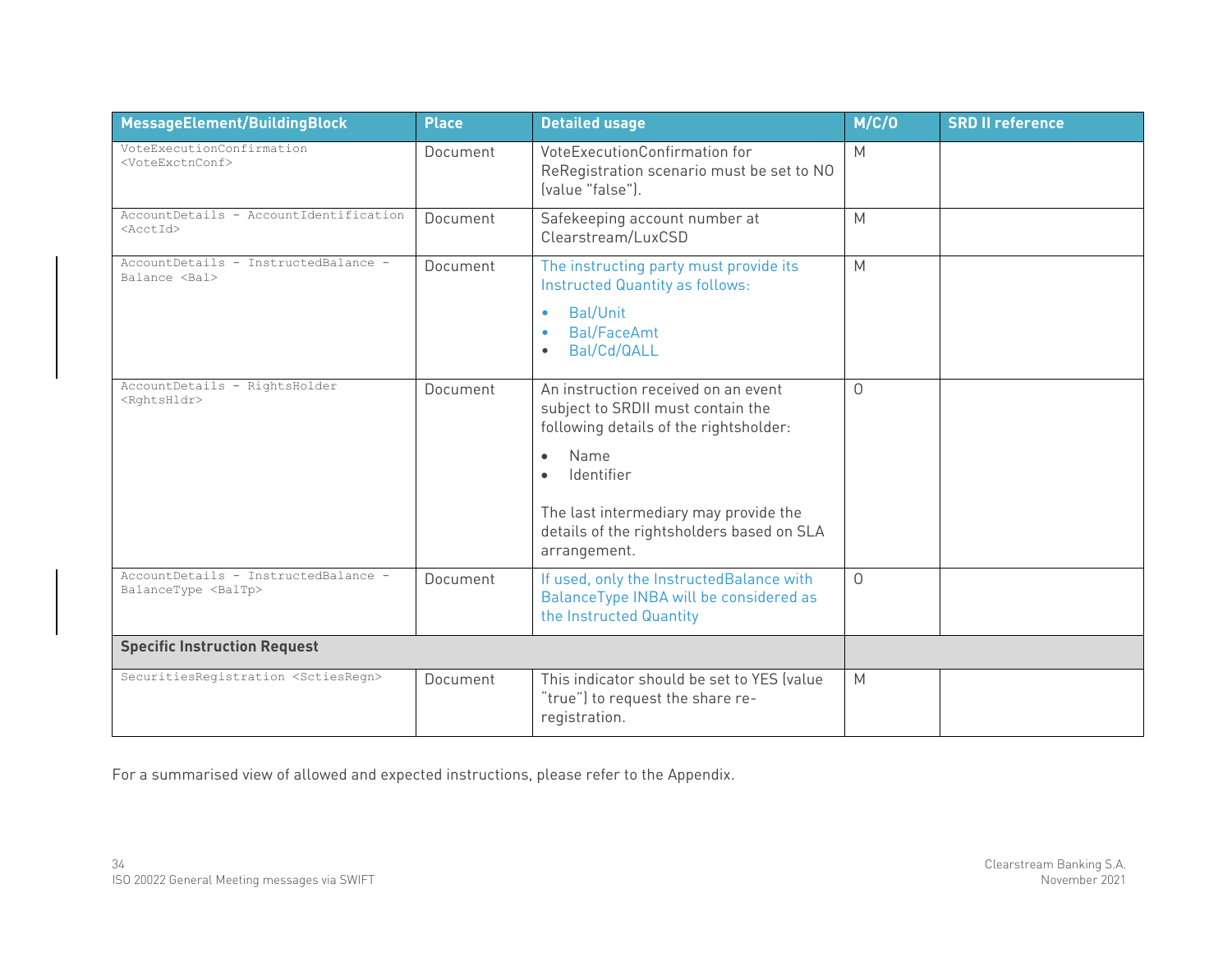# **seev.005.001.07 MeetingInstructionCancellationRequestV07**

# **Functionality**

### **Scope**

The MeetingInstructionCancellationRequest message is sent by the same party that sent the MeetingInstruction message.

### **Usage**

It is sent to request the cancellation of one, some or all the instructions included in the original MeetingInstruction message.

### **Outline**

The MeetingInstructionCancellationRequestV07 MessageDefinition is composed of 4 MessageBuildingBlocks:

#### **A. MeetingInstructionIdentification**

Identification of the original meeting instruction message for which the cancellation is requested or the original meeting instruction message containing the individual instruction(s) that is/are to be cancelled.

**B. MeetingReference**

Set of elements to allow the unambiguous identification of a meeting.

- **C. FinancialInstrumentIdentification** Security for which the meeting is organised.
- **D. ToBeCancelledInstruction** Specifies one or more instructions for which the cancellation is requested.

### **Instructed Quantity**

Instructed Quantity has to be provided either in InstructedPosition <InstdPos> - InstructedBalance - Balance <Bal> or in InstructedPosition <InstdPos> - InstructedBalance - BalanceType <BalTp>.

Any failure to provide the Instructed Quantity correctly will be subject to a rejection with the following reason:

• "Instructed balance to be provided in BalTp INBA or without BalTp in single occurrence".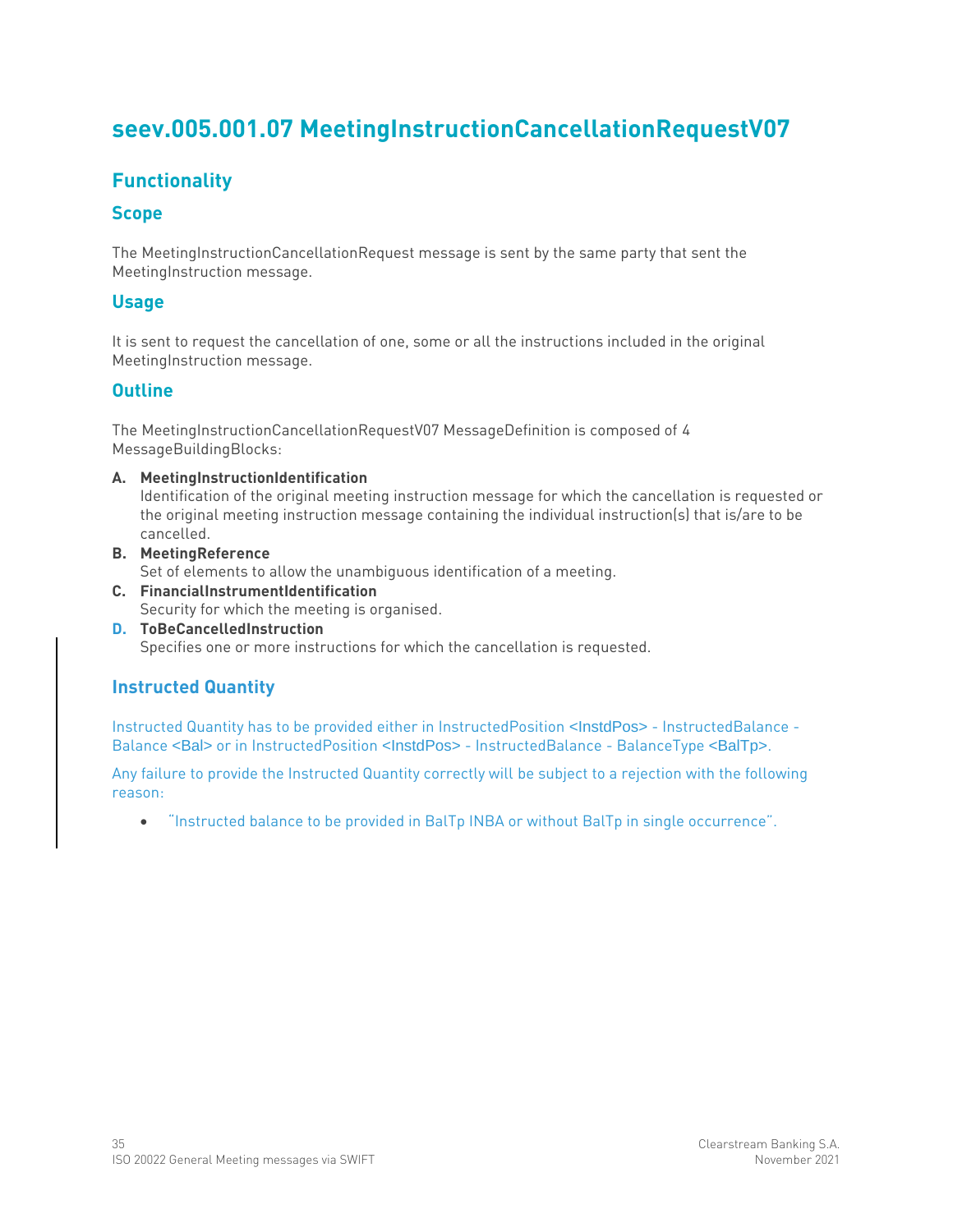# **Structure**

| MessageElement/BuildingBlock                                     | <b>Place</b> | <b>Detailed usage</b>                                                                                                                                                                                  | M/C/O    | <b>SRD II reference</b> |  |  |  |
|------------------------------------------------------------------|--------------|--------------------------------------------------------------------------------------------------------------------------------------------------------------------------------------------------------|----------|-------------------------|--|--|--|
|                                                                  |              |                                                                                                                                                                                                        |          |                         |  |  |  |
| <b>Meeting Instruction Identification</b>                        |              |                                                                                                                                                                                                        |          |                         |  |  |  |
| MeetingInstructionIdentification<br><mtqinstrid></mtqinstrid>    | Document     | This is the account owner's reference,<br>intended as the message reference<br>[BusinessMessageIdentifier, <bizmsgidr>]<br/>of the MEIN containing the instruction(s)<br/>to be cancelled.</bizmsgidr> | M        |                         |  |  |  |
| <b>Meeting Reference</b>                                         |              |                                                                                                                                                                                                        |          |                         |  |  |  |
| MeetingIdentification <mtgid></mtgid>                            | Document     | This is the Clearstream/LxuCSD<br>identification for the general meeting. It<br>must be used in all cases, even if the<br>issuer has provided an identification.                                       | M        |                         |  |  |  |
| IssuerMeetingIdentification <issrmtgid></issrmtgid>              | Document     | May be used, if provided in the seev.001, in<br>addition to the MeetingIdentification.                                                                                                                 | $\Omega$ |                         |  |  |  |
| MeetingDateAndTime <mtgdtandtm></mtgdtandtm>                     | Document     | DateTime format.                                                                                                                                                                                       | M        |                         |  |  |  |
| Type <tp></tp>                                                   | Document     | XMET, GMET, BMET, CMET, MIXD or SPCL<br>as announced in the seev.001.                                                                                                                                  | M        |                         |  |  |  |
| <b>Financial Instrument Identification</b>                       |              |                                                                                                                                                                                                        |          |                         |  |  |  |
| FinancialInstrumentIdentification<br><fininstrmid></fininstrmid> | Document     | <b>ISIN</b>                                                                                                                                                                                            | M        |                         |  |  |  |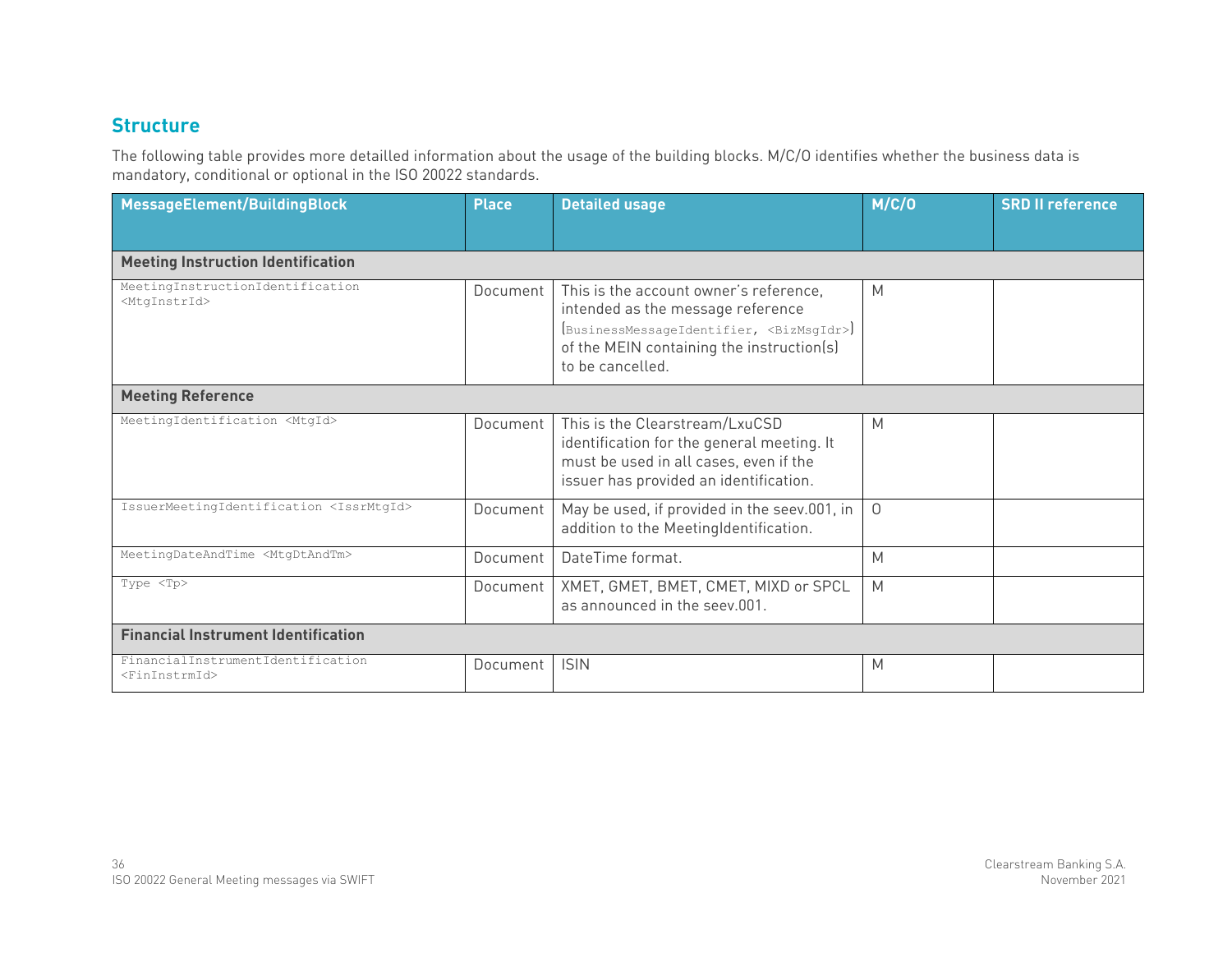| MessageElement/BuildingBlock                                                                                                                     | <b>Place</b> | <b>Detailed usage</b>                                                                                                                                                                                                                                                       | M/C/O    | <b>SRD II reference</b> |
|--------------------------------------------------------------------------------------------------------------------------------------------------|--------------|-----------------------------------------------------------------------------------------------------------------------------------------------------------------------------------------------------------------------------------------------------------------------------|----------|-------------------------|
| To Be Cancelled Instruction - this block must always be provided                                                                                 |              |                                                                                                                                                                                                                                                                             |          |                         |
| SingleInstructionIdentification<br><snqlinstrid></snqlinstrid>                                                                                   | Document     | This is the account owner's reference,<br>intended as the individual instruction<br>reference<br>[SingleInstructionIdentification<br><snglinstrid>) indicated by the account<br/>owner in the Meeting Instruction message<br/><math>[MEIN - seev.004]</math>.</snglinstrid> | M        |                         |
| InstructedPosition <instdpos> -<br/>AccountIdentification <acctid></acctid></instdpos>                                                           | Document     | Safekeeping account number at<br>Clearstream/LuxCSD.                                                                                                                                                                                                                        | M        |                         |
| InstructedPosition <tnstdpos> -<br/>InstructedBalance <instdbal> - Balance <bal></bal></instdbal></tnstdpos>                                     | Document     | The instructing party must provide its<br><b>Instructed Quantity as follows:</b><br>Bal/Unit<br><b>Bal/FaceAmt</b><br>Bal/Cd/QALL                                                                                                                                           | M        |                         |
| InstructedPosition <instdpos> -<br/>InstructedBalance <instdbal> - BalanceType<br/><math>&lt;</math>BalTp<math>&gt;</math></instdbal></instdpos> | Document     | If used, only the InstructedBalance with<br>BalanceType INBA will be considered as<br>the Instructed Quantity                                                                                                                                                               | $\Omega$ |                         |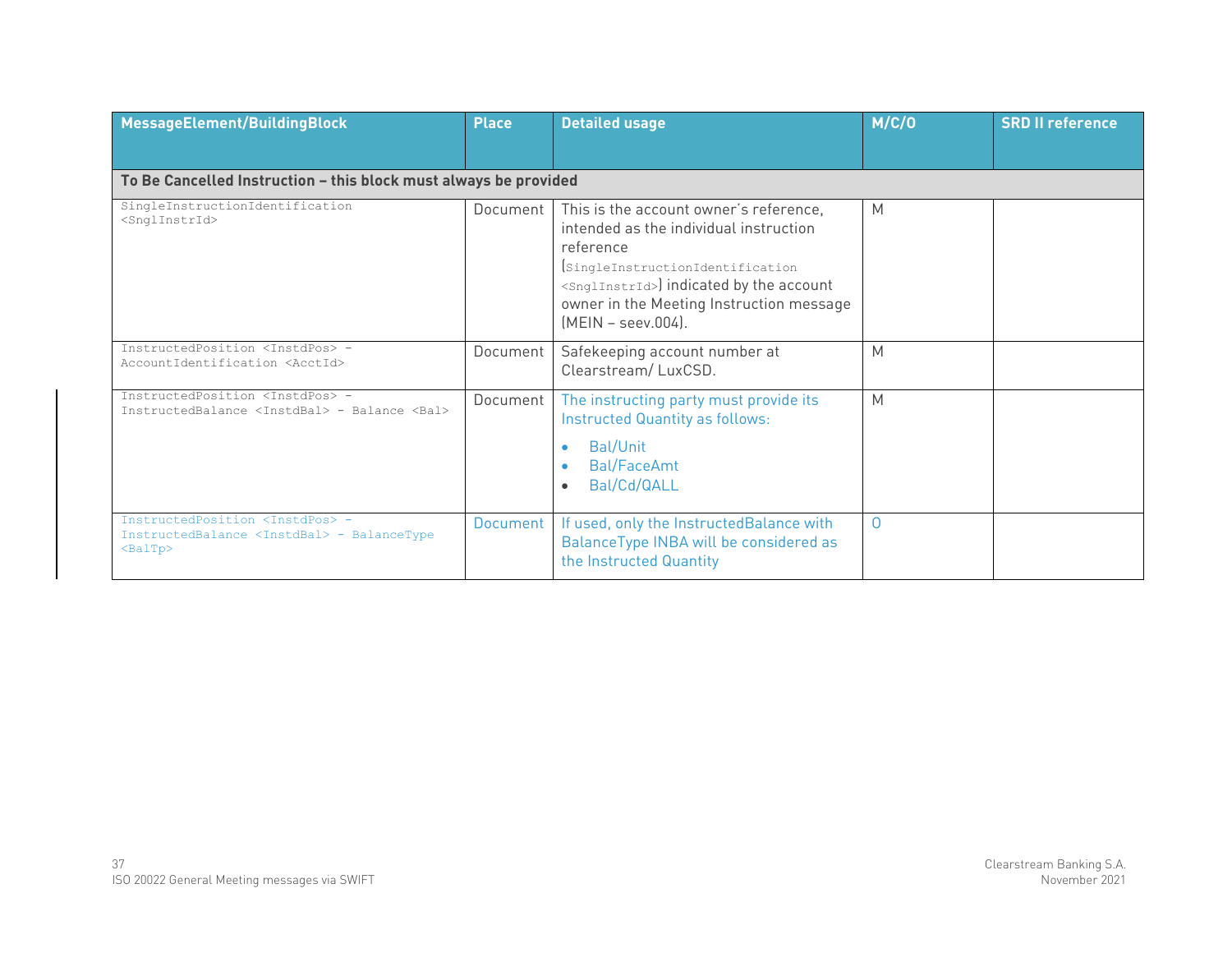# **seev.006.001.07 MeetingInstructionStatusV07**

# **Functionality**

### **Scope**

The MeetingInstructionStatus message is sent by an intermediary to the sender of an instruction to confirm the status of such an instruction. The message gives the status of one specific instruction within the message.

### **Usage**

Clearstream Banking / LuxCSD will use the MeetingInstructionStatus message to report the status of a previously received meeting instruction or cancellation request.

This message definition is intended for use with the Business Application Header (BAH).

### **Outline**

The MeetingInstructionStatusV07 MessageDefinition is composed of 8 MessageBuildingBlocks:

**A. InstructionType**

Type of instruction.

#### **B. MeetingReference**

Set of elements to allow the unambiguous identification of a meeting.

- **C. FinancialInstrumentIdentification** Security for which the meeting is organised.
- **D. InstructionTypeStatus** Type of instruction status.
- **E. ConfirmingParty** Party that confirms the receipt of the vote cast.
- **F. VoteCastingParty** Party that cast the voting ballot.
- **G. RightsHolder** Owner of the voting rights.

#### **H. SupplementaryData**

Additional information that cannot be captured in the structured fields and/or any other specific block.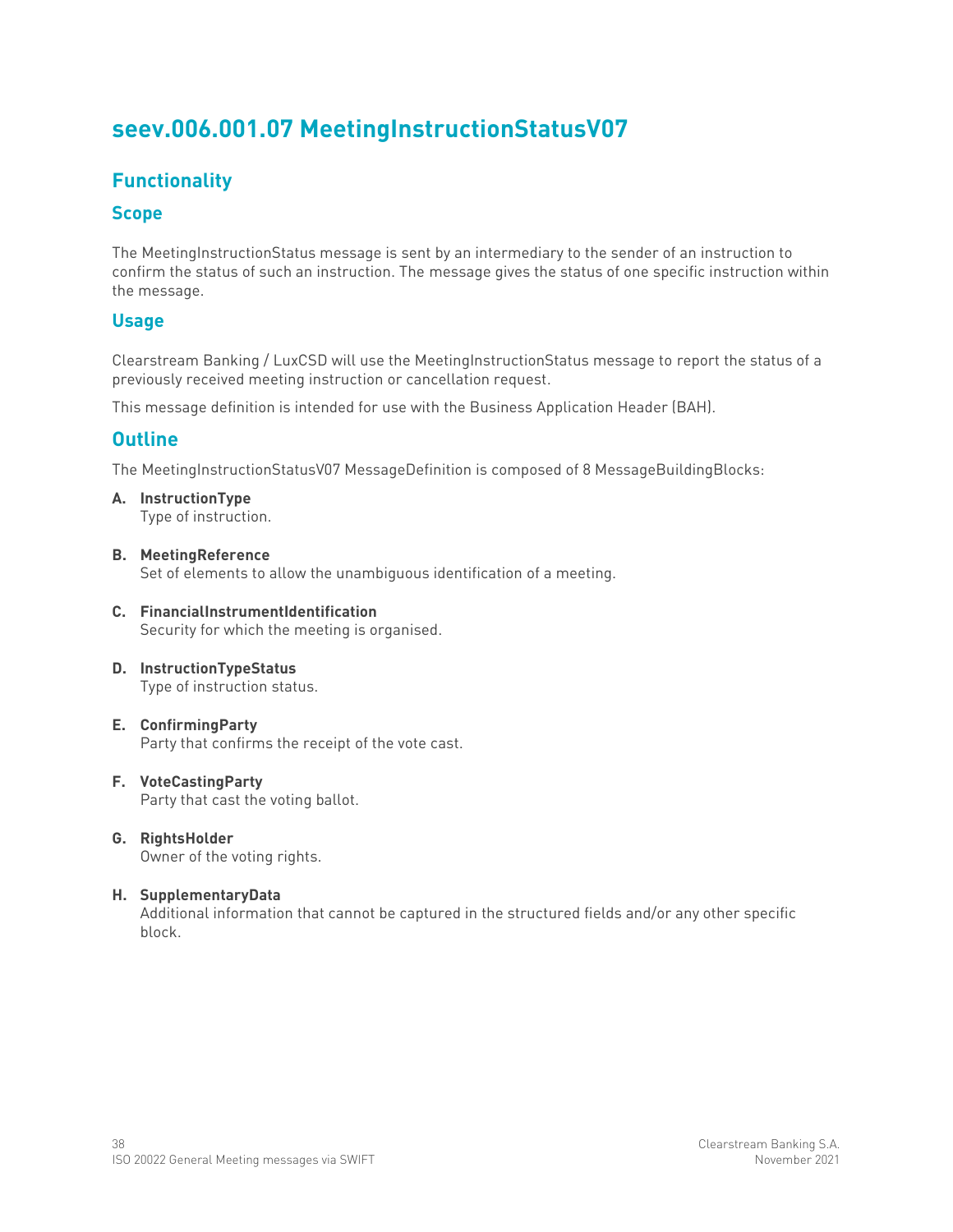# **Scenario 1: Processing status is sent on Meeting Intruction message**

When applicable, Clearstream Banking / LuxCSD will report the following processing status for each single instruction of a MeetingInstruction message individually: cancelled by sub-custodian (CSUB), accepted (PACK), cancelled (CAND), received by issuer or registrar (RCIS), and/or forwarded (FRWD).

| MessageElement/BuildingBlock                                     | <b>Place</b> | <b>Detailed usage</b>                                                                                                                      | M/C/O       | <b>SRD II</b><br>reference |
|------------------------------------------------------------------|--------------|--------------------------------------------------------------------------------------------------------------------------------------------|-------------|----------------------------|
| <b>Instruction Type</b>                                          |              |                                                                                                                                            |             |                            |
| InstructionIdentification <instrid></instrid>                    | Document     | This is the business message identifier of the seev.004<br>message received by Clearstream Banking / LuxCSD<br>from the Instruction Party. | M           |                            |
| <b>Meeting Reference</b>                                         |              |                                                                                                                                            |             |                            |
| MeetingIdentification <mtgid></mtgid>                            | Document     | This is the identification of the general meeting event<br>in Clearstream Banking / LuxCSD.                                                | M           |                            |
| IssuerMeetingIdentification <issrmtgid></issrmtgid>              | Document     | It will be reported if provided by the third party.                                                                                        | $\mathbf 0$ |                            |
| MeetingDateAndTime <mtgdtandtm></mtgdtandtm>                     | Document     | This is the meting date that has been announced in<br>the general meeting event.                                                           | M           |                            |
| Type <tp></tp>                                                   | Document     | XMET, GMET, BMET, CMET, MIXD or SPCL as<br>announced in the seev.001.                                                                      | M           |                            |
| Classification <clssfctn></clssfctn>                             | Document     | As announced in the seev.001.                                                                                                              | $\Omega$    |                            |
| Issuer <issr></issr>                                             | Document     | Only Name.                                                                                                                                 | M           |                            |
| <b>Financial Instrument Identification</b>                       |              |                                                                                                                                            |             |                            |
| FinancialInstrumentIdentification<br><fininstrmid></fininstrmid> | Document     | <b>ISIN</b>                                                                                                                                | M           |                            |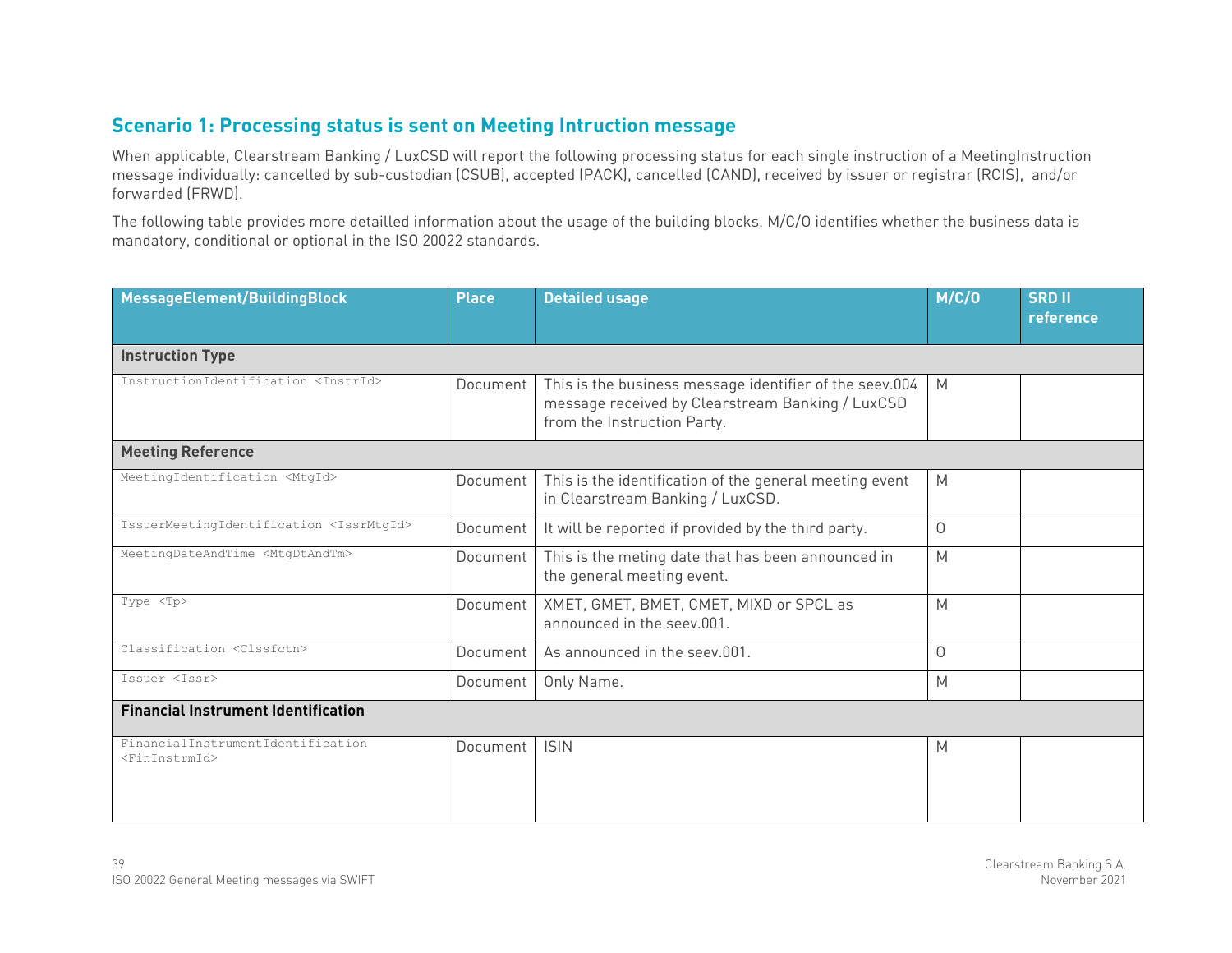| MessageElement/BuildingBlock                                   | <b>Place</b> | <b>Detailed usage</b>                                                                                                                                          | M/C/O    | <b>SRD II</b><br>reference |
|----------------------------------------------------------------|--------------|----------------------------------------------------------------------------------------------------------------------------------------------------------------|----------|----------------------------|
|                                                                |              |                                                                                                                                                                |          |                            |
| <b>Instruction Type Status</b>                                 |              |                                                                                                                                                                |          |                            |
| Instruction Status <instrsts></instrsts>                       | Document     | Used to report the status<br>(MtgInstrSts/InstrTpSts/InstrSts) of each individual<br>instruction within the MeetingInstruction message<br>received.            | M        |                            |
| SingleInstructionIdentification<br><snqlinstrid></snqlinstrid> | Document     | This is the single instruction identifier received by<br>Clearstream Banking / LuxCSD from the Instructing<br>Party.                                           | M        |                            |
| AccountIdentification <acctid></acctid>                        | Document     | Instructing Party safekeeping account.                                                                                                                         | $\Omega$ |                            |
| Status <instrsts prcgsts="" sts=""></instrsts>                 | Document     | This is the status<br>(MtgInstrSts/InstrTpSts/InstrSts/InstrSts/PrcgSts/Sts)<br>of the individual meeting instruction.                                         | M        |                            |
|                                                                |              | The possible values are: CSUB, PACK, CAND, RCIS<br>and FRWD.                                                                                                   |          |                            |
| <b>Confirming Party</b>                                        |              |                                                                                                                                                                |          |                            |
| ConfirmingParty <cnfrmqpty></cnfrmqpty>                        | Document     | The name and LEI of the following entities will be<br>reported:<br>Clearstream Banking S.A.<br>$\bullet$<br>Clearstream Banking AG<br>$\bullet$<br>LuxCSD S.A. | M        |                            |
| <b>Vote Casting Party</b>                                      |              |                                                                                                                                                                |          |                            |
| VoteCastingParty <votecstgpty></votecstgpty>                   | Document     | The name and LEI of the Instructing Party.                                                                                                                     | M        |                            |
| <b>RightsHolder</b>                                            |              |                                                                                                                                                                |          |                            |
| RightsHolder <rghtshldr></rghtshldr>                           | Document     | The name and identification of the rightsholder if<br>provided in the corresponding single instruction.                                                        | 0        |                            |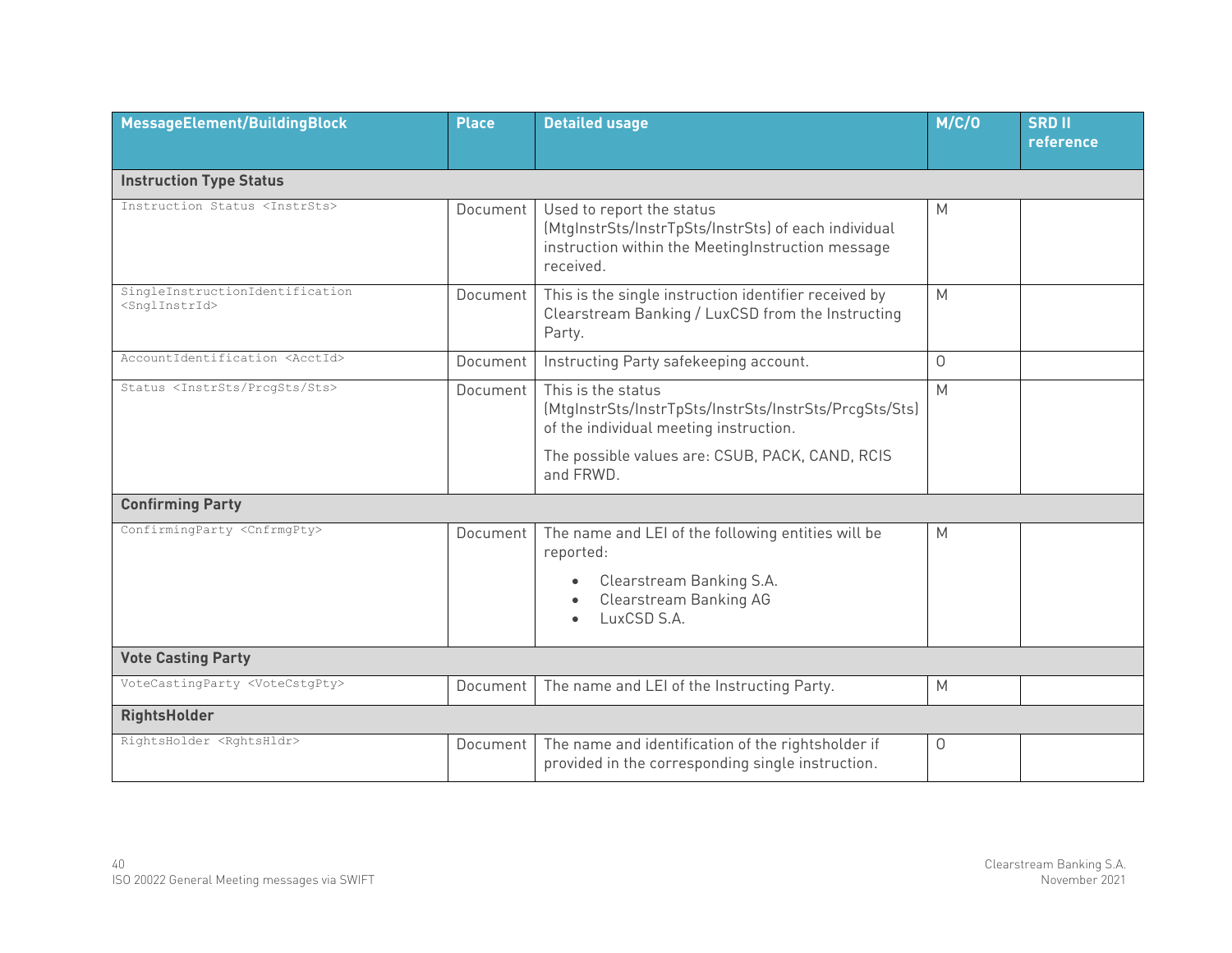# **Scenario 2: Rejection status is sent on Meeting Intruction message**

When applicable, Clearstream Banking / LuxCSD will report the following rejection status for each single instruction of a MeetingInstruction message individually: Account Servicer Deadline Missed [ADEA], Additional Documentation Missing [ADDM], Deadline To Register Missed [DREM], Event Cancelled [MCAN], Insufficient Threshold Position [IPOS], Invalid Option Type [OPTY], Invalid Reference [ULNK], Invalid Security [DSEC], Lackof Securities [LACK], Market Deadline Missed [LATE], Missing Beneficiary Owner Details [FULL], Missing Or Invalid POA [IPOA], No Registered Position [NPOS], Other [OTHR], Partial Vote Not Allowed [PART], Proxy Card Discrepancy [PRXY], Quantity Rejection [DQUA], Registration Discrepancy [IREG], Rejected By Issuer Or Registrar [RBIS], Resolution Number Discrepancy [RESN], Safekeeping Account Rejection [SAFE], Split Vote Not Allowed [SPLT] and Unrecognised Identification [EVNM].

To be highlighted:

- seev.004 message without Account/BIC link in database will be rejected with reason code "SAFE" and Additional text reason: "For the given account, you are not allowed to instruct this type of instruction and / or this type of custody event.
- seev.004 message with multiple Account ID's /Document/MtgInstr/Instr/AcctDtls/AcctId will be rejected with reason code "SAFE" and Additional text reason "Instruction with multiple accounts not accepted".

| MessageElement/BuildingBlock                        | <b>Place</b> | <b>Detailed usage</b>                                                                                                                      | M/C/O | <b>SRD II</b><br>reference |  |  |
|-----------------------------------------------------|--------------|--------------------------------------------------------------------------------------------------------------------------------------------|-------|----------------------------|--|--|
| <b>Instruction Type</b>                             |              |                                                                                                                                            |       |                            |  |  |
| InstructionIdentification <instrid></instrid>       | Document     | This is the business message identifier of the seev.004 message<br>received by Clearstream Banking / LuxCSD from the Instructing<br>Party. | M     |                            |  |  |
| <b>Meeting Reference</b>                            |              |                                                                                                                                            |       |                            |  |  |
| MeetingIdentification <mtgid></mtgid>               | Document     | This is the identification of the general meeting event in<br>Clearstream Banking / LuxCSD.                                                | M     |                            |  |  |
| IssuerMeetingIdentification <issrmtgid></issrmtgid> | Document     | It will be reported if provided by the third party.                                                                                        | O     |                            |  |  |
| MeetingDateAndTime <mtgdtandtm></mtgdtandtm>        | Document     | This is the meting date that has been announced in the general<br>meeting event.                                                           | M     |                            |  |  |
| Type <tp></tp>                                      | Document     | XMET, GMET, BMET, CMET, MIXD or SPCL as announced in the<br>seev.001.                                                                      | M     |                            |  |  |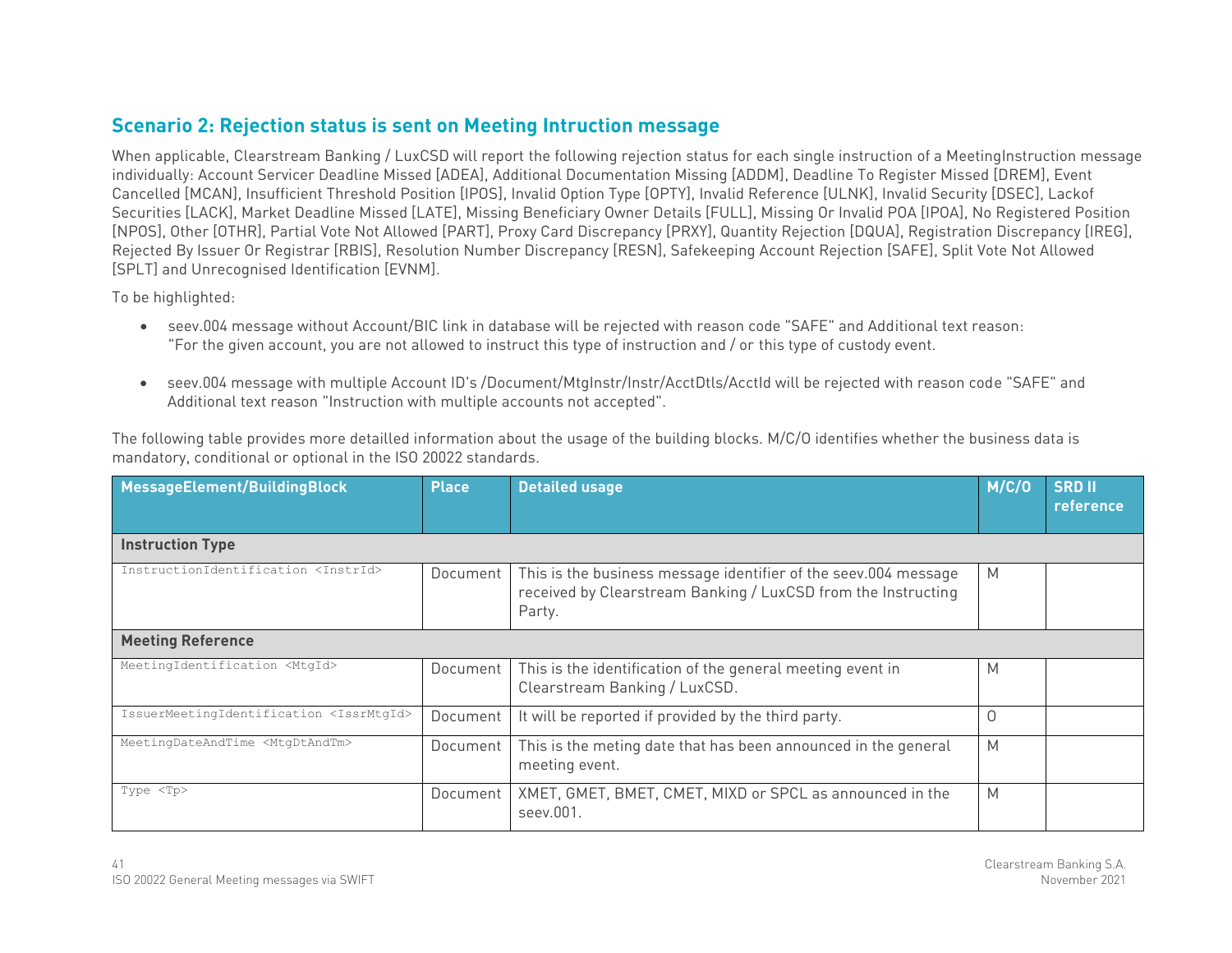| MessageElement/BuildingBlock                                     | <b>Place</b> | <b>Detailed usage</b>                                                                                                                                                      | M/C/O    | <b>SRD II</b><br>reference |
|------------------------------------------------------------------|--------------|----------------------------------------------------------------------------------------------------------------------------------------------------------------------------|----------|----------------------------|
| Classification <clssfctn></clssfctn>                             | Document     | As announced in the seev.001.                                                                                                                                              | $\Omega$ |                            |
| Issuer <issr></issr>                                             | Document     | Only Name.                                                                                                                                                                 | M        |                            |
| <b>Financial Instrument Identification</b>                       |              |                                                                                                                                                                            |          |                            |
| FinancialInstrumentIdentification<br><fininstrmid></fininstrmid> | Document     | <b>ISIN</b>                                                                                                                                                                | M        |                            |
| <b>Instruction Type Status</b>                                   |              |                                                                                                                                                                            |          |                            |
| Instruction Status <instrsts></instrsts>                         | Document     | Used to report the status (MtgInstrSts/InstrTpSts/InstrSts) of<br>each individual instruction within the MeetingInstruction<br>message received.                           | M        |                            |
| SingleInstructionIdentification<br><snqlinstrid></snqlinstrid>   | Document     | This is the single instruction identifier received by Clearstream<br>Banking / LuxCSD from the Instructing Party.                                                          | M        |                            |
| AccountIdentification <acctid></acctid>                          | Document     | Instructing Party safekeeping account.                                                                                                                                     | $\Omega$ |                            |
| Reason code <rsncd></rsncd>                                      | Document     | This is the rejection reason code on a meeting instruction<br>(MtgInstrSts/InstrTpSts/InstrSts/InstrSts/Rjctd/Rsn/RsnCd/Cd).                                               | M        |                            |
|                                                                  |              | The possible values are: ADEA, ADDM DREM, MCAN, IPOS, OPTY,<br>ULNK, DSEC, LACK, LATE, FULL, IPOA, NPOS, OTHR, PART,<br>PRXY, DQUA, IREG, RBIS, RESN, SAFE, SPLT and EVNM. |          |                            |
| Additional Reason Information<br><addtlrsninf></addtlrsninf>     | Document     | This is additional reason information for the message rejection<br>(MtgInstrSts/InstrTpSts/InstrSts/InstrSts/Rjctd/Rsn/AddtlRsnInf).                                       | $\Omega$ |                            |
| <b>Confirming Party</b>                                          |              |                                                                                                                                                                            |          |                            |
| ConfirmingParty <cnfrmgpty></cnfrmgpty>                          | Document     | The name and LEI of the following entities will be reported:                                                                                                               | M        |                            |
|                                                                  |              | Clearstream Banking S.A.<br>$\bullet$<br>Clearstream Banking AG<br>LuxCSD S.A.                                                                                             |          |                            |
| <b>Vote Casting Party</b>                                        |              |                                                                                                                                                                            |          |                            |
| VoteCastingParty <votecstgpty></votecstgpty>                     | Document     | (Name or BIC 8) and LEI (if available) of the Instructing Party.                                                                                                           | M        |                            |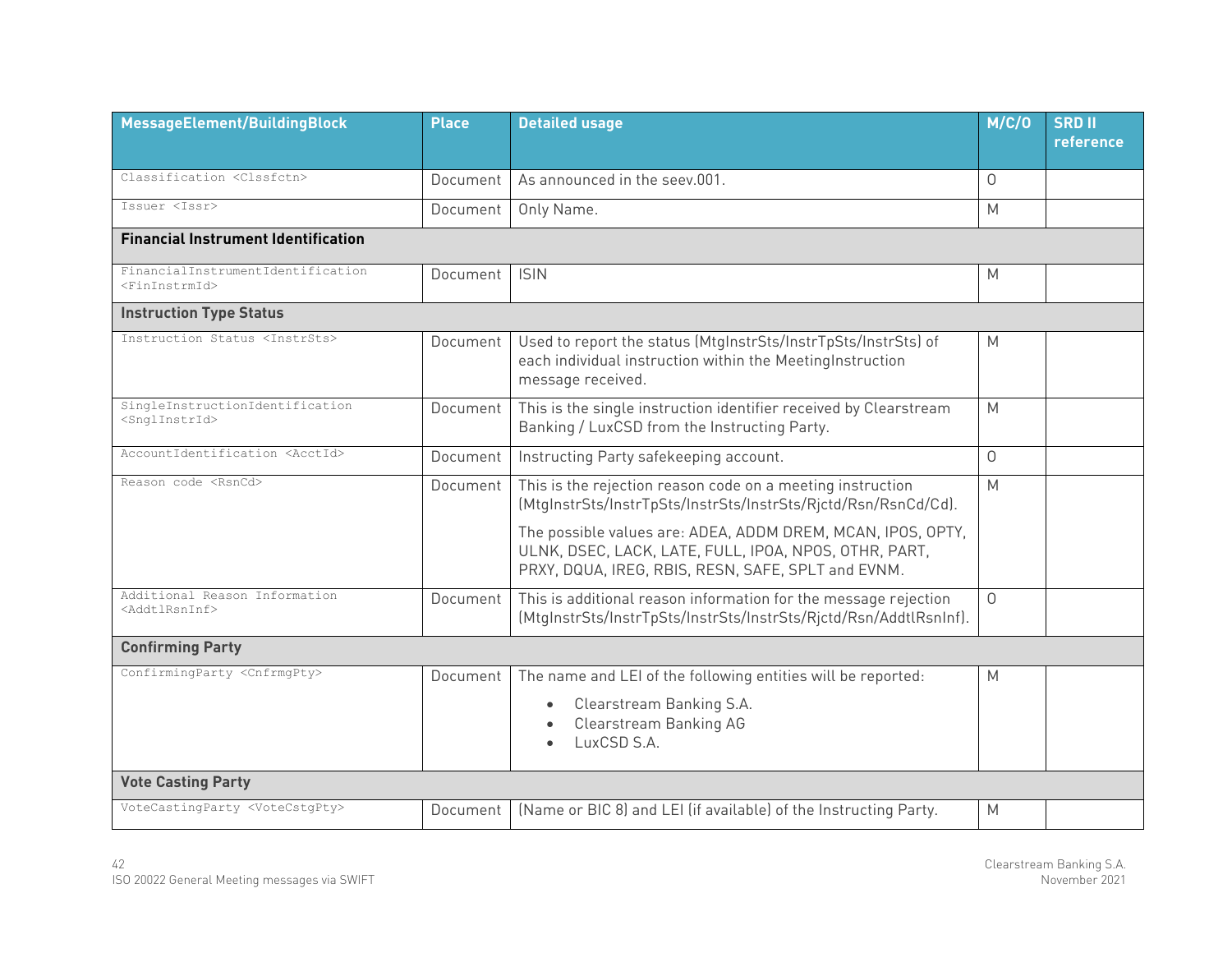| MessageElement/BuildingBlock         | <b>Place</b> | <b>Detailed usage</b>                                                                                              | M/C/O | <b>SRDII</b><br>reference |
|--------------------------------------|--------------|--------------------------------------------------------------------------------------------------------------------|-------|---------------------------|
| <b>RightsHolder</b>                  |              |                                                                                                                    |       |                           |
| RightsHolder <rghtshldr></rghtshldr> |              | Document   The name and identification of the rightsholder if provided in the<br>corresponding single instruction. | 0     |                           |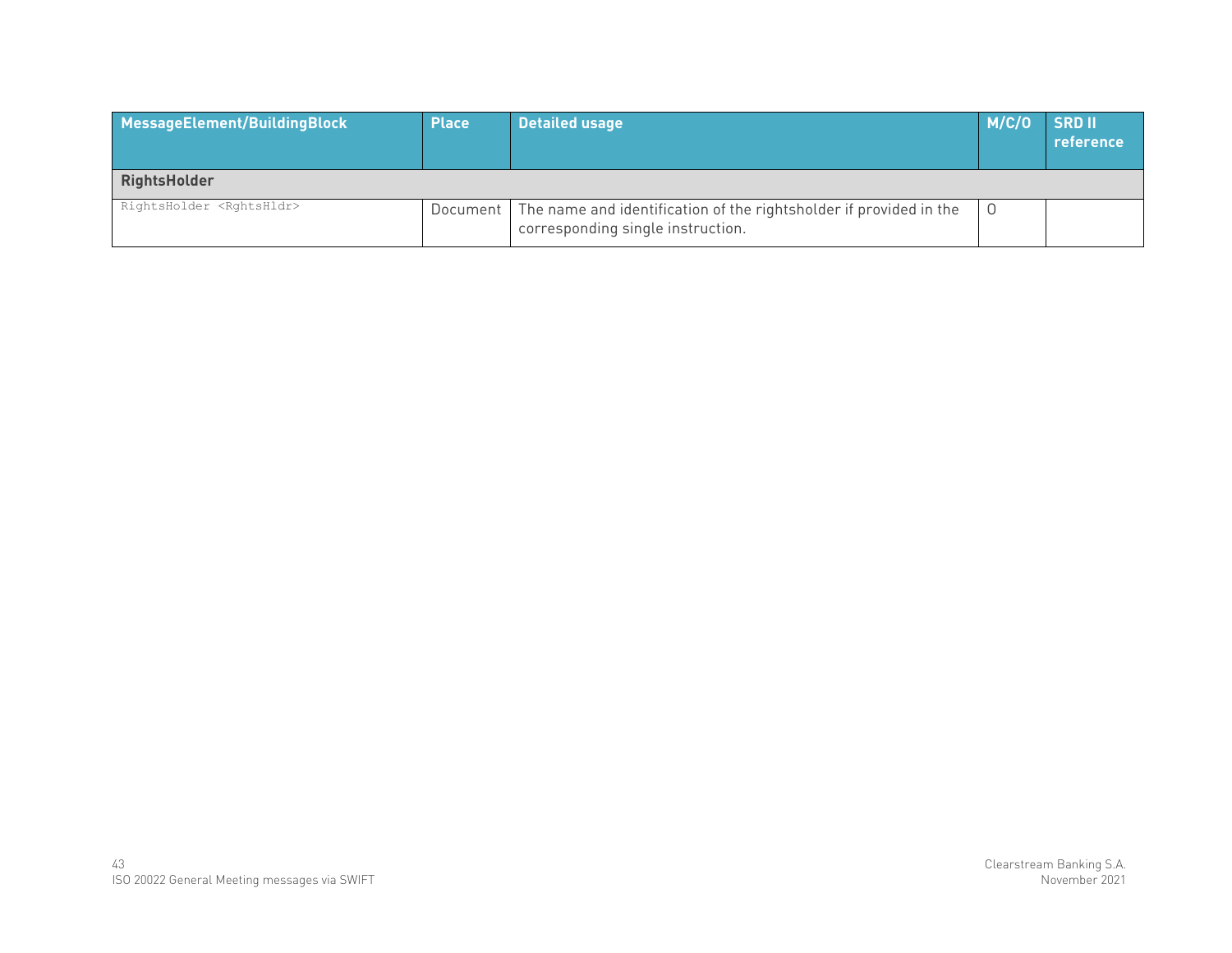# **Scenario 3: Pending status is sent on Meeting Intruction message**

When applicable, Clearstream Banking / LuxCSD will report a pending status (for Lack Of Securities [LACK]) for each single instruction of a MeetingInstruction message individually.

| MessageElement/BuildingBlock                                     | <b>Place</b> | <b>Detailed usage</b>                                                                                                                      | M/C/O    | <b>SRD II</b><br>reference |  |
|------------------------------------------------------------------|--------------|--------------------------------------------------------------------------------------------------------------------------------------------|----------|----------------------------|--|
| <b>Instruction Type</b>                                          |              |                                                                                                                                            |          |                            |  |
| InstructionIdentification <instrid></instrid>                    | Document     | This is the business message identifier of the seev.004<br>message received by Clearstream Banking / LuxCSD from the<br>Instructing Party. | M        |                            |  |
| <b>Meeting Reference</b>                                         |              |                                                                                                                                            |          |                            |  |
| MeetingIdentification <mtgid></mtgid>                            | Document     | This is the identification of the general meeting event in<br>Clearstream Banking / LuxCSD.                                                | M        |                            |  |
| IssuerMeetingIdentification <issrmtgid></issrmtgid>              | Document     | It will be reported if provided by the third party.                                                                                        | $\Omega$ |                            |  |
| MeetingDateAndTime <mtgdtandtm></mtgdtandtm>                     | Document     | This is the meting date that has been announced in the<br>general meeting event.                                                           | M        |                            |  |
| Type <tp></tp>                                                   | Document     | XMET, GMET, BMET, CMET, MIXD or SPCL as announced in<br>the seev.001.                                                                      | M        |                            |  |
| Classification <clssfctn></clssfctn>                             | Document     | As announced in the seev.001.                                                                                                              | $\Omega$ |                            |  |
| Issuer <issr></issr>                                             | Document     | Only Name.                                                                                                                                 | M        |                            |  |
| <b>Financial Instrument Identification</b>                       |              |                                                                                                                                            |          |                            |  |
| FinancialInstrumentIdentification<br><fininstrmid></fininstrmid> | Document     | <b>ISIN</b>                                                                                                                                | M        |                            |  |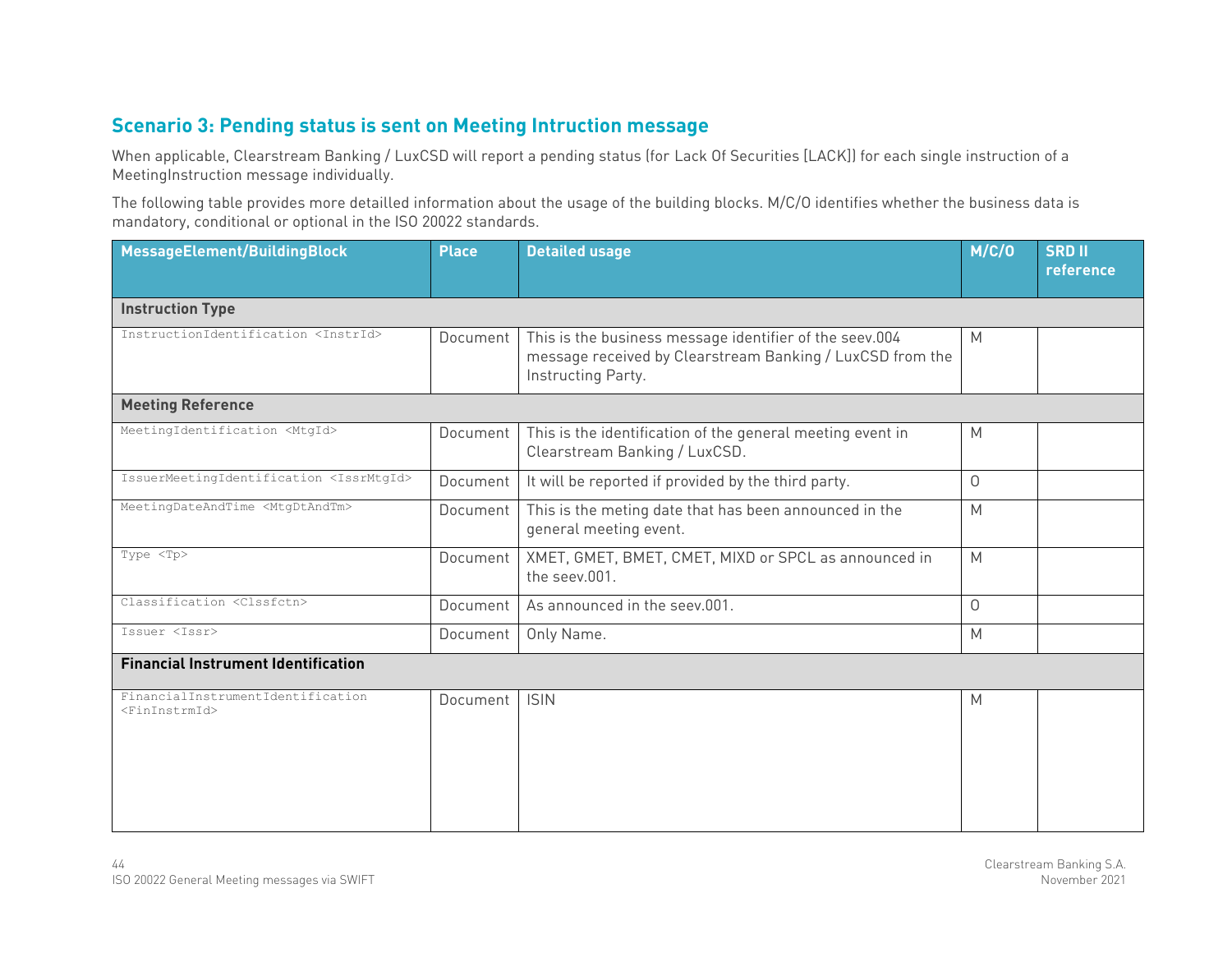| MessageElement/BuildingBlock                                                  | <b>Place</b> | <b>Detailed usage</b>                                                                                                                                                    | M/C/O    | <b>SRD II</b><br>reference |
|-------------------------------------------------------------------------------|--------------|--------------------------------------------------------------------------------------------------------------------------------------------------------------------------|----------|----------------------------|
| <b>Instruction Type Status</b>                                                |              |                                                                                                                                                                          |          |                            |
| Instruction Status <instrsts></instrsts>                                      | Document     | Used to report the pending status<br>(MtgInstrSts/InstrTpSts/InstrSts/InstrSts/Pdg) of each<br>individual instruction within the MeetingInstruction message<br>received. | M        |                            |
| SingleInstructionIdentification<br><snglinstrid></snglinstrid>                | Document     | This is the single instruction identifier received by<br>Clearstream Banking / LuxCSD from the Instructing Party.                                                        | M        |                            |
| AccountIdentification <acctid></acctid>                                       | Document     | Instructing Party safekeeping account.                                                                                                                                   | $\Omega$ |                            |
| Reason code<br><instrsts cd="" instrsts="" pdg="" rsn="" rsncd=""></instrsts> | Document     | This is the pending status<br>(MtgInstrSts/InstrTpSts/InstrSts/InstrSts/Pdg/Rsn/RsnCd/Cd)<br>of the individual meeting instruction.<br>The only possible value is: LACK. | M        |                            |
| <b>Confirming Party</b>                                                       |              |                                                                                                                                                                          |          |                            |
| ConfirmingParty <cnfrmgpty></cnfrmgpty>                                       | Document     | The name and LEI of the following entities will be reported:<br>Clearstream Banking S.A.<br>Clearstream Banking AG<br>LuxCSD S.A.                                        | M        |                            |
| <b>Vote Casting Party</b>                                                     |              |                                                                                                                                                                          |          |                            |
| VoteCastingParty <votecstgpty></votecstgpty>                                  | Document     | The name and LEI of the Instructing Party.                                                                                                                               | M        |                            |
| <b>RightsHolder</b>                                                           |              |                                                                                                                                                                          |          |                            |
| RightsHolder <rghtshldr></rghtshldr>                                          | Document     | The name and identification of the rightsholder if provided in<br>the corresponding single instruction.                                                                  | $\Omega$ |                            |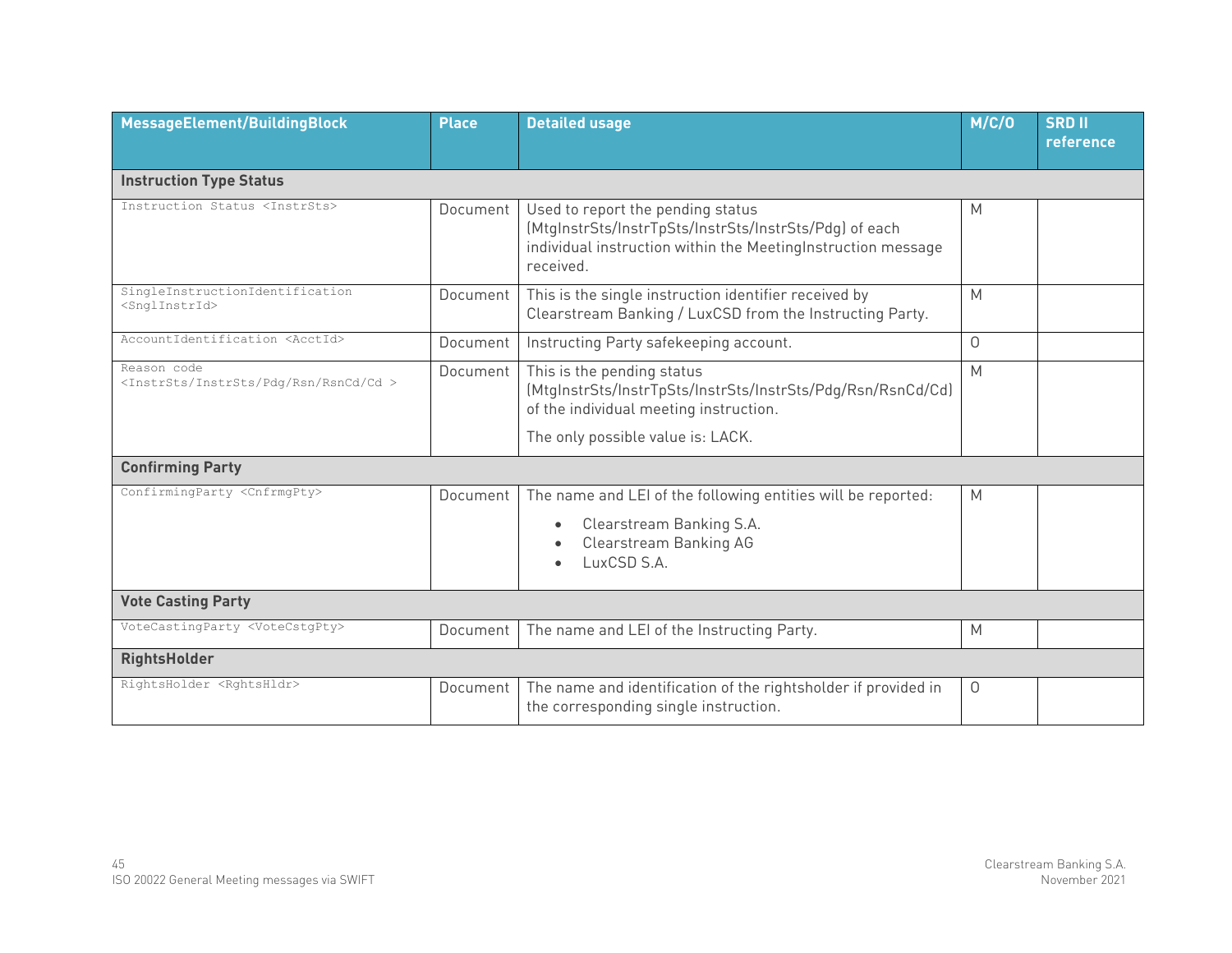# **Scenario 4: Processing status is sent on Meeting Intruction Cancellation Request message**

When applicable, Clearstream Banking / LuxCSD will report the following processing status for each cancellation request that is targeting a single intsruction: accepted (PACK), cancelled (CAND) and/or received by issuer or registrar (RCIS).

| MessageElement/BuildingBlock                                         | <b>Place</b> | <b>Detailed usage</b>                                                                                                                      | M/C/O          | <b>SRD II</b><br>reference |
|----------------------------------------------------------------------|--------------|--------------------------------------------------------------------------------------------------------------------------------------------|----------------|----------------------------|
| <b>Instruction Type</b>                                              |              |                                                                                                                                            |                |                            |
| Instruction Cancellation<br>Identification <instrcxlid></instrcxlid> | Document     | This is the business message identifier of the seev.004 message<br>received by Clearstream Banking / LuxCSD from the Instructing<br>Party. | M              |                            |
| <b>Meeting Reference</b>                                             |              |                                                                                                                                            |                |                            |
| MeetingIdentification <mtgid></mtgid>                                | Document     | This is the identification of the general meeting event in<br>Clearstream Banking / LuxCSD.                                                | M              |                            |
| IssuerMeetingIdentification<br>$<$ IssrMtqId>                        | Document     | It will be reported if provided by the third party.                                                                                        | $\overline{0}$ |                            |
| MeetingDateAndTime <mtgdtandtm></mtgdtandtm>                         | Document     | This is the meting date that has been announced in the general<br>meeting event.                                                           | M              |                            |
| Type <tp></tp>                                                       | Document     | XMET, GMET, BMET, CMET, MIXD or SPCL as announced in the<br>seev.001.                                                                      | M              |                            |
| Classification <clssfctn></clssfctn>                                 | Document     | As announced in the seev.001.                                                                                                              | 0              |                            |
| Issuer <issr></issr>                                                 | Document     | Only Name.                                                                                                                                 | M              |                            |
| <b>Financial Instrument Identification</b>                           |              |                                                                                                                                            |                |                            |
| FinancialInstrumentIdentification<br><fininstrmid></fininstrmid>     | Document     | <b>ISIN</b>                                                                                                                                | M              |                            |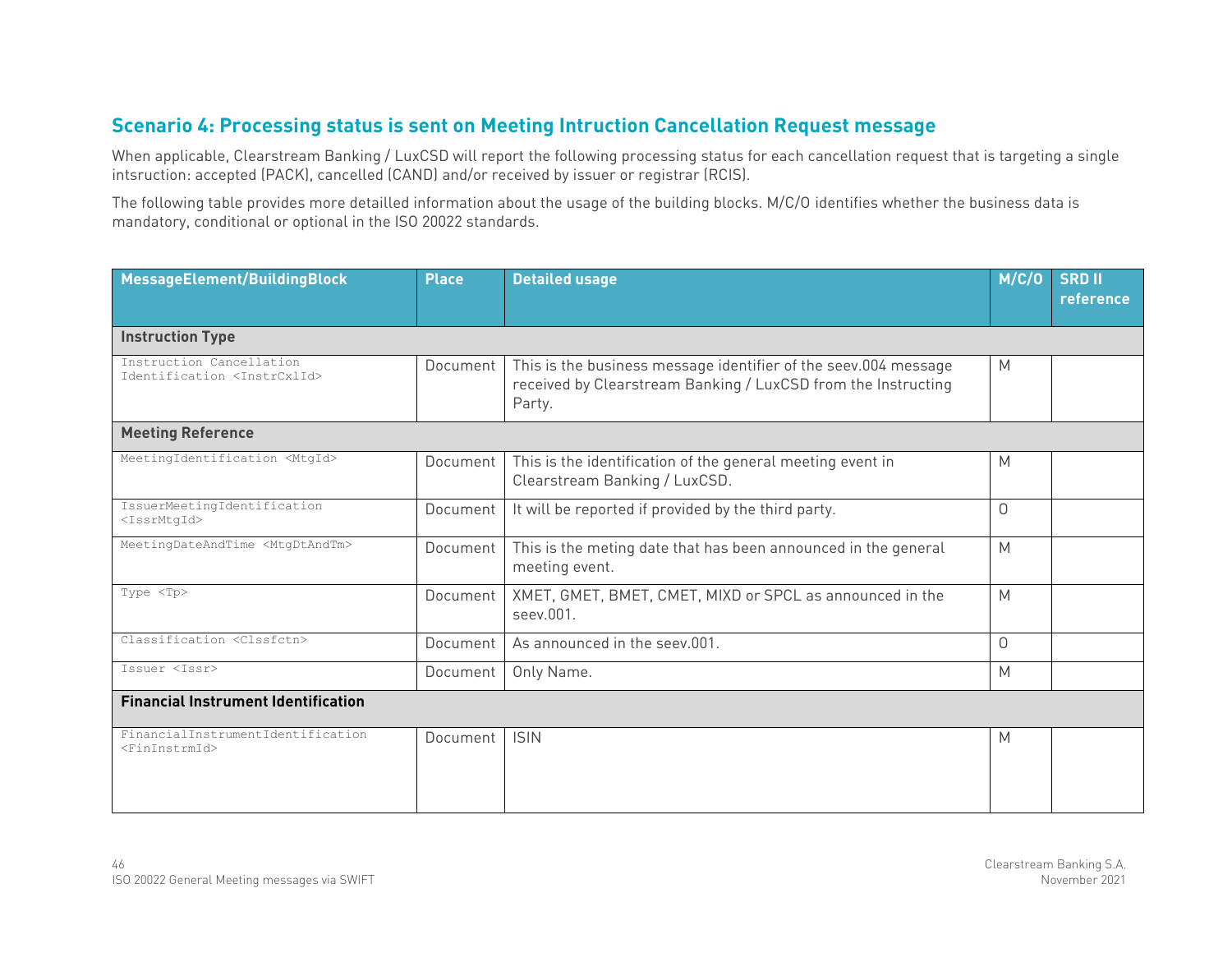| MessageElement/BuildingBlock                                                        | <b>Place</b> | <b>Detailed usage</b>                                                                                                                               | M/C/O    | <b>SRD II</b><br>reference |
|-------------------------------------------------------------------------------------|--------------|-----------------------------------------------------------------------------------------------------------------------------------------------------|----------|----------------------------|
| <b>Instruction Type Status</b>                                                      |              |                                                                                                                                                     |          |                            |
| Detailed Cancellation Status<br><dtldcxlsts></dtldcxlsts>                           | Document     | Used to report the status<br>(MtgInstrSts/InstrTpSts/CxlSts/DtldCxlSts) of each cancellation<br>request that is targeting a single intsruction.     | M        |                            |
| Single Instruction Cancellation<br>Identification <snglinstrcxlid></snglinstrcxlid> | Document     | This is the single instruction identifier received by Clearstream<br>Banking / LuxCSD from the Instructing Party.                                   | M        |                            |
| AccountIdentification <acctid></acctid>                                             | Document     | Instructing Party safekeeping account.                                                                                                              | $\Omega$ |                            |
| Status <sts></sts>                                                                  | Document     | Status of cancellation request<br>(MtgInstrSts/InstrTpSts/CxlSts/DtldCxlSts/InstrCxlSts/PrcgSts/Sts).<br>The possible values are: CAND and/or RCIS. | M        |                            |
| <b>Confirming Party</b>                                                             |              |                                                                                                                                                     |          |                            |
| ConfirmingParty <cnfrmqpty></cnfrmqpty>                                             | Document     | The name and LEI of the following entities will be reported:<br>Clearstream Banking S.A.<br>$\bullet$<br>Clearstream Banking AG<br>LuxCSD S.A.      | M        |                            |
| <b>Vote Casting Party</b>                                                           |              |                                                                                                                                                     |          |                            |
| VoteCastingParty <votecstgpty></votecstgpty>                                        | Document     | The name and LEI of the Instructing Party.                                                                                                          | M        |                            |
| <b>RightsHolder</b>                                                                 |              |                                                                                                                                                     |          |                            |
| RightsHolder <rghtshldr></rghtshldr>                                                | Document     | The name and identification of the rightsholder if provided in the<br>corresponding single instruction.                                             | $\Omega$ |                            |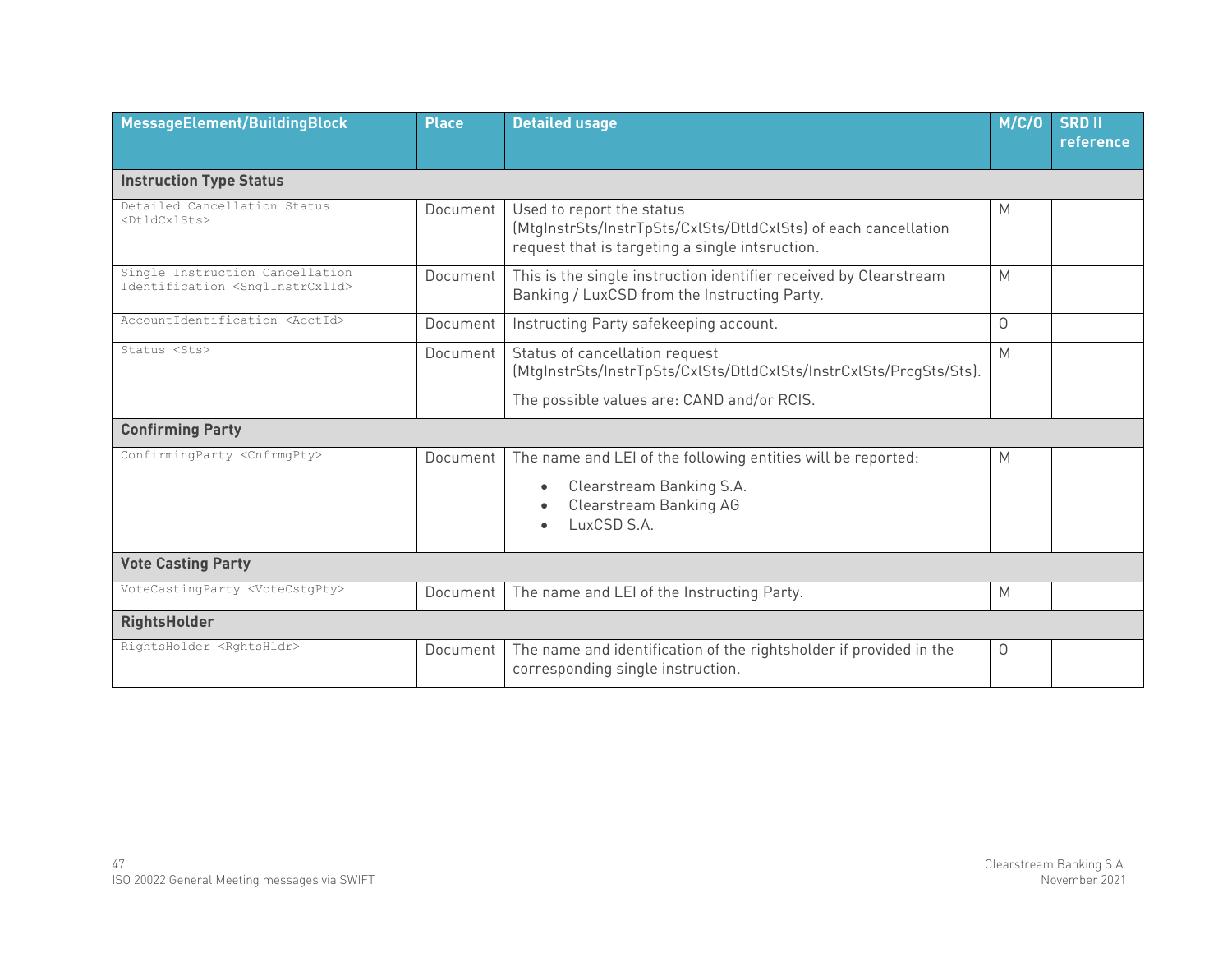# **Scenario 5: Rejection status is sent on Meeting Intruction Cancellation Request message**

When applicable, Clearstream Banking / LuxCSD will report the following rejection status for each cancellation request that is targeting a single instruction: Account Servicer Deadline Missed [ADEA], Invalid Reference [ULNK], Invalid Security [DSEC], Market Deadline Missed [LATE], Other [OTHR], Quantity Rejection [DQUA], Rejected By Issuer Or Registrar [RBIS], Safekeeping Account Rejection [SAFE], Unrecognised Identification [EVNM], Rejected Since Already Cancelled [DCAN], Rejected Since In Progress [DPRG] and Instruction Irrevocable [INIR].

To be highlighted:

- seev.005 message without Account/BIC link in database will be rejected with reason code "SAFE" and Additional text reason: "For the given account, you are not allowed to instruct this type of instruction and / or this type of custody event.
- seev.005 message without PoA in in the database will be rejected with following reason "SAFE" and Additional text reason: "For the given account, you are not allowed to instruct this type of instruction and / or this type of custody event".
- seev.005 message with missing Account ID's /Document/MtgInstrCxlReg/ToBeCancInstr/InstdPos/AcctId will be rejected with reason code "SAFE" and Additional text reason "No Account Id provided (Mandatory).".
- seev.005 message with multiple Account ID's /Document/MtgInstrCxlReq/ToBeCancInstr/InstdPos/AcctId will be rejected with reason code "SAFE" and Additional text reason "Instruction with multiple accounts not accepted".

| MessageElement/BuildingBlock                  | <b>Place</b> | <b>Detailed usage</b>                                                                                                                      | M/C/O | <b>SRDII</b><br>reference |
|-----------------------------------------------|--------------|--------------------------------------------------------------------------------------------------------------------------------------------|-------|---------------------------|
| <b>Instruction Type</b>                       |              |                                                                                                                                            |       |                           |
| InstructionIdentification <instrid></instrid> | Document     | This is the business message identifier of the seev.004 message<br>received by Clearstream Banking / LuxCSD from the Instructing<br>Party. | M     |                           |
| <b>Meeting Reference</b>                      |              |                                                                                                                                            |       |                           |
| MeetingIdentification <mtgid></mtgid>         | Document     | This is the identification of the general meeting event in<br>Clearstream Banking / LuxCSD.                                                | M     |                           |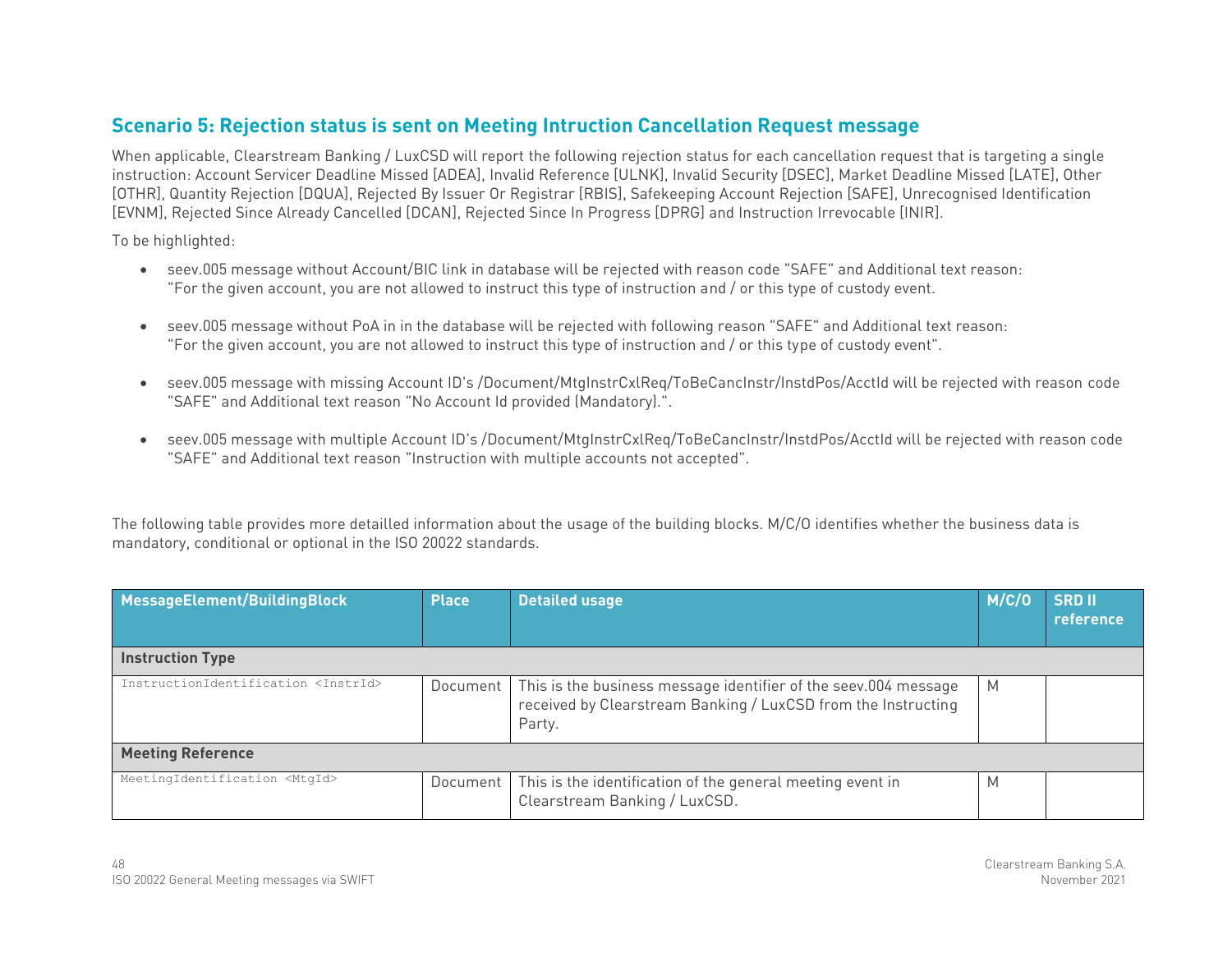| MessageElement/BuildingBlock                                                          | <b>Place</b> | M/C/O<br><b>Detailed usage</b>                                                                                                                                                                                                        |          | <b>SRD II</b><br>reference |
|---------------------------------------------------------------------------------------|--------------|---------------------------------------------------------------------------------------------------------------------------------------------------------------------------------------------------------------------------------------|----------|----------------------------|
| IssuerMeetingIdentification <issrmtgid></issrmtgid>                                   | Document     | It will be reported if provided by the third party.                                                                                                                                                                                   | $\Omega$ |                            |
| MeetingDateAndTime <mtgdtandtm></mtgdtandtm>                                          | Document     | This is the meting date that has been announced in the general<br>meeting event.                                                                                                                                                      | M        |                            |
| Type <tp></tp>                                                                        | Document     | XMET, GMET, BMET, CMET, MIXD or SPCL as announced in the<br>M<br>seev.001.                                                                                                                                                            |          |                            |
| Classification <clssfctn></clssfctn>                                                  | Document     | As announced in the seev.001.                                                                                                                                                                                                         | $\Omega$ |                            |
| Issuer <issr></issr>                                                                  | Document     | Only Name.                                                                                                                                                                                                                            | M        |                            |
| <b>Financial Instrument Identification</b>                                            |              |                                                                                                                                                                                                                                       |          |                            |
| FinancialInstrumentIdentification<br><fininstrmid></fininstrmid>                      | Document     | <b>ISIN</b>                                                                                                                                                                                                                           | M        |                            |
| <b>Instruction Type Status</b>                                                        |              |                                                                                                                                                                                                                                       |          |                            |
| Detailed Cancellation Status<br><dtldcxlsts></dtldcxlsts>                             | Document     | Used to report the status of cancellation request<br>(MtgInstrSts/InstrTpSts/CxlSts/DtldCxlSts).                                                                                                                                      | M        |                            |
| SingleInstructionIdentification<br><snqlinstrid></snqlinstrid>                        | Document     | This is the single instruction identifier received by Clearstream<br>Banking / LuxCSD from the Instructing Party.                                                                                                                     | M        |                            |
| AccountIdentification <acctid></acctid>                                               | Document     | Instructing Party safekeeping account.                                                                                                                                                                                                | $\Omega$ |                            |
| Reason code <instrsts rjctd="" rsn="" rsncd=""></instrsts>                            | Document     | Used to report the code to specify the reason why the<br>cancellation request has a rejected status<br>(MtgInstrSts/InstrTpSts/InstrSts/InstrSts/Rjctd/Rsn/RsnCd/Cd).<br>The possible values are: ADEA, ULNK, DSEC, LATE, OTHR, DQUA, | M        |                            |
|                                                                                       |              | RBIS, SAFE, EVNM, DCAN, DPRG and INIR.                                                                                                                                                                                                |          |                            |
| Additional Reason Information<br><instrsts addtlrsninf="" rjctd="" rsn=""></instrsts> | Document     | This is additional reason information for the message rejection<br>(MtgInstrSts/InstrTpSts/InstrSts/InstrSts/Rjctd/Rsn/AddtlRsnInf).                                                                                                  | $\Omega$ |                            |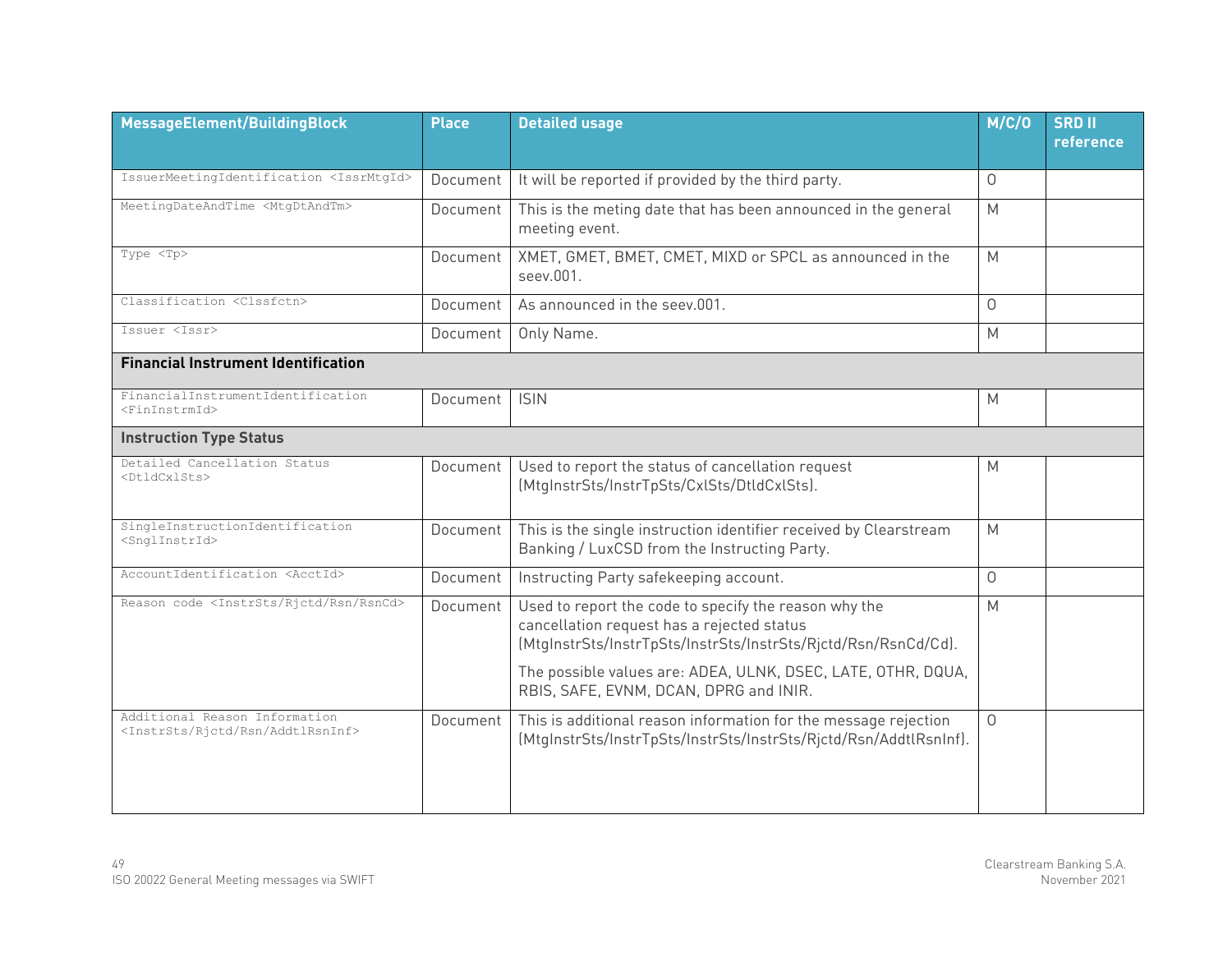| MessageElement/BuildingBlock                 | <b>Place</b> | <b>Detailed usage</b>                                                                                                             | M/C/O    | <b>SRD II</b><br>reference |
|----------------------------------------------|--------------|-----------------------------------------------------------------------------------------------------------------------------------|----------|----------------------------|
| <b>Confirming Party</b>                      |              |                                                                                                                                   |          |                            |
| ConfirmingParty <cnfrmgpty></cnfrmgpty>      | Document     | The name and LEI of the following entities will be reported:<br>Clearstream Banking S.A.<br>Clearstream Banking AG<br>LuxCSD S.A. | M        |                            |
| <b>Vote Casting Party</b>                    |              |                                                                                                                                   |          |                            |
| VoteCastingParty <votecstgpty></votecstgpty> | Document     | The (name or BIC 8) and LEI (if available) of the instructing party.                                                              | M        |                            |
| <b>RightsHolder</b>                          |              |                                                                                                                                   |          |                            |
| RightsHolder <rghtshldr></rghtshldr>         | Document     | The name and identification of the rightsholder if provided in the<br>corresponding single instruction.                           | $\Omega$ |                            |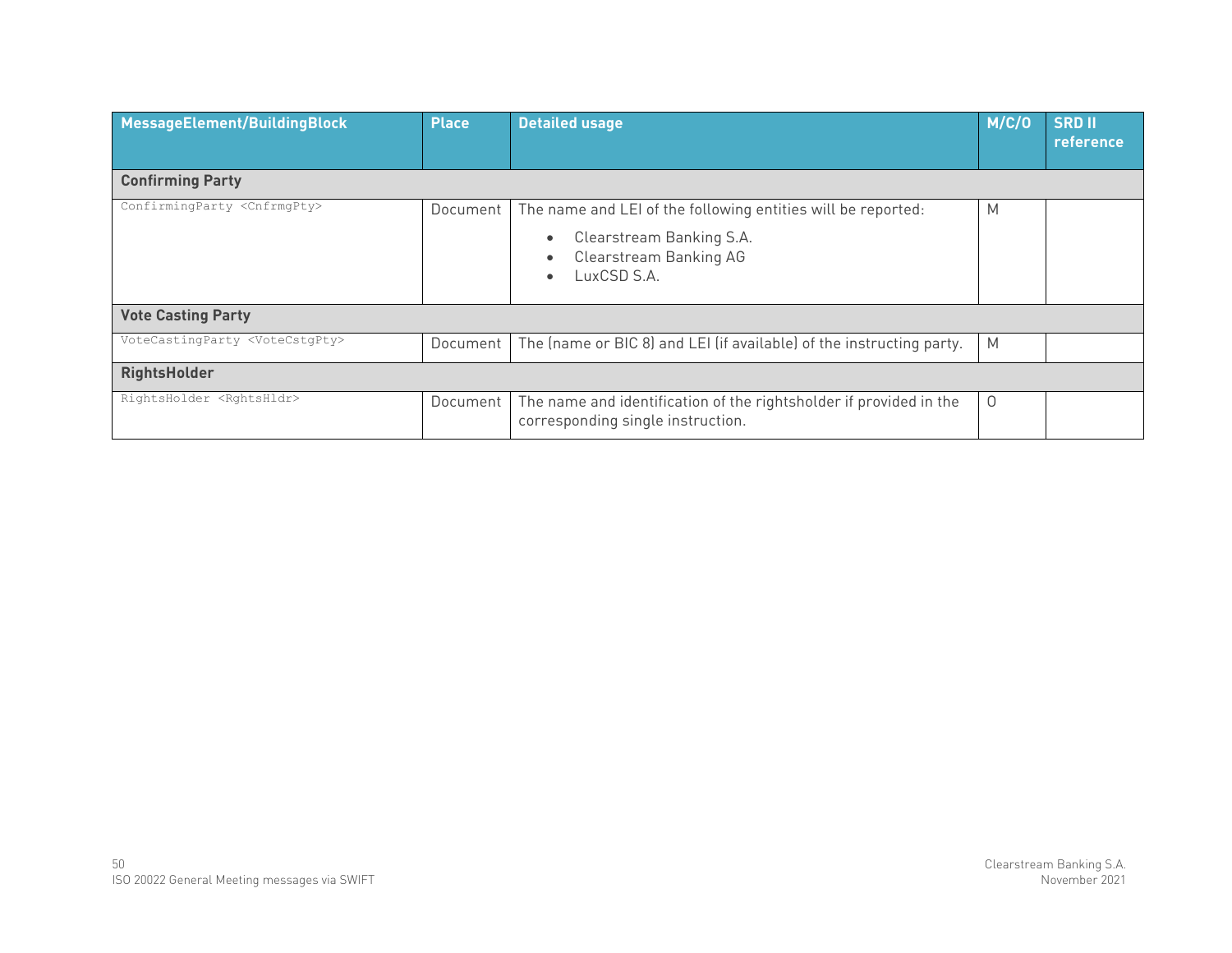# **seev.007.001.07 MeetingVoteExecutionConfirmationV07**

# **Functionality**

### **Scope**

The MeetingVoteExecutionConfirmation message is sent by Clearstream Banking and LuxCSD to to confirm, to the Sender of the MeetingInstruction message, that their vote has been recorded and counted by the Issuer.

# **Usage**

This message is sent after the shareholders meeting has taken place. Upon receipt of the Vote Execution Confirmation from the third party, Clearstream Banking and LuxCSD confirm the execution of the vote at the meeting. This message is sent if the Sender of the MeetingInstruction message has requested such a confirmation and has subscribed to such reporting.

This service will not be offered if the announcement of the meeting event to Clearstream Banking and LuxCSD has not been in ISO 20022 format.

### **Outline**

The MeetingVoteExecutionConfirmationV07 MessageDefinition is composed of 6 MessageBuildingBlocks:

#### **A. MeetingInstructionIdentification**

Identification of the original meeting instruction message for which the vote execution confirmation is provided.

- **B. MeetingReference** Set of elements to allow the unambiguous identification of a meeting.
- **C. FinancialInstrumentIdentification** Security for which the meeting is organised.

#### **D. VoteInstructions**

Specifies how a party has voted for each agenda item.

#### **E. VoteInstructionsConfirmationURLAddress**

Address to use over the www (HTTP) service where the confirmations of the vote instructions can be found.

#### **F. SupplementaryData**

Additional information that cannot be captured in the structured fields and/or any other specific block.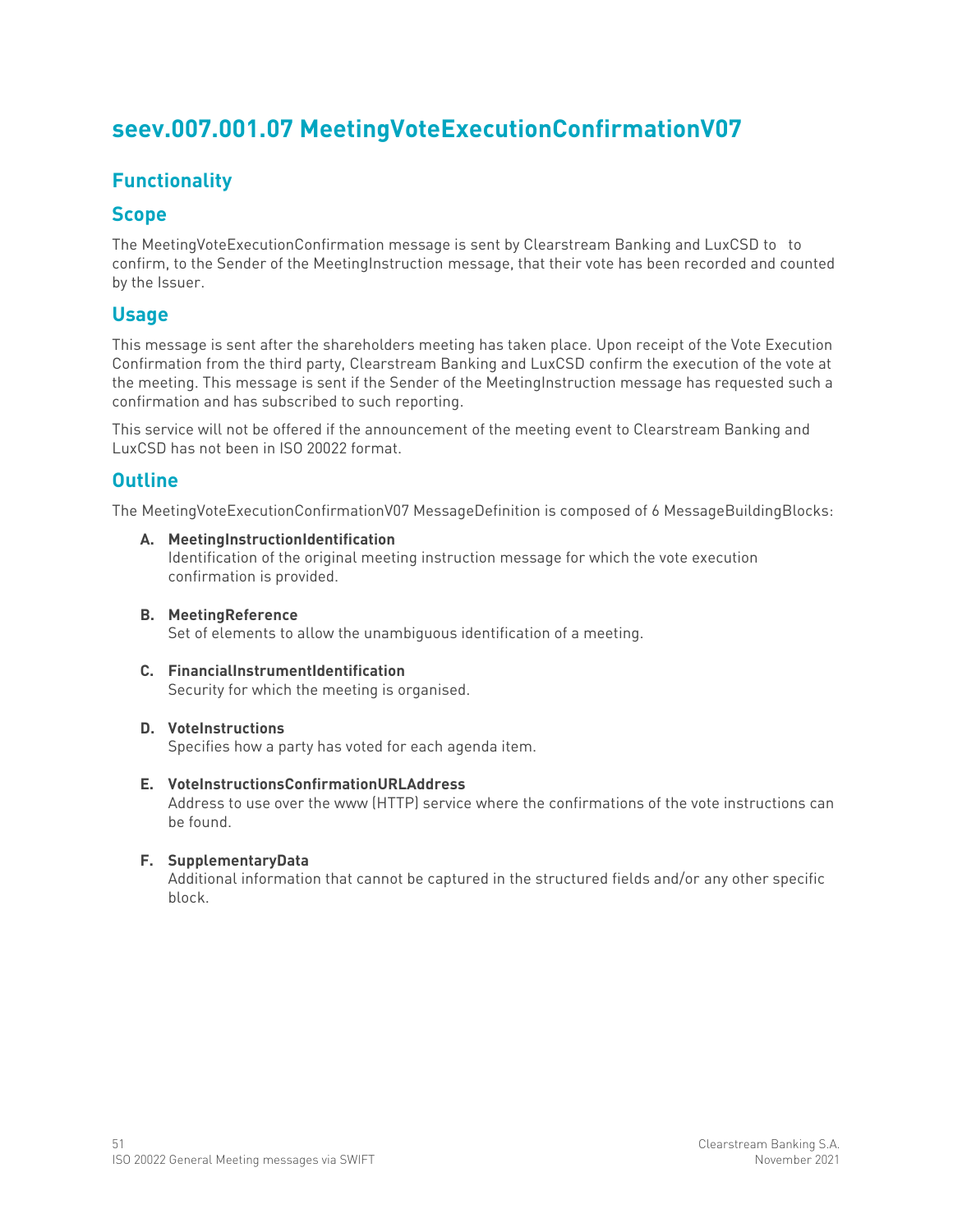# **Structure**

| MessageElement/BuildingBlock                               | <b>Place</b> | <b>Detailed usage</b>                                                                                                                         | M/C/O       | <b>SRD II reference</b> |  |  |  |
|------------------------------------------------------------|--------------|-----------------------------------------------------------------------------------------------------------------------------------------------|-------------|-------------------------|--|--|--|
| <b>Meeting Instruction Identification</b>                  |              |                                                                                                                                               |             |                         |  |  |  |
| MeetingInstructionIdentification <mtginstrid></mtginstrid> | Document     | This is the business message<br>identifier of the seev.004 message<br>received by Clearstream Banking /<br>LuxCSD from the Instructing Party. | M           |                         |  |  |  |
| <b>Meeting Reference</b>                                   |              |                                                                                                                                               |             |                         |  |  |  |
| MeetingIdentification <mtgid></mtgid>                      | Document     | This is the identification of the general<br>meeting event in Clearstream Banking<br>/LuxCSD                                                  | M           |                         |  |  |  |
| IssuerMeetingIdentification <issrmtqid></issrmtqid>        | Document     | It will be reported if provided by the<br>third party.                                                                                        | $\Omega$    | Table $7 - A3$          |  |  |  |
| MeetingDateAndTime <mtgdtandtm></mtgdtandtm>               | Document     | This is the meting date that has been<br>announced in the general meeting<br>event.                                                           | M           | Table $7 - A5$          |  |  |  |
| Type $\langle Tp \rangle$                                  | Document     | XMET, GMET, BMET, CMET, MIXD or<br>SPCL as announced in the seev.001                                                                          | M           |                         |  |  |  |
| Classification <clssfctn></clssfctn>                       | Document     | As announced in the seev.001.                                                                                                                 | $\mathbf 0$ |                         |  |  |  |
| Issuer <issr></issr>                                       | Document     | Only Name.                                                                                                                                    | M           | Table $7 - A6$          |  |  |  |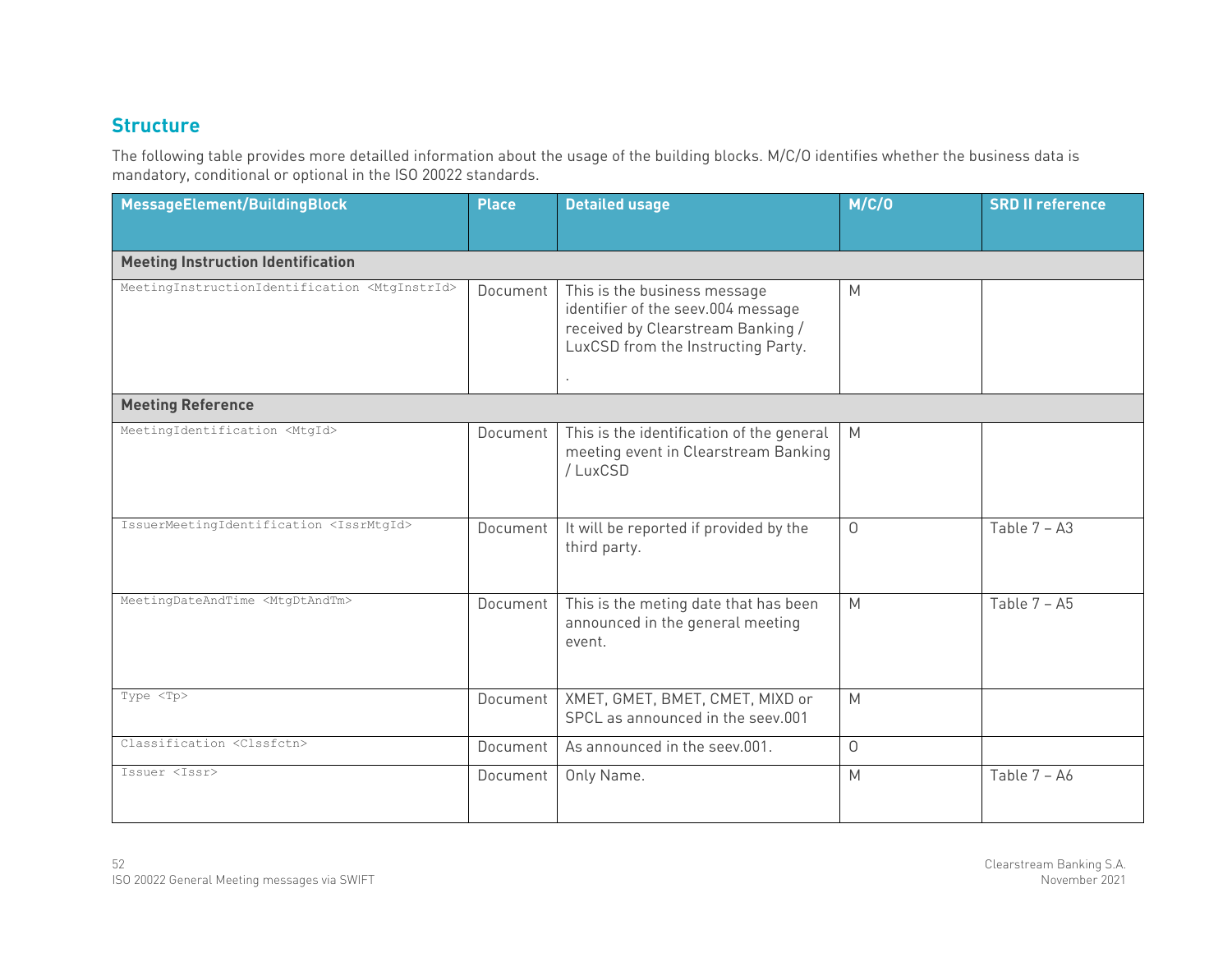| MessageElement/BuildingBlock                                                            | <b>Place</b> | <b>Detailed usage</b>                                                                                                                                                           | M/C/O          | <b>SRD II reference</b> |  |  |  |  |
|-----------------------------------------------------------------------------------------|--------------|---------------------------------------------------------------------------------------------------------------------------------------------------------------------------------|----------------|-------------------------|--|--|--|--|
|                                                                                         |              |                                                                                                                                                                                 |                |                         |  |  |  |  |
| <b>Financial Instrument Identification</b>                                              |              |                                                                                                                                                                                 |                |                         |  |  |  |  |
| FinancialInstrumentIdentification<br><fininstrmid></fininstrmid>                        | Document     | <b>ISIN</b>                                                                                                                                                                     | M              | Table $7 - A4$          |  |  |  |  |
| <b>Vote Instructions</b>                                                                |              |                                                                                                                                                                                 |                |                         |  |  |  |  |
| SingleInstructionIdentification <snglinstrid></snglinstrid>                             | Document     | This is the single instruction identifier<br>received by Clearstream Banking /<br>LuxCSD from the Instructing Party.                                                            | M              | Table 7 - A11           |  |  |  |  |
| AccountIdentification <acctid></acctid>                                                 | Document     | Instructing Party safekeeping account.                                                                                                                                          | M              |                         |  |  |  |  |
| RightsHolder <rghtshldr></rghtshldr>                                                    | Document     | The name of the rightsholder if<br>provided in the corresponding single<br>instruction.                                                                                         | $\mathbf 0$    | Table $7 - A7$          |  |  |  |  |
| Proxy <prxy></prxy>                                                                     | Document     | Identification of the person appointed<br>by the<br>rightsholder as the proxy: Legal name<br>for a legal person. For a natural<br>person, first name and surname.               | 0              | Table 7 - A8            |  |  |  |  |
| ModalityOfCounting <modltyofcntg></modltyofcntg>                                        | Document     | Modality through which the votes that<br>have been recorded and counted were<br>received by the issuer, including<br>whether this is ahead of the meeting<br>or at the meeting. | M              | Table $7 - A9$          |  |  |  |  |
| VoteReceiptDateTime <voterctdttm></voterctdttm>                                         | Document     | DateTime format                                                                                                                                                                 | M              | Table 7 - A10           |  |  |  |  |
| VotePerResolution <voteperrsltn> -<br/>IssuerLabel <issrlabl></issrlabl></voteperrsltn> | Document     | Number of the resolution as<br>announced in the seev.001.                                                                                                                       | M              |                         |  |  |  |  |
| VotePerResolution <voteperrsltn> - For <for></for></voteperrsltn>                       | Document     | Number of votes in favour of one<br>resolution.                                                                                                                                 | $\overline{0}$ |                         |  |  |  |  |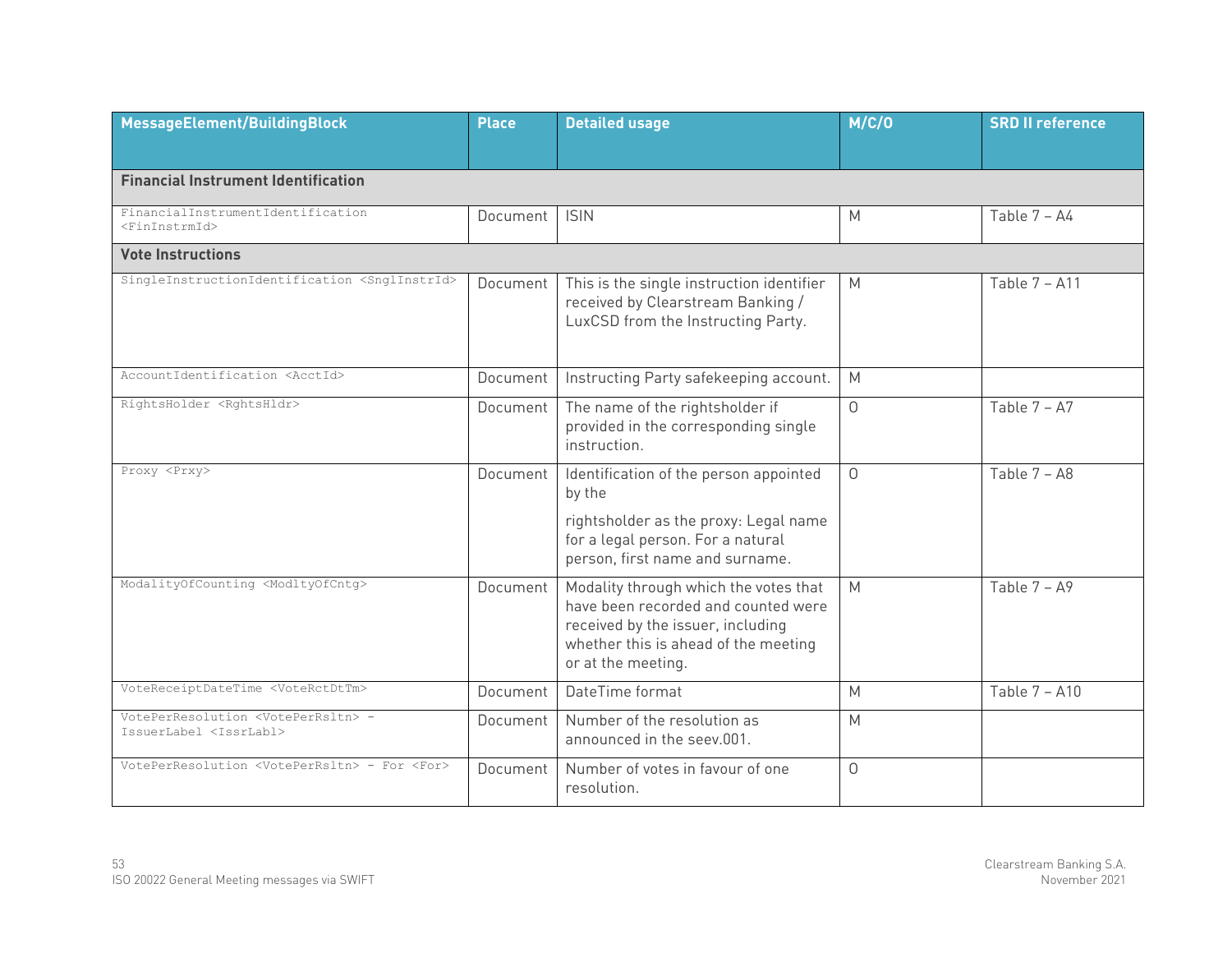| MessageElement/BuildingBlock                                                                       | <b>Place</b> | <b>Detailed usage</b>                                                                                           | M/C/O     | <b>SRD II reference</b> |
|----------------------------------------------------------------------------------------------------|--------------|-----------------------------------------------------------------------------------------------------------------|-----------|-------------------------|
|                                                                                                    |              |                                                                                                                 |           |                         |
| VotePerResolution <voteperrsltn> - Against<br/><aqnst></aqnst></voteperrsltn>                      | Document     | Number of votes against one<br>resolution.                                                                      | $\Omega$  |                         |
| VotePerResolution <voteperrsltn> - Abstain<br/><math>&lt;</math>Abstn&gt;</voteperrsltn>           | Document     | Number of votes expressed as abstain<br>for one resolution.                                                     | $\Omega$  |                         |
| VotePerResolution <voteperrsltn> - Withhold<br/><wthhld></wthhld></voteperrsltn>                   | Document     | Number of votes withheld for one<br>resolution.                                                                 | $\bigcap$ |                         |
| VotePerResolution <voteperrsltn> -<br/>WithManagement <wthmqmt></wthmqmt></voteperrsltn>           | Document     | Number of votes with the voting<br>recommendation of the management.                                            | $\bigcap$ |                         |
| VotePerResolution <voteperrsltn> -<br/>AgainstManagement <agnstmgmt></agnstmgmt></voteperrsltn>    | Document     | Number of votes against the voting<br>recommendation of the management.                                         | $\bigcap$ |                         |
| VotePerResolution <voteperrsltn> - NoAction<br/><noactn></noactn></voteperrsltn>                   | Document     | Number of votes for which no action<br>has been taken.                                                          | $\Omega$  |                         |
| VotePerResolution <voteperrsltn> - Blank<br/><math>&lt;</math>Blnk<math>&gt;</math></voteperrsltn> | Document     | Vote that are cast as empty, but the<br>vote is counted.                                                        | $\Omega$  |                         |
| VotePerResolution <voteperrsltn> - Withdrawn<br/><wdrwn></wdrwn></voteperrsltn>                    | Document     | Indicates the resolution was<br>withdrawn at the meeting.                                                       | $\Omega$  |                         |
| VoteInstructionsConfirmationURLAddress<br><voteinstrsconfurladr></voteinstrsconfurladr>            | Document     | Address to use over the www (HTTP)<br>service where the confirmations of the<br>vote instructions can be found. | $\Omega$  |                         |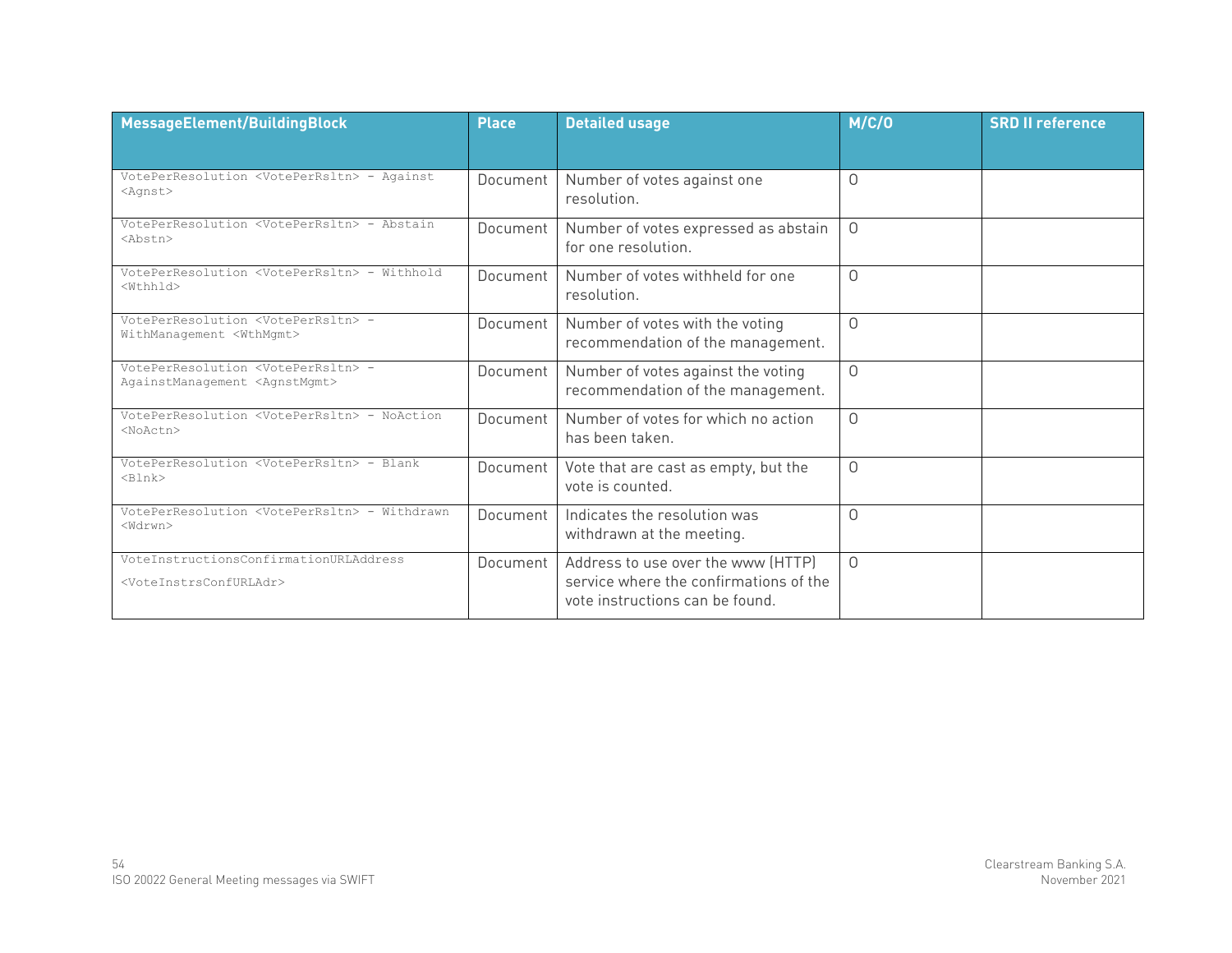# **seev.008.001.07 MeetingResultDisseminationV07**

# **Functionality**

### **Scope**

The MeetingResultDissemination message is sent by Clearstream Banking and LuxCSD to provide information about the voting results of a shareholders meeting.

### **Usage**

The MeetingResultDissemination message is used to provide the vote results per resolution. It may also provide information about the level of participation. This message is also used to notify an update or amendment to a previously sent MeetingResultDissemination message.

Clearsteam Banking /LuxCSD will issue separate meeting result dissemination notifications per ISIN/market.

### **Outline**

The MeetingResultDisseminationV07 MessageDefinition is composed of 8 MessageBuildingBlocks:

- **A. MeetingResultsDisseminationType** Type of dissemination report, that is, whether the report is new or a replacement.
- **B. PreviousMeetingResultsDisseminationIdentification** Identification of the previously sent meeting result dissemination message.
- **C. MeetingReference**

Set of elements to allow the unambiguous identification of a meeting.

- **D. Security** Securities for which the meeting is organised.
- **E. VoteResult** Results per resolution.
- **F. Participation**

Information about the participation to the voting process.

#### **G. AdditionalInformation**

Information about where additional information can be received.

#### **H. SupplementaryData**

Additional information that cannot be captured in the structured fields and/or any other specific block.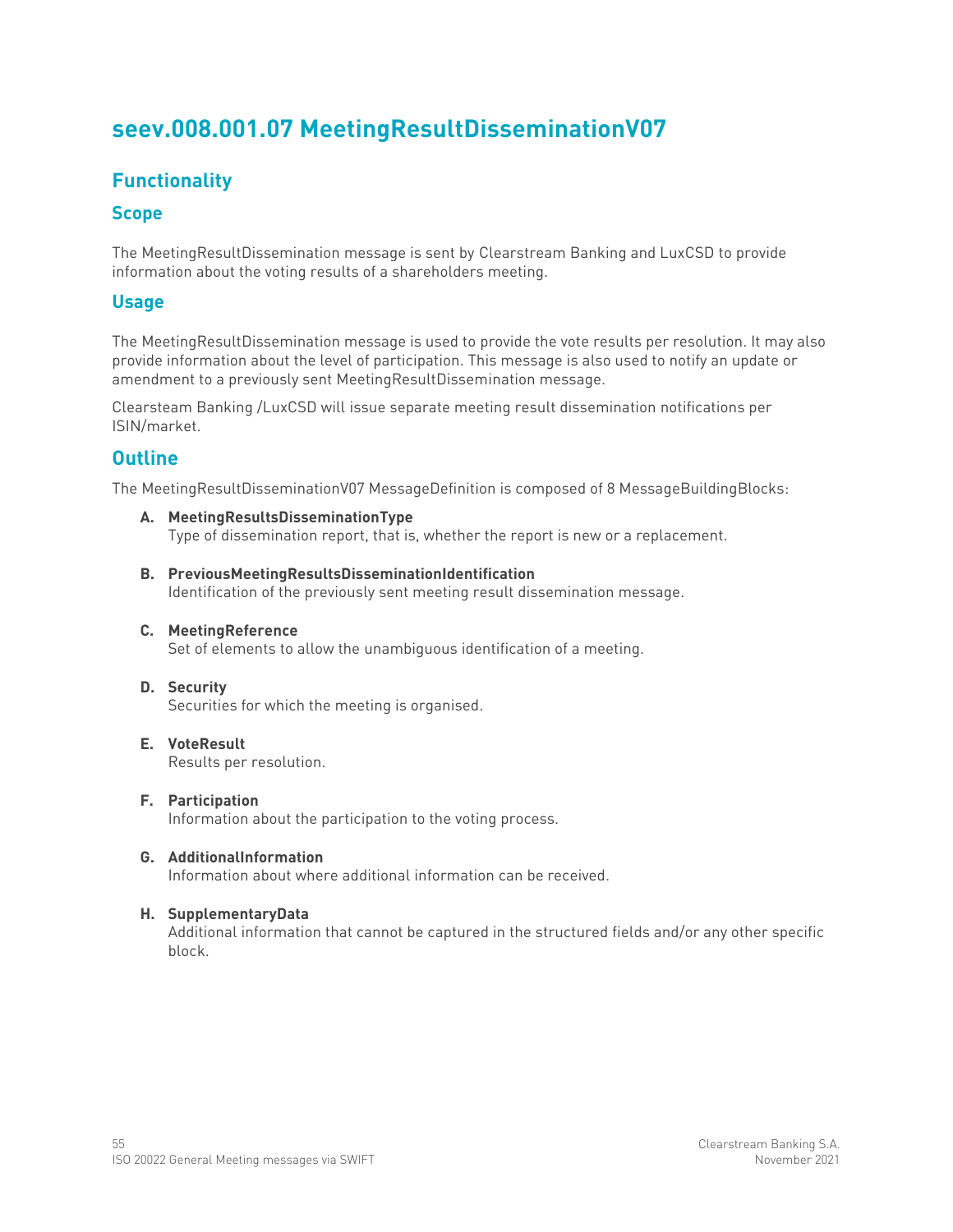# **Structure**

| MessageElement/BuildingBlock                                                                         | <b>Place</b> | <b>Detailed usage</b>                                                                                | M/C/O    | <b>SRD II reference</b> |  |  |  |  |  |
|------------------------------------------------------------------------------------------------------|--------------|------------------------------------------------------------------------------------------------------|----------|-------------------------|--|--|--|--|--|
| <b>Meeting Results Dissemination Type</b>                                                            |              |                                                                                                      |          |                         |  |  |  |  |  |
| MeetingResultsDisseminationType<br><mtgrsltsdssmntntp></mtgrsltsdssmntntp>                           | Document     | Type of dissemination report, that is,<br>whether the report is new or a<br>replacement.             | M        |                         |  |  |  |  |  |
|                                                                                                      |              | A REPL message should only be sent in<br>case of a change in the previously<br>disseminated results. |          |                         |  |  |  |  |  |
| <b>Previous Meeting Results Dissemination Identification</b>                                         |              |                                                                                                      |          |                         |  |  |  |  |  |
| PreviousMeetingResultsDisseminationIdentification<br><prvsmtqrsltsdssmntnid></prvsmtqrsltsdssmntnid> | Document     | Identification of the previously sent<br>meeting result dissemination message.                       | C        |                         |  |  |  |  |  |
| <b>Meeting Reference</b>                                                                             |              |                                                                                                      |          |                         |  |  |  |  |  |
| MeetingIdentification <mtgid></mtgid>                                                                | Document     | This is the identification of the general<br>meeting event in Clearstream Banking /<br>LuxCSD        | M        |                         |  |  |  |  |  |
| IssuerMeetingIdentification <issrmtgid></issrmtgid>                                                  | Document     | It will be reported if provided by the third<br>party.                                               | $\Omega$ |                         |  |  |  |  |  |
| MeetingDateAndTime <mtgdtandtm></mtgdtandtm>                                                         | Document     | This is the meting date that has been<br>announced in the general meeting event.                     | M        |                         |  |  |  |  |  |
| Type <tp></tp>                                                                                       | Document     | XMET, GMET, BMET, CMET, MIXD or SPCL<br>as announced in the seev.001                                 | M        |                         |  |  |  |  |  |
| Classification <clssfctn></clssfctn>                                                                 | Document     | As announced in the seev.001.                                                                        | $\cap$   |                         |  |  |  |  |  |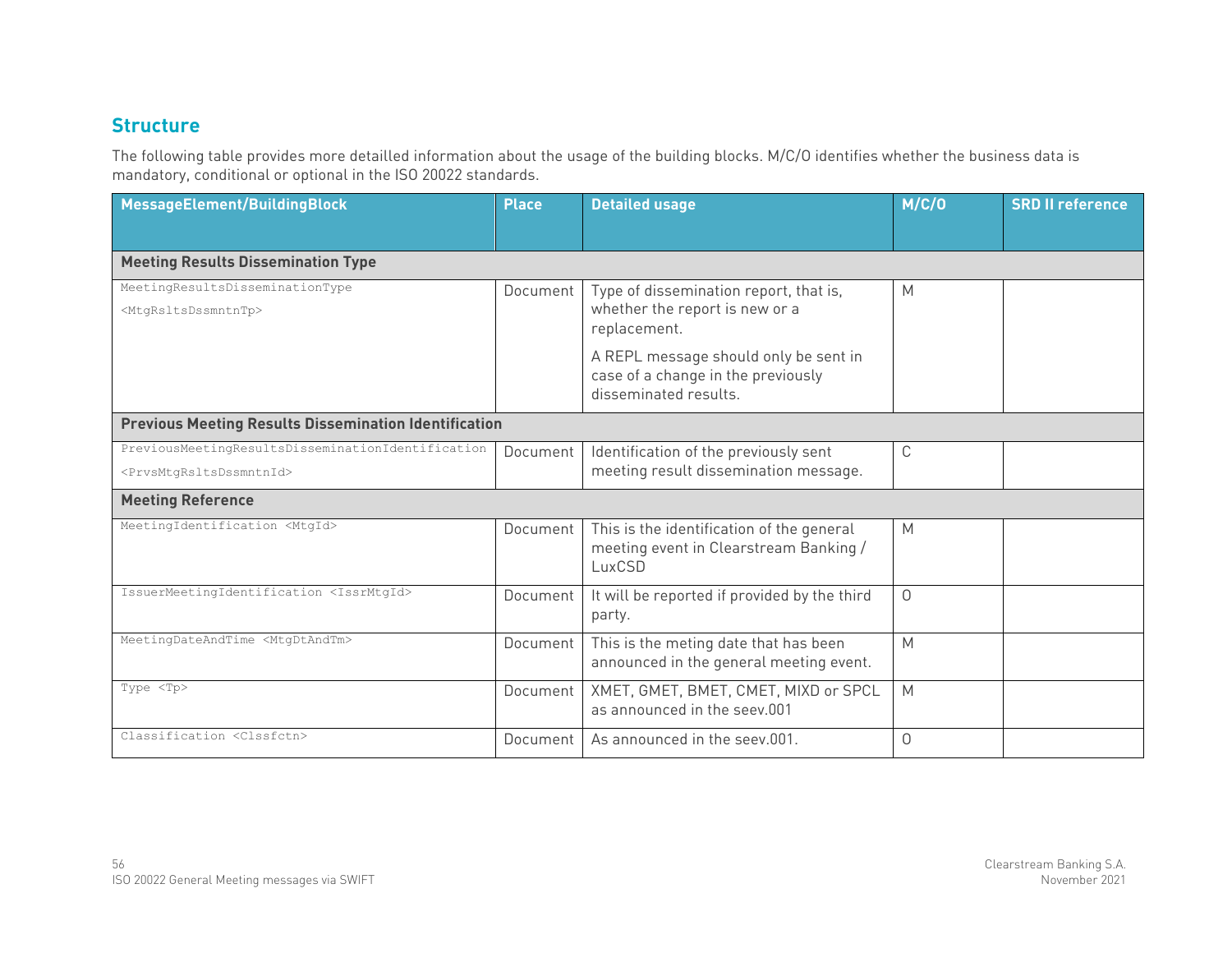| MessageElement/BuildingBlock                                  | <b>Place</b> | <b>Detailed usage</b>                                                                          | M/C/O    | <b>SRD II reference</b> |
|---------------------------------------------------------------|--------------|------------------------------------------------------------------------------------------------|----------|-------------------------|
|                                                               |              |                                                                                                |          |                         |
| <b>Security</b>                                               |              |                                                                                                |          |                         |
| FinancialInstrumentIdentification <fininstrmid></fininstrmid> | Document     | <b>ISIN</b>                                                                                    | M        |                         |
| Position - AccountIdentification <acctid></acctid>            | Document     | Clearstream Banking and LuxCSD will<br>report one message per safekeeping<br>account.          | M        |                         |
| Position - HoldingBalance - Balance <bal></bal>               | Document     | Position in the respective ISIN.                                                               | M        |                         |
| Position - HoldingBalance - BalanceType <baltp></baltp>       | Document     | ELIG should will always be present.                                                            | M        |                         |
| <b>Vote Results</b>                                           |              |                                                                                                |          |                         |
| IssuerLabel <issrlabl></issrlabl>                             | Document     | Number of the resolution as specified by<br>the issuer or its agent                            | M        |                         |
| ResolutionStatus <rsltnsts></rsltnsts>                        | Document     | Acceptance status of the resolution.                                                           | M        |                         |
| For <for></for>                                               | Document     | Number of votes in favour of one<br>resolution                                                 | $\Omega$ |                         |
| Against <agnst></agnst>                                       | Document     | Number of votes against one resolution.                                                        | $\Omega$ |                         |
| Abstain <abstn></abstn>                                       | Document     | Number of abstention votes.                                                                    | $\cap$   |                         |
| Withhold <wthhld></wthhld>                                    | Document     | Number of votes withheld.                                                                      | $\Omega$ |                         |
| WithManagement <wthmgmt></wthmgmt>                            | Document     | Number of votes in line with the votes of<br>the management.                                   | $\Omega$ |                         |
| AgainstManagement <agnstmgmt></agnstmgmt>                     | Document     | Number of votes in line with the votes of<br>the management.                                   | $\Omega$ |                         |
| Discretionary <dscrtnry></dscrtnry>                           | Document     | Number of votes for which the decision<br>was left to the party exercised the voting<br>right. | $\Omega$ |                         |
| OneYear <oneyr></oneyr>                                       | Document     | Number of votes in favour for one year for<br>"say on pay" type of resolution.                 | $\Omega$ |                         |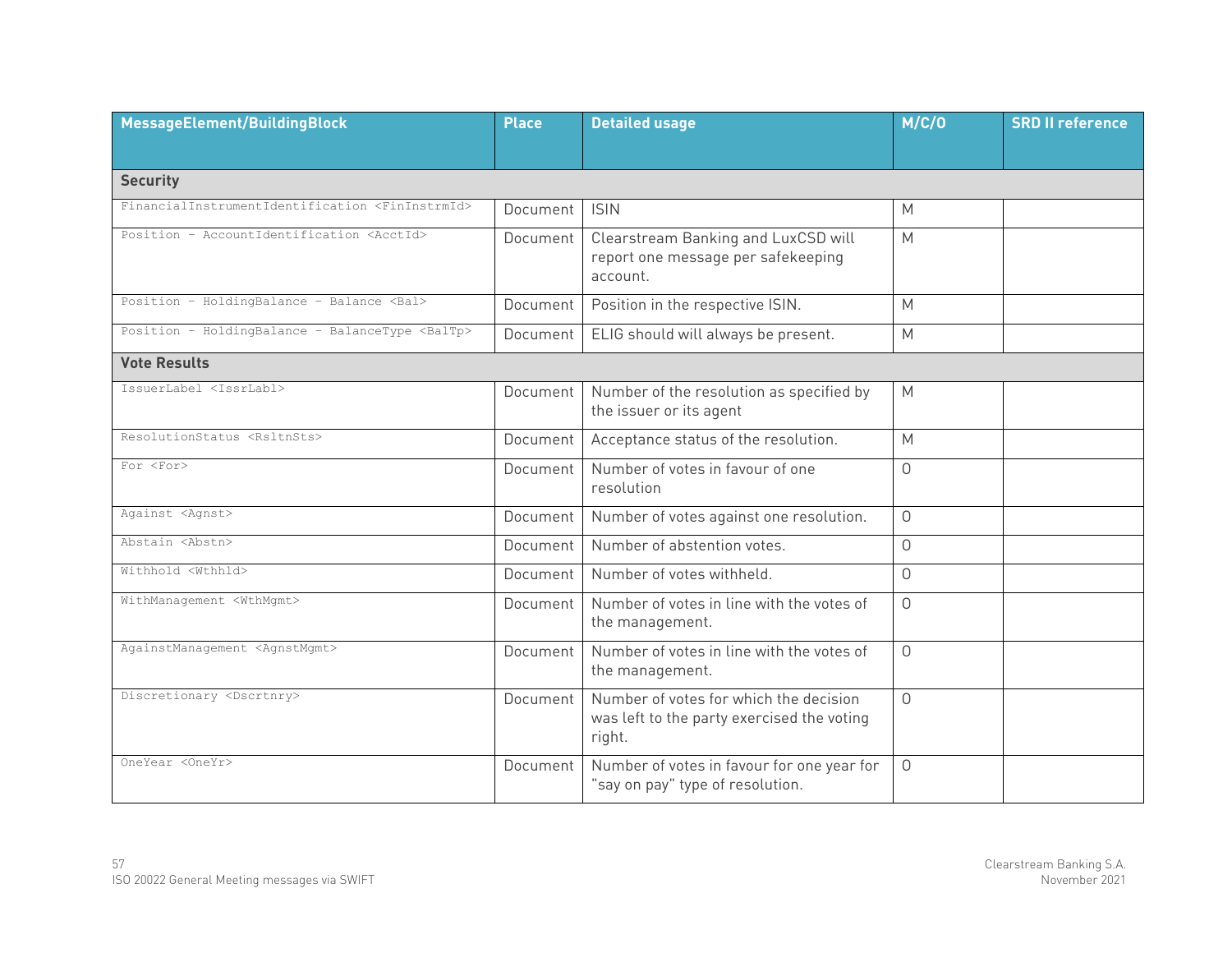| MessageElement/BuildingBlock                                    | <b>Place</b> | <b>Detailed usage</b>                                                            | M/C/O    | <b>SRD II reference</b> |
|-----------------------------------------------------------------|--------------|----------------------------------------------------------------------------------|----------|-------------------------|
| TwoYears <twoyrs></twoyrs>                                      | Document     | Number of votes in favour of two years for<br>"say on pay" type of resolution.   | $\Omega$ |                         |
| ThreeYears <threeyrs></threeyrs>                                | Document     | Number of votes in favour of three years<br>for "say on pay" type of resolution. | $\Omega$ |                         |
| NoAction <noactn></noactn>                                      | Document     | Number of votes for which no action has<br>been taken.                           | $\Omega$ |                         |
| Blank <blnk></blnk>                                             | Document     | Votes that were cast as empty, but the<br>vote is counted.                       | $\Omega$ |                         |
| <b>Participation</b>                                            |              |                                                                                  |          |                         |
| TotalNumberOfVotingRights <ttlnbofvtngrghts></ttlnbofvtngrghts> | Document     | Number of rights admitted to the vote.                                           | $\Omega$ |                         |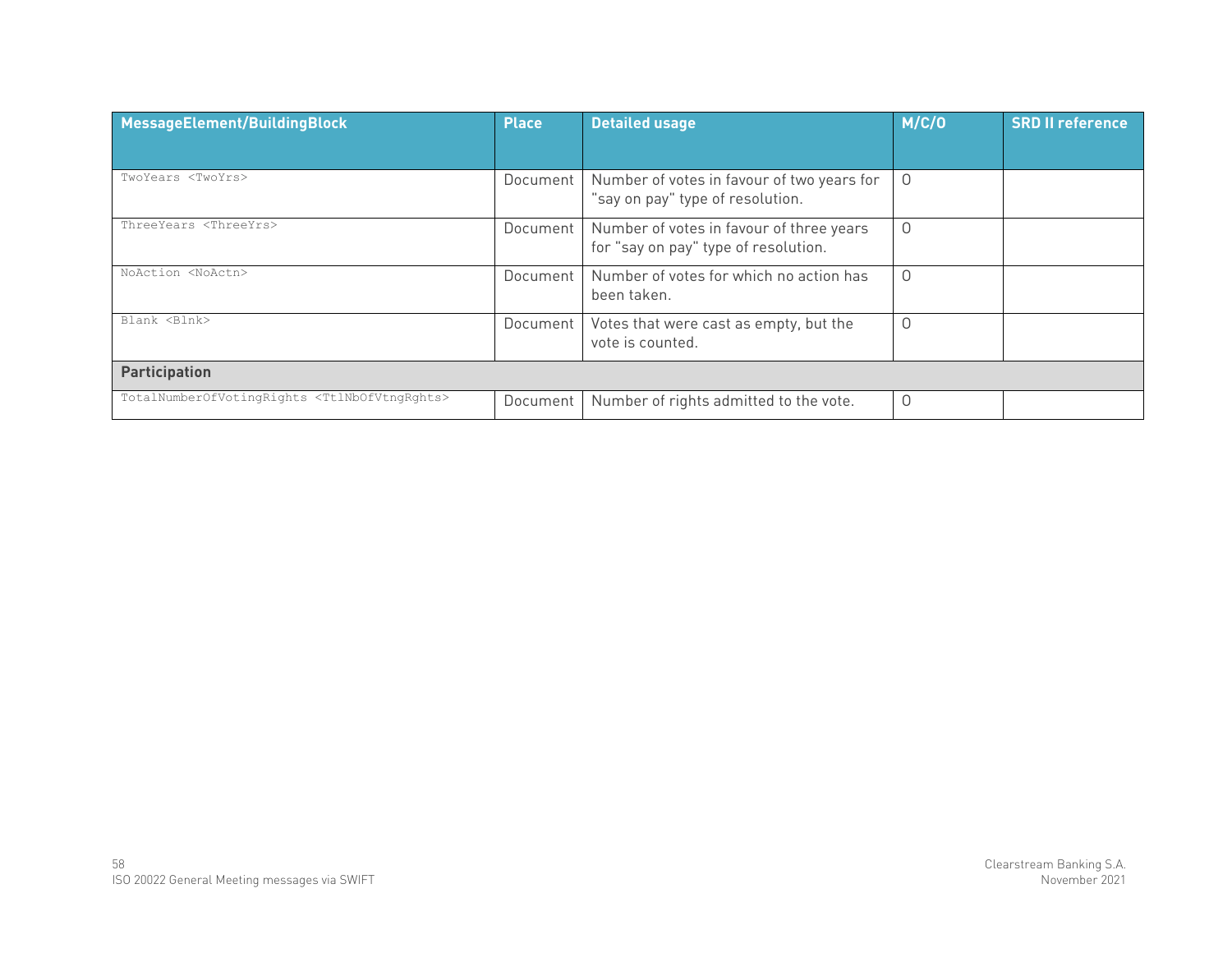# **Appendix**

The following tables describe in more detail which instructions are accepted for which events.

# **Scenario 1**

| <b>Event notification</b>   | <b>Method of</b><br>participation                      | <b>EVOT</b><br>N <sub>0</sub><br>n/a                 |     |
|-----------------------------|--------------------------------------------------------|------------------------------------------------------|-----|
|                             | Proxy block                                            |                                                      |     |
|                             | Proxy type                                             |                                                      |     |
| <b>Customer instruction</b> | <b>Voting scenarios</b>                                | Holder wants to cast electronic votes<br><b>EVOT</b> |     |
|                             | <b>Method of</b><br>participation                      |                                                      |     |
|                             | Proxy block                                            | Proxy type                                           | n/a |
|                             |                                                        | <b>Proxy details</b><br>including Attendance<br>Card | n/a |
|                             | <b>Right holder</b>                                    | Optional                                             |     |
|                             | <b>Voting details</b>                                  | Yes                                                  |     |
|                             | <b>Meeting Attendee</b><br><b>block</b>                | No                                                   |     |
|                             | <b>Meeting attendee</b><br>details                     | n/a                                                  |     |
|                             | <b>Meeting Attendee</b><br><b>Participation Method</b> | n/a                                                  |     |
|                             | <b>Specific request to</b><br><b>Register</b>          | Optional                                             |     |
|                             | <b>Custody Inx Type</b>                                | Vote with/without registration                       |     |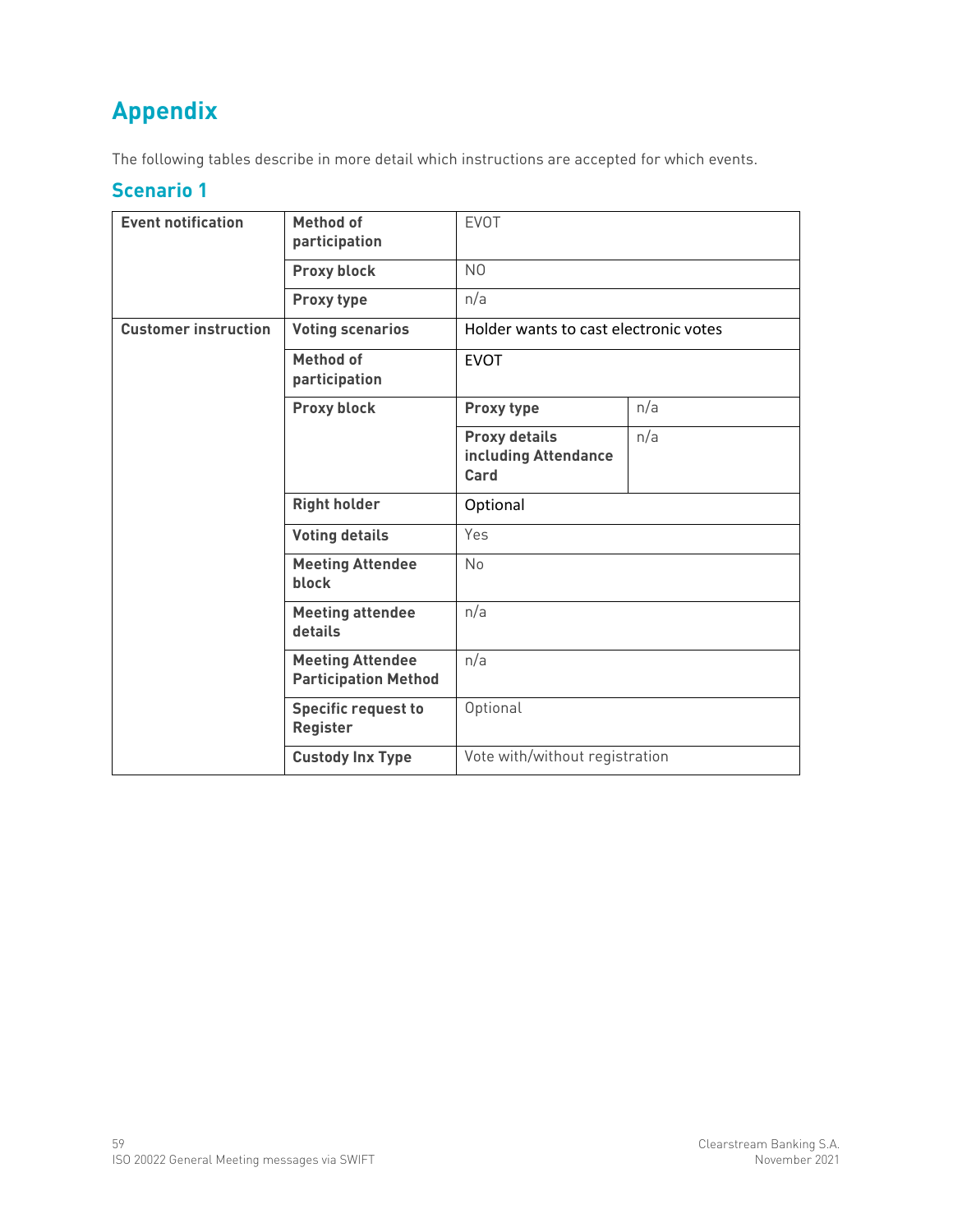# **Scenario 2**

| <b>Event notification</b>                                 | <b>Method of</b><br>participation                         | <b>EVOT</b>                                                                                                          |     |
|-----------------------------------------------------------|-----------------------------------------------------------|----------------------------------------------------------------------------------------------------------------------|-----|
|                                                           | Proxy block                                               | Yes                                                                                                                  |     |
|                                                           | Proxy type                                                | any                                                                                                                  |     |
| <b>Customer instruction</b>                               | <b>Voting scenarios</b>                                   | Holder appoints the custodian to vote<br>(where a generic POA is in place to grant<br>representation)<br><b>EVOT</b> |     |
|                                                           | <b>Method of</b><br>participation                         |                                                                                                                      |     |
|                                                           | Proxy block                                               | Proxy type                                                                                                           | n/a |
|                                                           |                                                           | <b>Proxy details</b><br>including Attendance<br>Card                                                                 | n/a |
|                                                           | <b>Right holder</b>                                       | Optional<br>Yes<br>No<br>n/a<br>n/a                                                                                  |     |
|                                                           | <b>Voting details</b>                                     |                                                                                                                      |     |
|                                                           | <b>Meeting Attendee</b><br><b>block</b>                   |                                                                                                                      |     |
|                                                           | <b>Meeting attendee</b><br>details                        |                                                                                                                      |     |
|                                                           | <b>Meeting Attendee</b><br><b>Participation Method</b>    |                                                                                                                      |     |
| Optional<br><b>Specific request to</b><br><b>Register</b> |                                                           |                                                                                                                      |     |
|                                                           | Vote with/without registration<br><b>Custody Inx Type</b> |                                                                                                                      |     |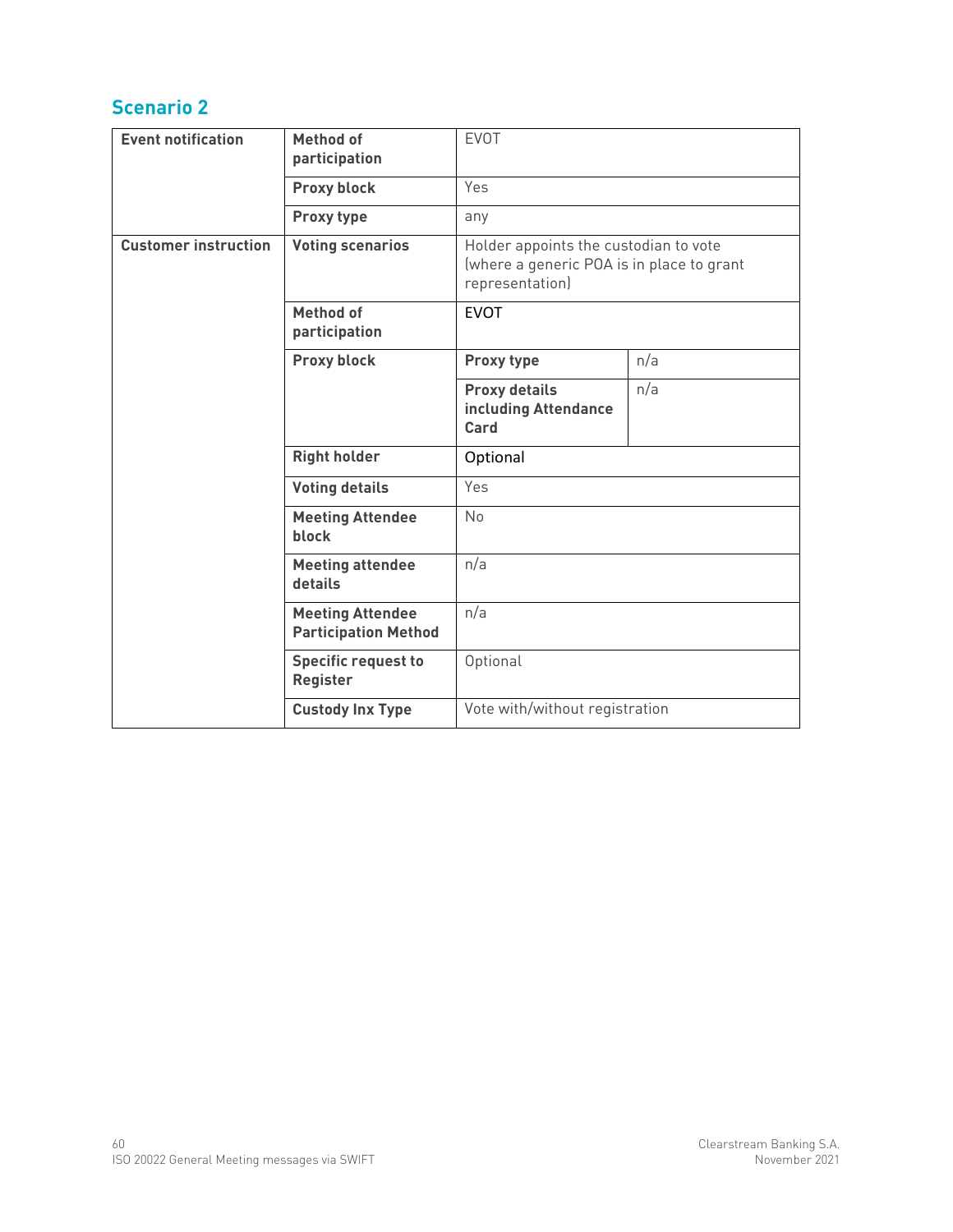| <b>Event notification</b>   | <b>Method of</b><br>participation                      | <b>PRXY</b><br>Yes<br><b>CHMR</b>                    |             |
|-----------------------------|--------------------------------------------------------|------------------------------------------------------|-------------|
|                             | Proxy block                                            |                                                      |             |
|                             | Proxy type                                             |                                                      |             |
| <b>Customer instruction</b> | <b>Voting scenarios</b>                                | Holder appoints chairman<br><b>PRXY</b>              |             |
|                             | <b>Method of</b><br>participation                      |                                                      |             |
|                             | Proxy block                                            | Proxy type                                           | <b>CHMR</b> |
|                             |                                                        | <b>Proxy details</b><br>including Attendance<br>Card | n/a         |
|                             | <b>Right holder</b>                                    | Optional                                             |             |
|                             | <b>Voting details</b>                                  | Yes                                                  |             |
|                             | <b>Meeting Attendee</b><br>block                       | <b>No</b>                                            |             |
|                             | <b>Meeting attendee</b><br>details                     | n/a                                                  |             |
|                             | <b>Meeting Attendee</b><br><b>Participation Method</b> | n/a                                                  |             |
|                             | <b>Specific request to</b><br><b>Register</b>          | Optional                                             |             |
|                             | <b>Custody Inx Type</b>                                | Vote with/without registration                       |             |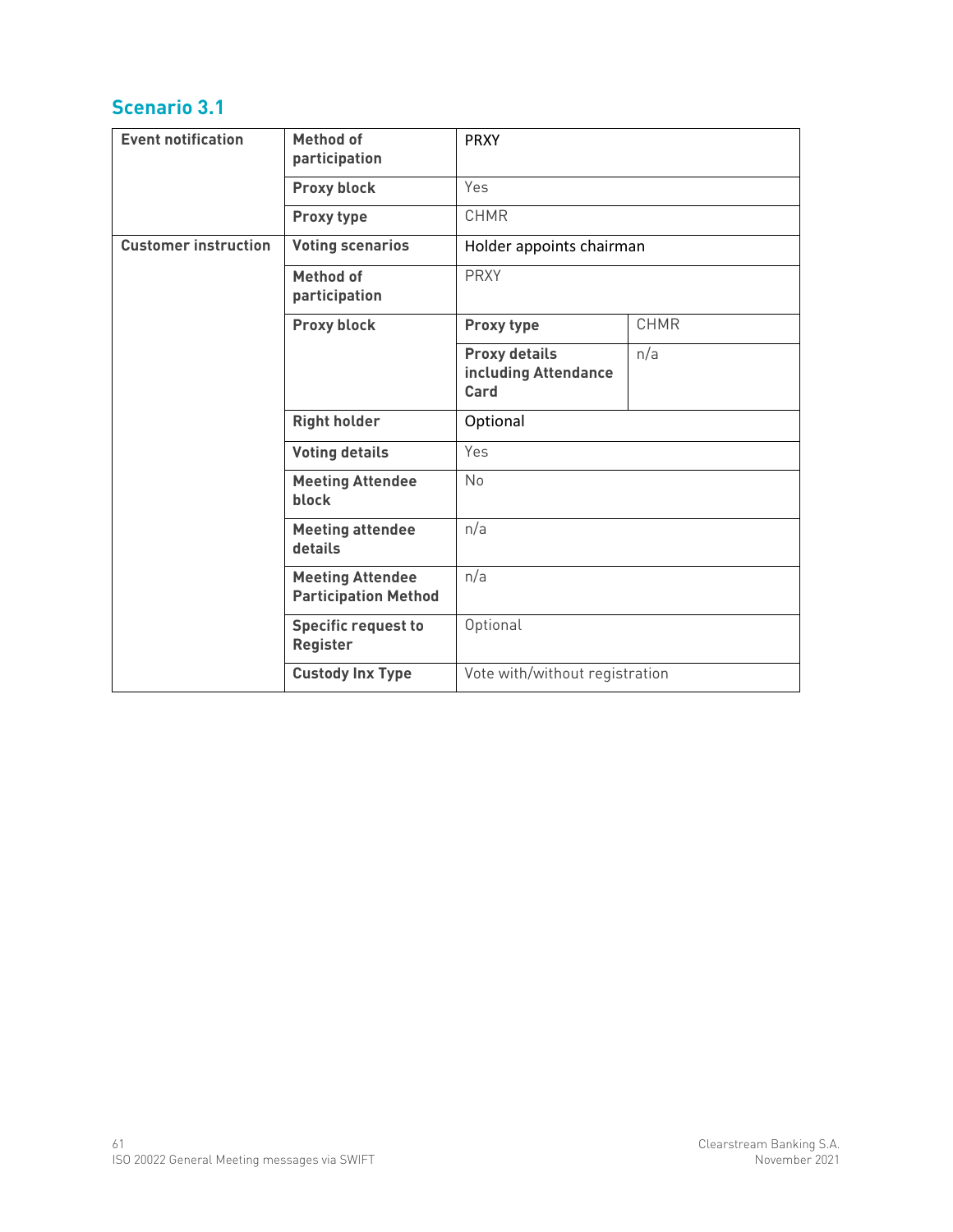| <b>Event notification</b>   | <b>Method of</b><br>participation                      | <b>PRXY</b><br>Yes<br><b>DISC</b>                                             |                                                                                                             |
|-----------------------------|--------------------------------------------------------|-------------------------------------------------------------------------------|-------------------------------------------------------------------------------------------------------------|
|                             | Proxy block                                            |                                                                               |                                                                                                             |
|                             | Proxy type                                             |                                                                               |                                                                                                             |
| <b>Customer instruction</b> | <b>Voting scenarios</b>                                | Holder appoints a representative (or similar)<br>to attend & vote             |                                                                                                             |
|                             | <b>Method of</b><br>participation                      | <b>PRXY</b>                                                                   |                                                                                                             |
|                             | Proxy block                                            | Proxy type                                                                    | <b>DISC</b>                                                                                                 |
|                             |                                                        | <b>Proxy details</b><br>including Attendance<br>Card                          | Yes<br>PrssgndPrxy to record<br>name and ID of<br>lawyer<br>AttndncCardDtls to<br>record delivery<br>method |
|                             | <b>Right holder</b>                                    | Optional                                                                      |                                                                                                             |
|                             | <b>Voting details</b>                                  | Yes NO<br>YES only if votes have to be disclosed in<br>advance of the meeting |                                                                                                             |
|                             | <b>Meeting Attendee</b><br><b>block</b>                | No                                                                            |                                                                                                             |
|                             | <b>Meeting attendee</b><br>details                     | n/a                                                                           |                                                                                                             |
|                             | <b>Meeting Attendee</b><br><b>Participation Method</b> | n/a                                                                           |                                                                                                             |
|                             | <b>Specific request to</b><br><b>Register</b>          | Optional                                                                      |                                                                                                             |
|                             | <b>Custody Inx Type</b>                                | Vote with/without registration                                                |                                                                                                             |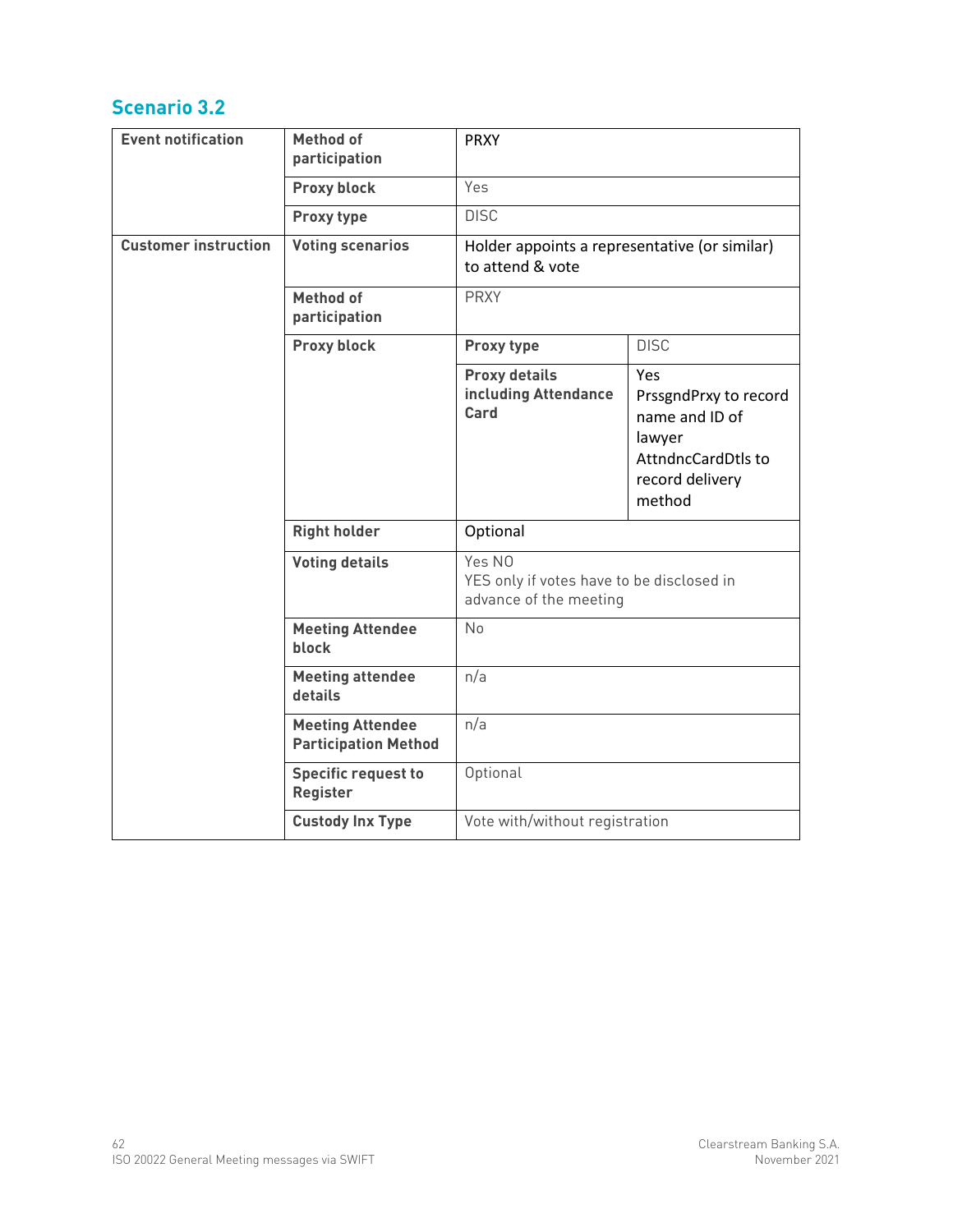| <b>Event notification</b>   | <b>Method of</b><br>participation                      | <b>PRXY</b><br>Yes<br><b>DISC</b>                                                                                        |                                                                                                                               |
|-----------------------------|--------------------------------------------------------|--------------------------------------------------------------------------------------------------------------------------|-------------------------------------------------------------------------------------------------------------------------------|
|                             | Proxy block                                            |                                                                                                                          |                                                                                                                               |
|                             | Proxy type                                             |                                                                                                                          |                                                                                                                               |
| <b>Customer instruction</b> | <b>Voting scenarios</b>                                | Holder appoints the custodian to attend &<br>vote<br>(where a meeting specific POA is needed to<br>grant representation) |                                                                                                                               |
|                             | <b>Method of</b><br>participation                      | <b>PRXY</b>                                                                                                              |                                                                                                                               |
|                             | Proxy block                                            | Proxy type                                                                                                               | <b>DISC</b>                                                                                                                   |
|                             |                                                        | <b>Proxy details</b><br>including Attendance<br>Card                                                                     | <b>YES</b><br>PrssgndPrxy to record<br>name and ID of the<br>sub-custodian<br>AttndncCardDtls to<br>record delivery<br>method |
|                             | <b>Right holder</b>                                    | Optional                                                                                                                 |                                                                                                                               |
|                             | <b>Voting details</b>                                  | Yes                                                                                                                      |                                                                                                                               |
|                             | <b>Meeting Attendee</b><br>block                       | <b>No</b>                                                                                                                |                                                                                                                               |
|                             | <b>Meeting attendee</b><br>details                     | n/a                                                                                                                      |                                                                                                                               |
|                             | <b>Meeting Attendee</b><br><b>Participation Method</b> | n/a                                                                                                                      |                                                                                                                               |
|                             | <b>Specific request to</b><br>Register                 | Optional                                                                                                                 |                                                                                                                               |
|                             | <b>Custody Inx Type</b>                                | Vote with/without registration                                                                                           |                                                                                                                               |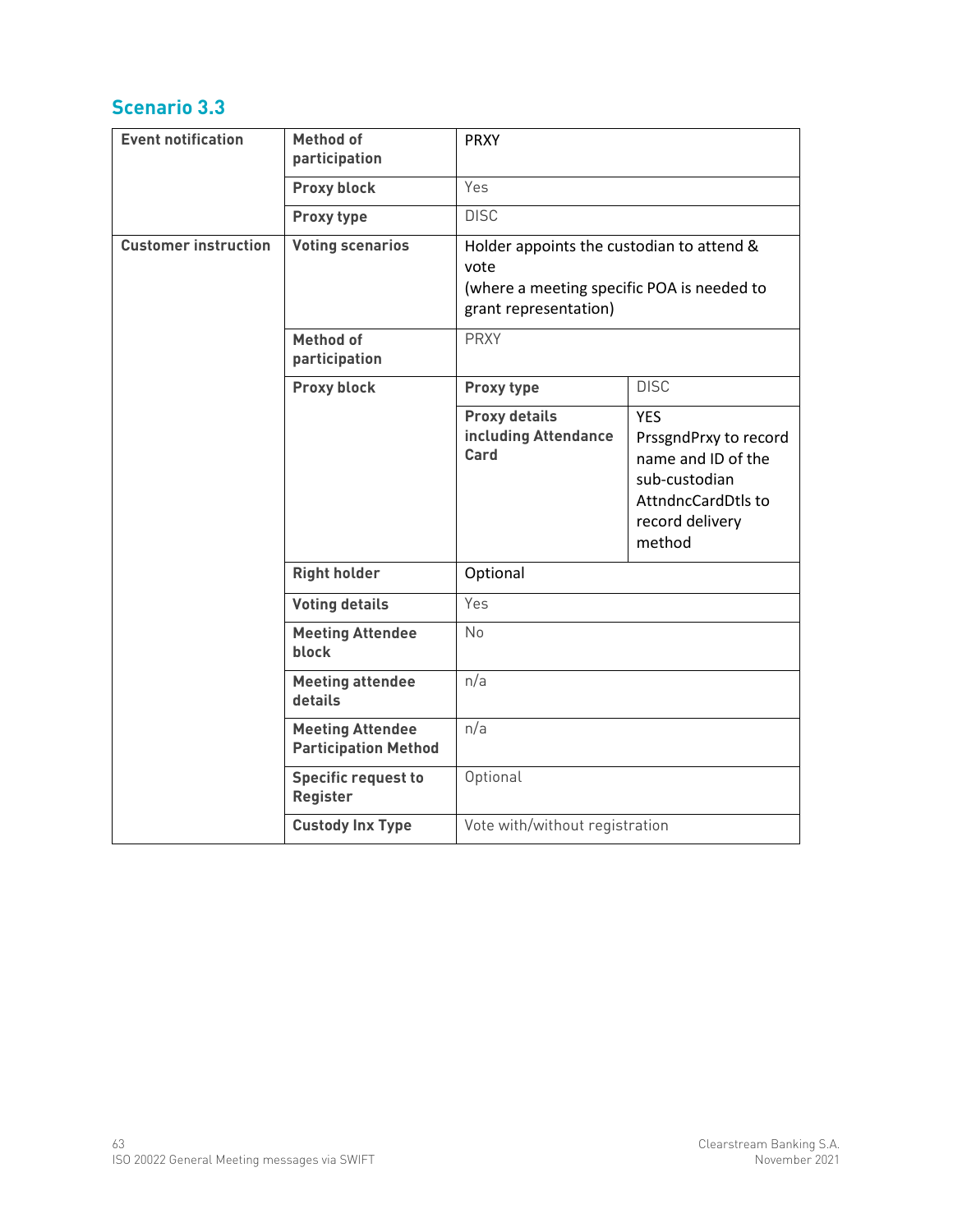| <b>Event notification</b>   | <b>Method of</b><br>participation                      | <b>PRXY</b>                                                                           |                                                                                                                    |
|-----------------------------|--------------------------------------------------------|---------------------------------------------------------------------------------------|--------------------------------------------------------------------------------------------------------------------|
|                             | Proxy block                                            | Yes                                                                                   |                                                                                                                    |
|                             | Proxy type                                             | <b>HLDR</b>                                                                           |                                                                                                                    |
| <b>Customer instruction</b> | <b>Voting scenarios</b>                                | Holder appoints another holder to attend &<br>vote<br><b>PRXY</b>                     |                                                                                                                    |
|                             | <b>Method of</b><br>participation                      |                                                                                       |                                                                                                                    |
|                             | Proxy block                                            | Proxy type                                                                            | <b>HLDR</b>                                                                                                        |
|                             |                                                        | <b>Proxy details</b><br>including Attendance<br>Card                                  | <b>YES</b><br>PrssgndPrxy to<br>record name and ID of<br>holder<br>AttndncCardDtls to<br>record delivery<br>method |
|                             | <b>Right holder</b>                                    | Optional                                                                              |                                                                                                                    |
|                             | <b>Voting details</b>                                  | N <sub>0</sub><br>YES only if votes have to be disclosed in<br>advance of the meeting |                                                                                                                    |
|                             | <b>Meeting Attendee</b><br>block                       | No                                                                                    |                                                                                                                    |
|                             | <b>Meeting attendee</b><br>details                     | n/a                                                                                   |                                                                                                                    |
|                             | <b>Meeting Attendee</b><br><b>Participation Method</b> | n/a                                                                                   |                                                                                                                    |
|                             | <b>Specific request to</b><br>Register                 | Optional                                                                              |                                                                                                                    |
|                             | <b>Custody Inx Type</b>                                | Vote with/without registration                                                        |                                                                                                                    |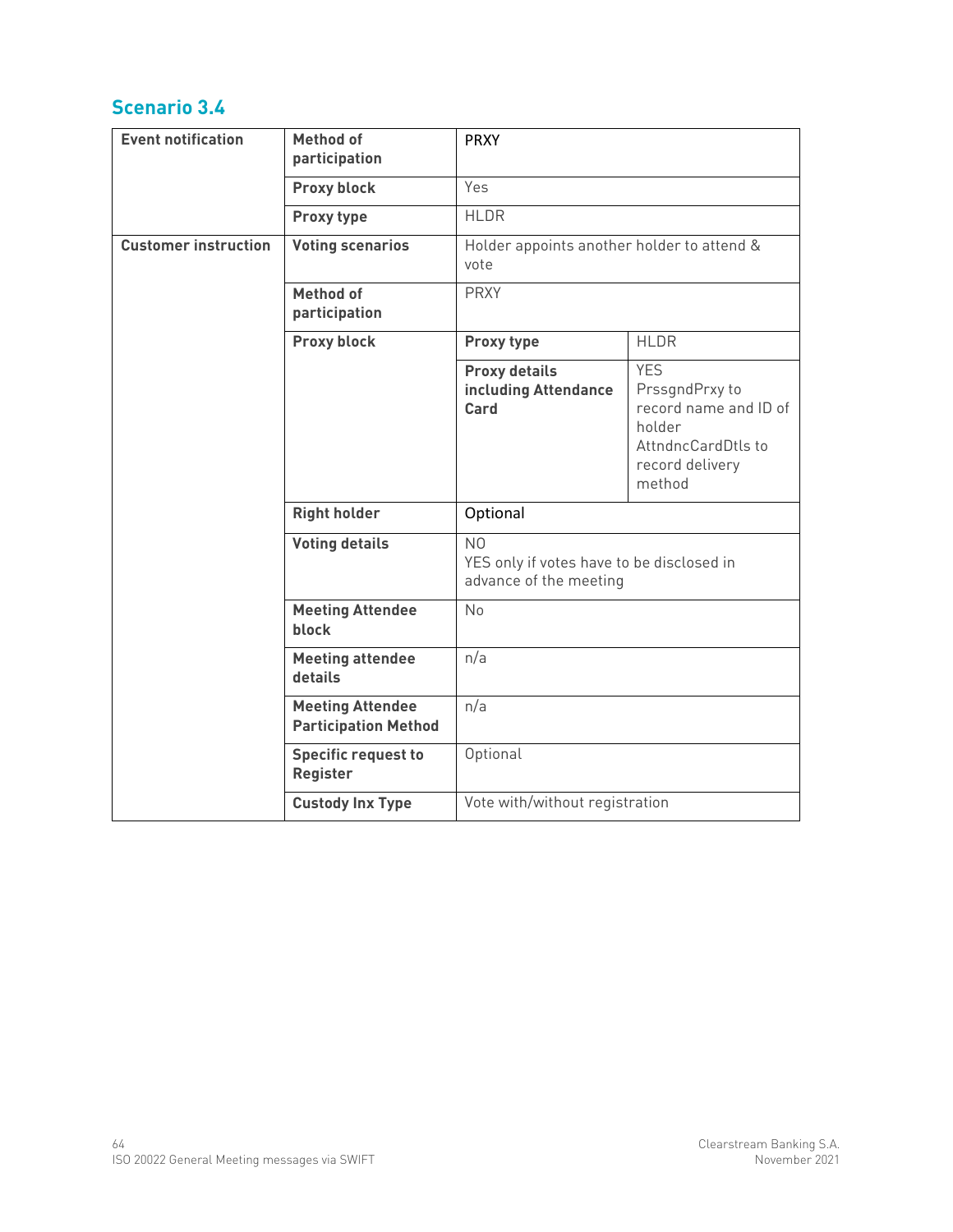| <b>Event notification</b>   | <b>Method of</b><br>participation                      | <b>PHYS</b><br>n/a                                                                                 |     |
|-----------------------------|--------------------------------------------------------|----------------------------------------------------------------------------------------------------|-----|
|                             | Proxy block                                            |                                                                                                    |     |
|                             | Proxy type                                             | n/a                                                                                                |     |
| <b>Customer instruction</b> | <b>Voting scenarios</b>                                | Holder wants to attend & vote at the meeting                                                       |     |
|                             | <b>Method of</b><br>participation                      | <b>PHYS</b>                                                                                        |     |
|                             | Proxy block                                            | Proxy type                                                                                         | n/a |
|                             |                                                        | <b>Proxy details</b><br>including Attendance<br>Card                                               | n/a |
|                             | <b>Right holder</b>                                    | Optional<br>N <sub>0</sub><br>YES only if votes have to be disclosed in<br>advance of the meeting  |     |
|                             | <b>Voting details</b>                                  |                                                                                                    |     |
|                             | <b>Meeting Attendee</b><br>block                       | Yes                                                                                                |     |
|                             | <b>Meeting attendee</b><br>details                     | Identification to record name and ID of holder<br>AttndncCardDtls to record delivery method<br>n/a |     |
|                             | <b>Meeting Attendee</b><br><b>Participation Method</b> |                                                                                                    |     |
|                             | <b>Specific request to</b><br><b>Register</b>          | No                                                                                                 |     |
|                             | <b>Custody Inx Type</b>                                | Attendance with/without Vote Disclosure                                                            |     |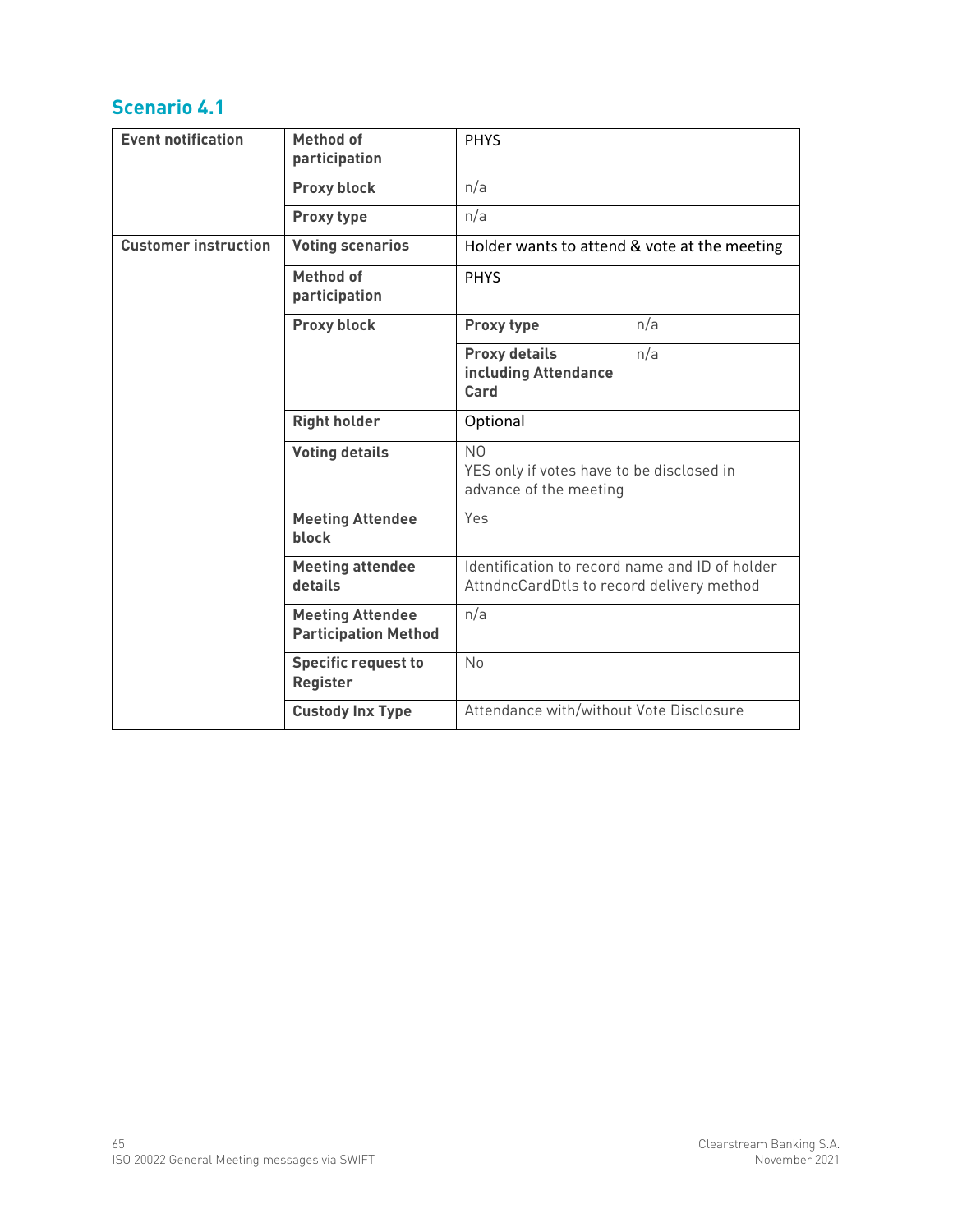| <b>Event notification</b>   | <b>Method of</b><br>participation                      | <b>PHYS</b><br>n/a<br>n/a                                                                   |     |
|-----------------------------|--------------------------------------------------------|---------------------------------------------------------------------------------------------|-----|
|                             | Proxy block                                            |                                                                                             |     |
|                             | Proxy type                                             |                                                                                             |     |
| <b>Customer instruction</b> | <b>Voting scenarios</b>                                | Holder wants to attend & NOT vote at the<br>meeting<br><b>PHYS</b>                          |     |
|                             | <b>Method of</b><br>participation                      |                                                                                             |     |
|                             | <b>Proxy block</b>                                     | Proxy type                                                                                  | n/a |
|                             |                                                        | <b>Proxy details</b><br>including Attendance<br>Card                                        | n/a |
|                             | <b>Right holder</b>                                    | Optional                                                                                    |     |
|                             | <b>Voting details</b>                                  | No                                                                                          |     |
|                             | <b>Meeting Attendee</b><br><b>block</b>                | Yes                                                                                         |     |
|                             | <b>Meeting attendee</b><br>details                     | Identification to record name and ID of holder<br>AttndncCardDtls to record delivery method |     |
|                             | <b>Meeting Attendee</b><br><b>Participation Method</b> | <b>PHNV</b>                                                                                 |     |
|                             | <b>Specific request to</b><br><b>Register</b>          | N <sub>0</sub>                                                                              |     |
|                             | <b>Custody Inx Type</b>                                | Attendance without Vote Disclosure                                                          |     |